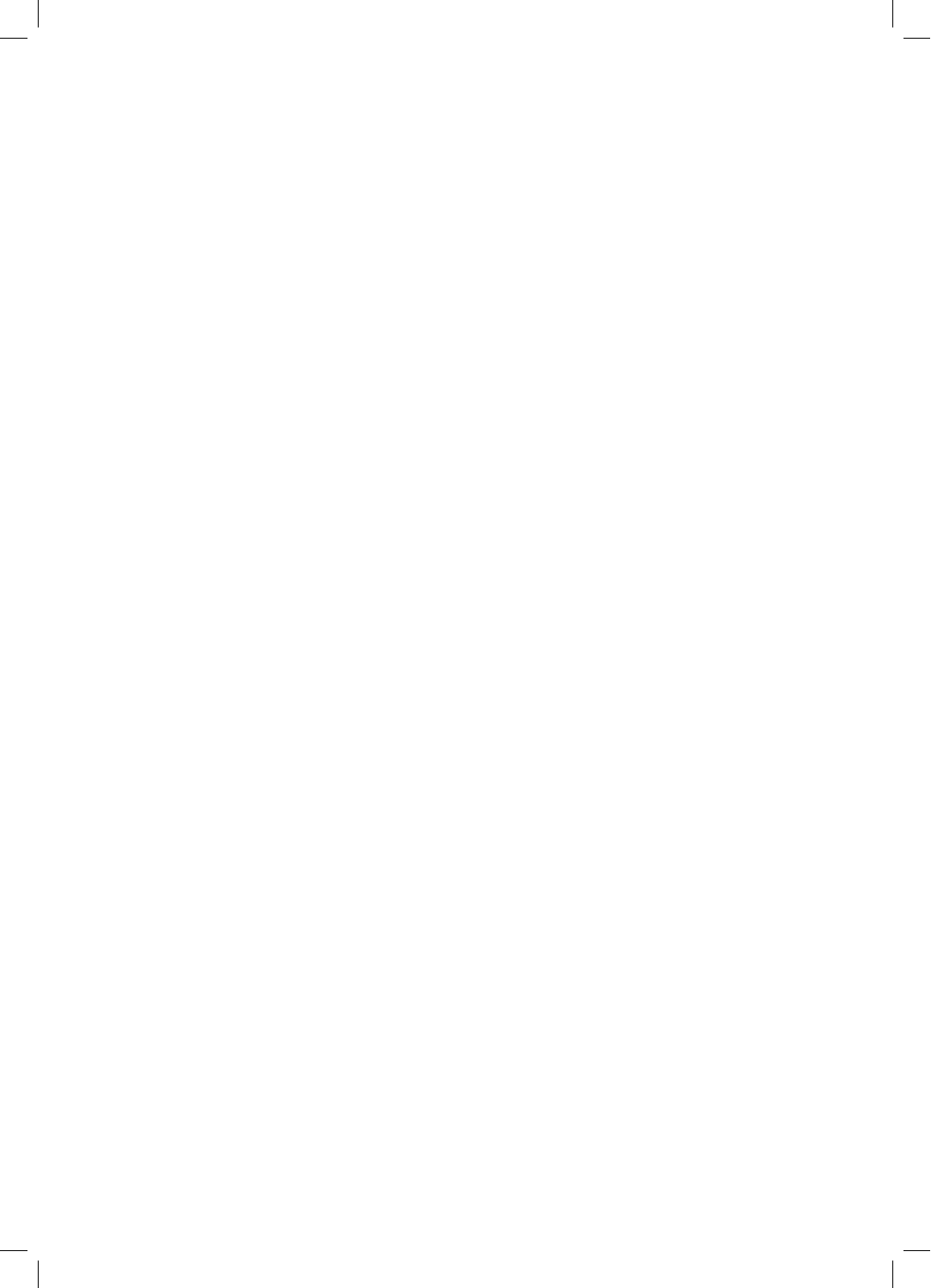# **SLU**

Sveriges lantbruksuniversitet Institutionen för skogens produkter, Uppsala

# **The Role of Forests in Swedish Media Responses to Climate Change - Frame analysis of media 1992-2010**

Viveca Sjöstedt

# **Licentiate thesis**

The Swedish University of Agricultural Sciences Uppsala 2013 Department of Forest Products, Uppsala ISSN: 1654-1383

ISBN (pr.) 978-91-576-9188-0 ISSN (e): 978-91-576-9189-7

**Report No 22 Rapport nr 22**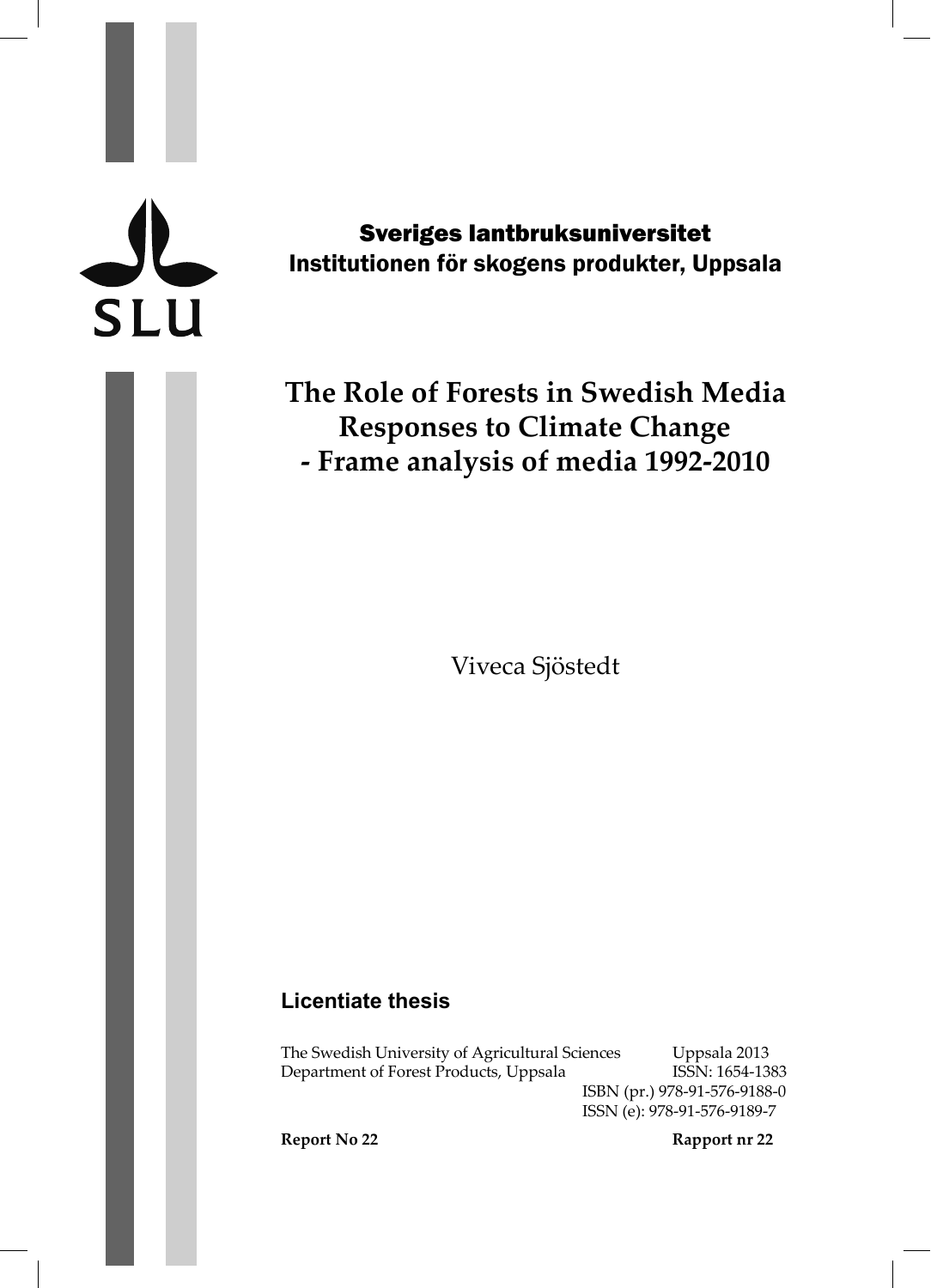# **Sammanfattning**

Skogspolicies beror på hur skogen beskrivs i media. Media påverkar olika delar av policyprocessen, t.ex. formuleringen och implementeringen. Genom att utgå ifrån Habermas (2006) beskrivning av media som mobiliserande och grupperande av relevanta frågor, undersöks här uppfattningen om skogens förhållande till klimatförändringar i allmän och sektoriell media. Klimatpolicies kan förväntas påverka hur skogen används, eftersom att skog är en källa både för minskning av utsläpp och som en anpassningsåtgärd. Exakt vilken roll skogen kommer att spela beror på medias beskrivning av skog i förhållande till klimatförändringarna.

För att fånga beskrivningen av skog och klimat i media använder jag mig av två tolkningsanalyser (*frame analyses*) som ska fånga in s.k. förståelseramar (*frames*) kring skog. Först görs en kvantitativ analys som fokuserar på mobiliseringen i den allmänna debatten om skogs- och klimatfrågan och sedan en kvalitativ analys som ser på den kognitiva integrationen av den svenska bioenergipolicyn i jordbruks-, energi- och skogssektorn. Bioenergipolicyn analyseras då den betraktas som en del av den svenska klimatpolicyn och sektorerna valdes på grund av sina kopplingar till bioenergiproduktionen. Analyserna visar att uppfattningen om skog i förhållande till klimatförändringar skiljer sig åt; den kvantitativa analysen av allmän media som är inspirerad av Benford and Snow (2000) visar att skog uppfattas som offer för klimatförändringar och att den sammankopplade skogs- och klimatfrågan inte uppmanar till handling då ingen specifik aktör uppmanas ta ansvar för problemet. Skogens roll som offer utan tydlig hjälpare kan jämföras med den kvalitativa analysen av sektorsmedia (som utgår från Schön & Rein (1994)). Analysen visar att skogen främst betraktas som en ekonomisk möjlighet i samband med bioenergi, då de tre undersökta sektorerna stödjer en ökad bioenergianvändning.

Skillnaden i hur skogen uppfattas kan vara ett resultat av de olika typer av mediaformat som analyseras eller på grund av typen av fråga som skogen är kopplad till (klimatfrågan eller den specifika frågan om bioenergi). Stödet till klimatpolicies och betydelsen av de olika roller som skogen har i analyserna är svåra att jämföra eftersom att resultaten kommer från olika analyser, dock illustreras att skog betraktas både som en ekonomisk möjlighet och som natur i förhållande till klimatförändringar. Skillnaden i synen på skogen kräver därför processer för policyskapande som hanterar dessa konflikter mellan förståelseramar.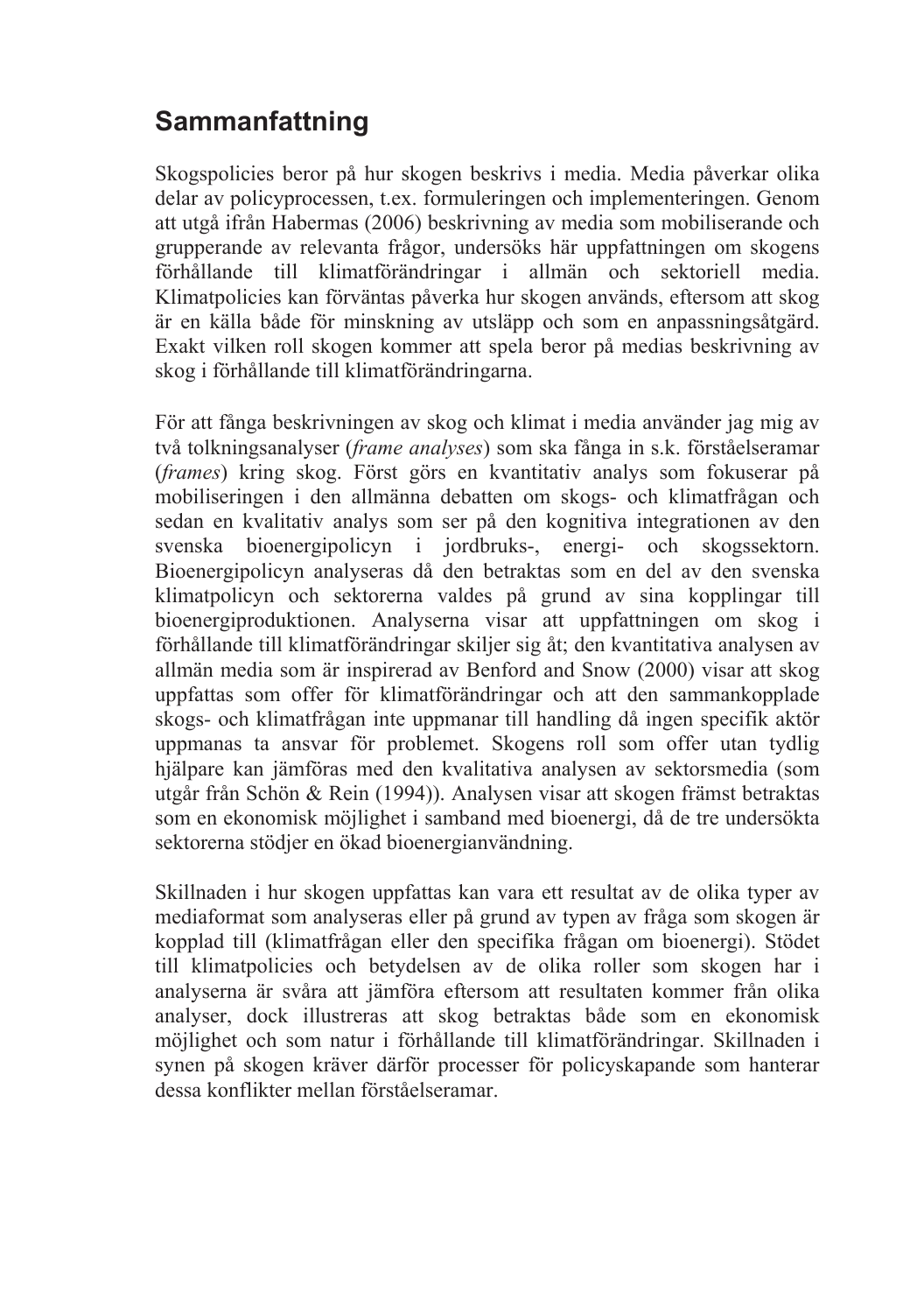# **Abstract**

Forest policy making depends on the perceptions of forests in the media. Media affects different parts of the policy process, *e.g.* the formulation and the implementation of policies. Departing from Habermas' description of media as mobilising and grouping relevant issues (2006) the thesis explores the perceptions of forests at the case of climate change in mass media and sectoral media. Climate change is one of the global challenges that are expected to affect forest use, as forests are connected to both mitigation and adaptation. To capture the perceptions of forests in the media, frame analysis is used in this thesis. Two analyses are carried out; first a quantitative analysis focusing on the mobilisation of the forest-climate nexus in mass media and second a qualitative analysis focusing on the cognitive integration of bioenergy policy in the agricultural, energy and forest sectors. The three sectors were chosen for their connections to the production of bioenergy. The policy on bioenergy is analysed as it is considered part of Swedish climate policy. The results show that forests in relation to climate change are perceived differently in the two analyses. The quantitative frame analysis of mass media inspired by Benford & Snow (2000) shows that forests are framed as a victim of climate change. This can be compared to the qualitative frame analysis á la Schön & Rein (1994) applied to the debate on bioenergy from forest products in sectoral media where bioenergy is framed primarily as an economic opportunity. The difference in how forests are framed can result from the media format or the issue as such (bioenergy or forest-climate change nexus). The support of climate policies and the strength of the different roles of forests in the analysis are difficult to compare as the results are obtained through different analyses. However, the results show that forests are perceived as an economic opportunity and as a part of nature. The diverging perceptions of forests in climate change require policy making processes that are able to handle these frame conflicts.

*Keywords:* Forest policy, media, frame analysis, bioenergy, policy integration, mobilisation.

*Author's address:* Viveca Sjöstedt, SLU, Department of Forest Products, P.O. Box 7008, 75002 Uppsala, Sweden. *E-mail:* Viveca.Sjostedt@slu.se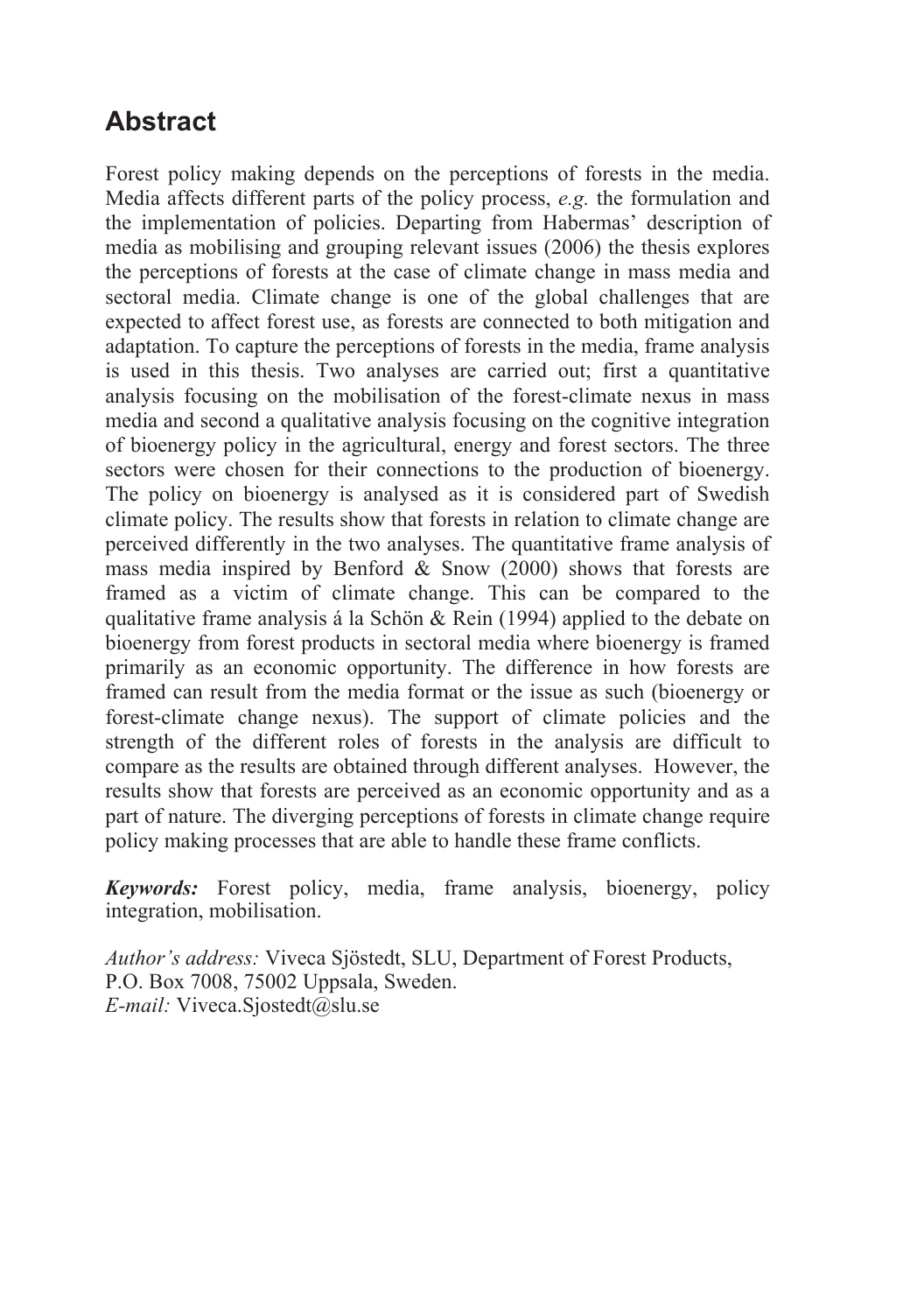# **Abbreviations**

| <b>COP</b>   | Conference of the Parties                                    |  |  |  |
|--------------|--------------------------------------------------------------|--|--|--|
| <b>CPI</b>   | Climate Policy Integration                                   |  |  |  |
| DN           | Dagens Nyheter                                               |  |  |  |
| <b>EPI</b>   | <b>Environmental Policy Integration</b>                      |  |  |  |
| EU           | European Union                                               |  |  |  |
| <b>IPCC</b>  | Intergovernmental Panel on Climate Change                    |  |  |  |
| NGO          | Non-governmental Organisation                                |  |  |  |
| <b>PAS</b>   | Political and Administrative System                          |  |  |  |
| PI           | Policy Integration                                           |  |  |  |
| <b>REDD</b>  | Reduction of Emissions from Deforestation and Forest         |  |  |  |
|              | Degradation                                                  |  |  |  |
| <b>SEPA</b>  | Swedish Environmental Protection Agency                      |  |  |  |
| <b>UNCED</b> | United Nations Conference on Environment and Development     |  |  |  |
|              | UNFCCC United Nations Framework Convention on Climate Change |  |  |  |
| US           | <b>United States</b>                                         |  |  |  |
|              |                                                              |  |  |  |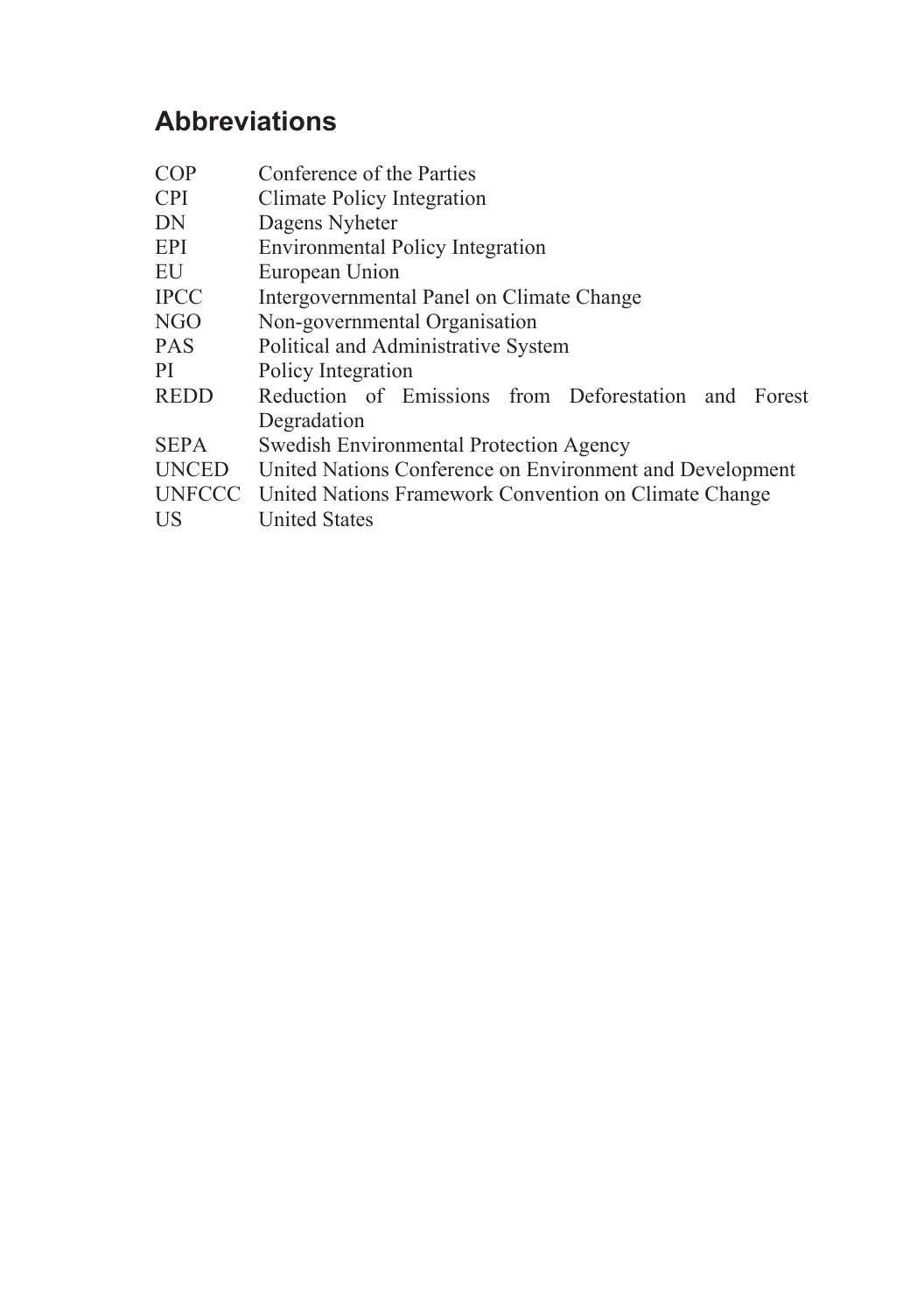# **List of Publications**

This thesis is based on the work contained in the following papers, referred to by Roman numerals in the text:

- I Kleinschmit, D. & Sjöstedt, V. (2014). Between science and politics: Swedish newspaper reporting on forests in a changing climate. *Environmental Science & Policy* 35, 117-127.
- II Sjöstedt, V. & Kleinschmit, D. (under review). Integration of bioenergy policy – a multi-sectoral frame analysis. Under review for *Environment and Planning C*.

Paper I is reproduced in hard copy and electronically with the permission of the publisher; Copyright Elsevier 2013.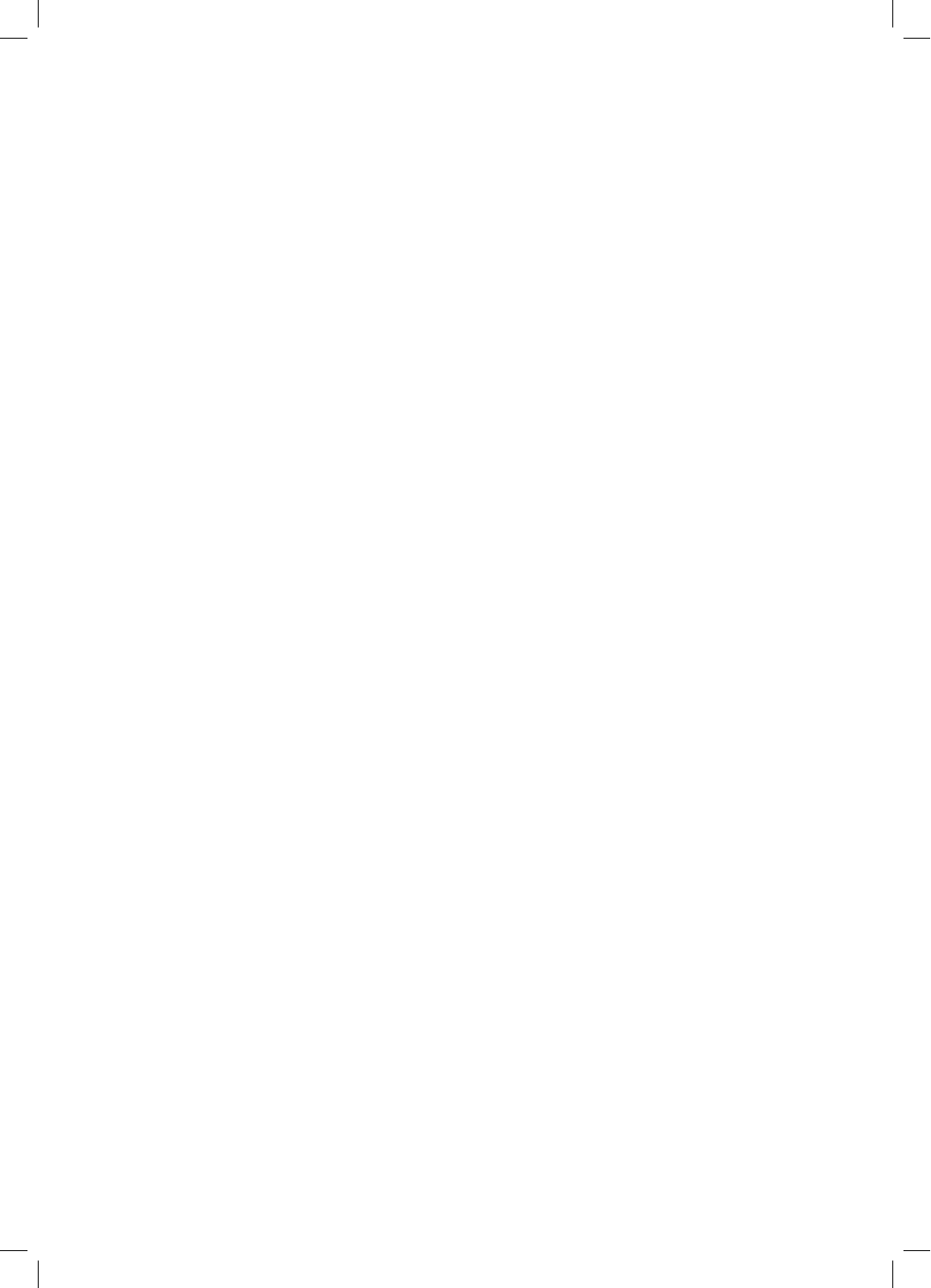# **Contents**

| Sammanfattning                                                       |  |  |
|----------------------------------------------------------------------|--|--|
| <b>Abstract</b>                                                      |  |  |
| <b>Abbrevations</b>                                                  |  |  |
| <b>List of publications</b>                                          |  |  |
|                                                                      |  |  |
|                                                                      |  |  |
| 2. Climate change, bioenergy and forests in the media 9              |  |  |
|                                                                      |  |  |
|                                                                      |  |  |
|                                                                      |  |  |
|                                                                      |  |  |
|                                                                      |  |  |
|                                                                      |  |  |
|                                                                      |  |  |
|                                                                      |  |  |
|                                                                      |  |  |
|                                                                      |  |  |
|                                                                      |  |  |
|                                                                      |  |  |
|                                                                      |  |  |
|                                                                      |  |  |
|                                                                      |  |  |
|                                                                      |  |  |
| 7.1.4 Summary of the results on the forest-climate change debate  24 |  |  |
|                                                                      |  |  |
|                                                                      |  |  |
|                                                                      |  |  |
|                                                                      |  |  |
|                                                                      |  |  |
|                                                                      |  |  |
|                                                                      |  |  |
|                                                                      |  |  |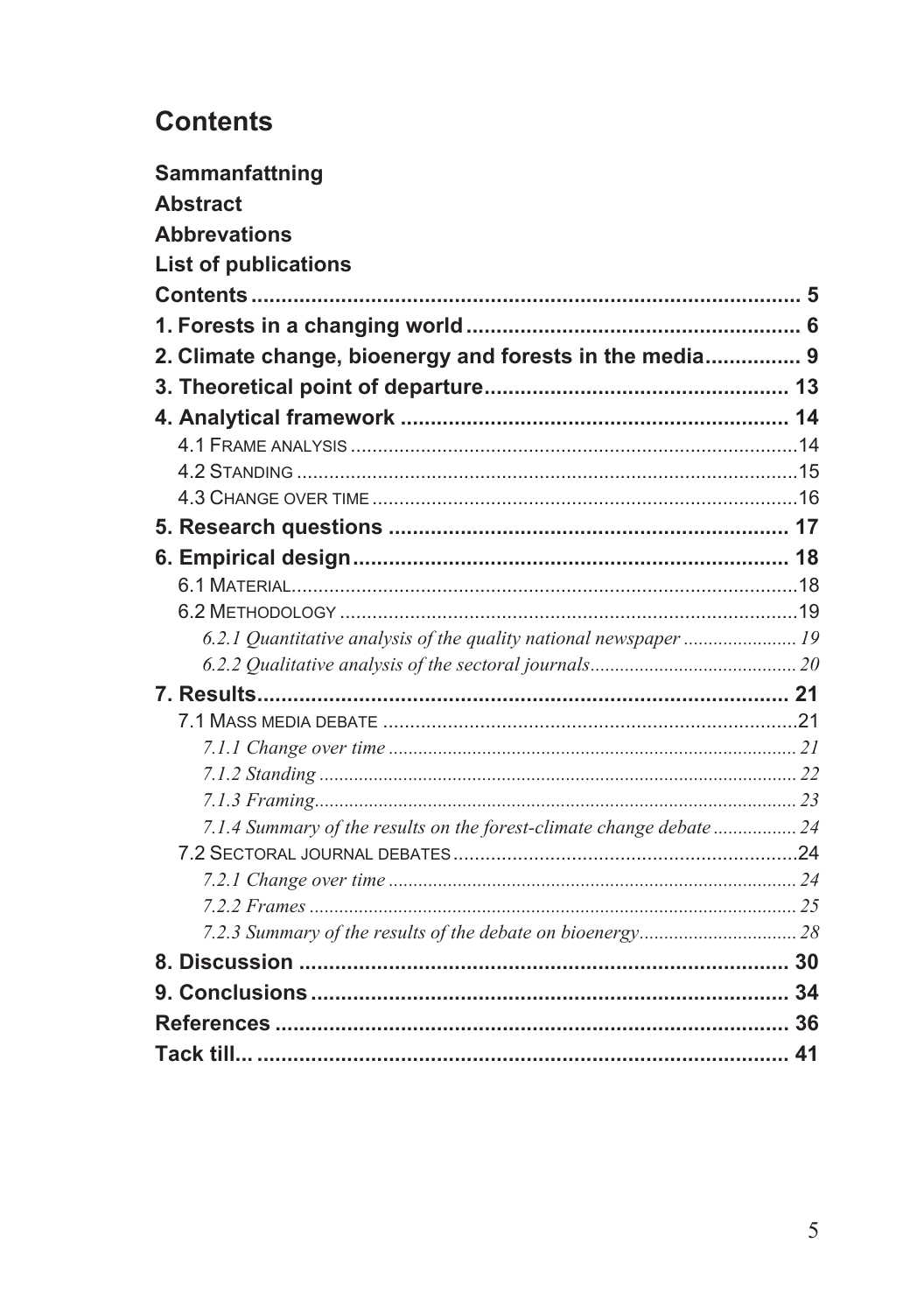# **1. Forests in a changing world**

It is expected that a number of global changes will affect the future use of forests in Sweden. Beland Lindahl & Westholm (2010) have identified four global changes: changing energy systems, emerging international climate policies, changing governance systems and shifting land use systems.

Forests play an important part in climate policies, *e.g.* as carbon dioxide sinks (Söderberg & Eckerberg, 2012). The concern with reducing deforestation and increasing afforestation to minimise  $CO<sub>2</sub>$  emissions highlights the link between forests and global climate change. Materials from forests are also expected to provide an alternative to the use of fossil fuels (Eckerberg & Sandström, 2013).

Forests are thus targets of policies at multiple levels, concerned with climate and energy goals. EU Directive 2009/28/EC (European Parliament and the Council, 2009) on promoting of the use of energy from renewable sources is one example of how global changes have been institutionalised. In response to the EU Directive, current Swedish climate and energy targets aim for a 40 % reduction in greenhouse gas emissions, with at least 50 % of total energy consumption coming from renewable energy, 20 % more efficient energy use and 10 % renewable energy in the transport sector (Ministry of the Environment, 2013). Within Swedish climate policy, an important role is played by the production of bioenergy. Bioenergy is generally seen as "one of the key options to mitigate greenhouse gas emissions and substitute fossil fuels" (Faaij, 2006, p. 322). This is particularly true for Sweden which gets 63.5 % of its renewable energy from bioenergy. The dominant source of bioenergy is forest products which account for 90 % (Ministry of Enterprise, 2009). Consequently, a part of Swedish climate policy consists of a climate mitigation policy that promotes the use of bioenergy. This policy is particularly relevant for Swedish forest policy. This perception is shared by academics who describe a shift in forest usage from the twentieth century which was characterised by large-scale mass production of timber, pulp and paper (Lehtinen, Donner-Amnell, & Saether, 2004) to today's climate and energy-related issues (Beland Lindahl & Westholm, 2010).

Climate and energy policies are, among others, characterised as being crosssectoral in that they affect different sectors concerned with land use. For example, bioenergy from forest products not only concerns the forest sector but the *agricultural* and *energy* sectors as well. A sector here is defined as a delimited area that combines actors through the economic, social and cultural contribution of a particular resource, *e.g.* forests (Gane, 2007). The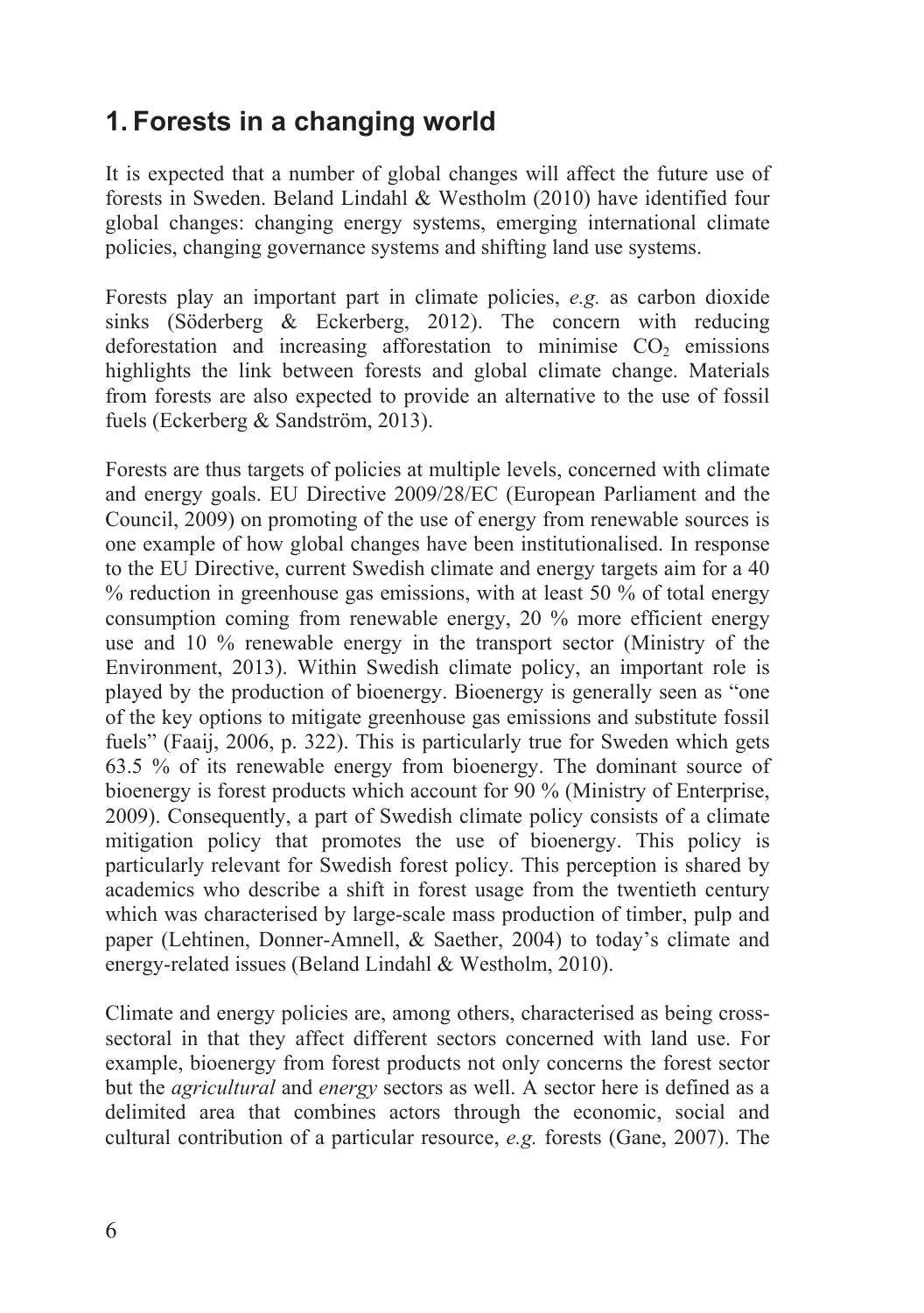assumption made in this thesis is that perceptions vary depending on the resource uniting the sector. For this reason, scientific analysis should look beyond the traditional borders of sectoral policy areas to obtain a more holistic understanding of the role of forests in responding to these global challenges.

The way in which climate and energy-related issues are discussed in reference to forests varies greatly, depending on the arena in which the discussion is taking place and the actors discussing it. In this thesis, the focus will be on two different media debates, those in mass media and those in sectoral media, exploring the perceived role of forests in response to climate change. The difference between these two kinds of media can be illustrated by the format concept developed by Altheide & Snow (1979, p. 10): "how material is organized, the style in which it is presented, the focus or emphasis on particular characteristics of behavior, and the grammar of media communication. Format becomes a framework or a perspective that is used to present as well as interpret phenomena". The format differs between the mass media and the sectoral media. One distinction between them comes in which phase of the policy process is affected by the media. Media in general serves as an arena in which problems are defined and policy options are discussed and negotiated. Media debate can be assumed to have an impact on policies at different phases in the policy process. For instance, the mass media agenda in particular, helps set the policy agenda (McCombs, Shaw & Shaw, 1972; Benton & Frazier, 1976; Cook *et al.*, 1983; Walgrave, Soroka, & Nuytemans, 2007). In comparison, the influence of sectoral media on policies is related to policy implementation (Ball, 1976; Levitt, 1980; Sabatier & Mazmanian, 1980). Sectoral media can be expected to influence the transformation from policy output to policy outcome in the sector. Within both types of media formats, different actors contribute to the discussion on forests and guide it in a certain direction.

It has been acknowledged that there is a need to study the media representation of climate change in sectoral journals, also referred to as 'special-interest magazines' (Asplund, Hjerpe, & Wibeck, 2012, p. 3). Sectoral journals representing sectors such as agriculture, energy and forests, provide information about the anticipated response to climate policies. Sectoral journals are the formal representation of the discussion in a sector and can be expected to show the shared beliefs of actors in that particular sector. Studies on relationship marketing confirm that collaborative communication encourages and maintains relationships by learning, increases confidence and builds cooperation and trust (Paulraj, Ladi, &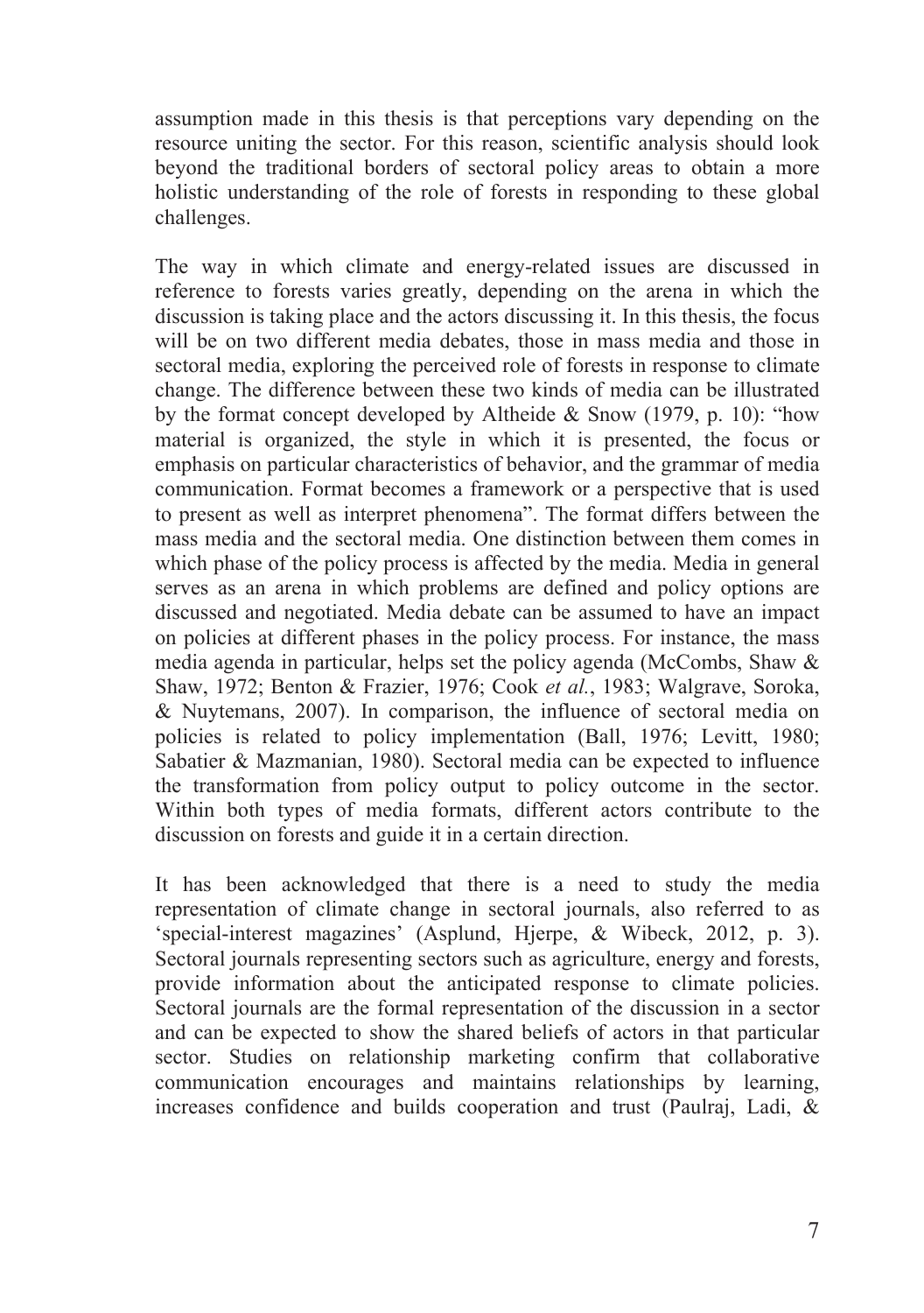Chen, 2008). For these reasons sector journals are important units of analyses.

Assuming that media discussions affect forest policy-making, the **aim** of this thesis is *to describe how forests are perceived in the media in response to debate on climate change and to discuss the policy implications of the perceptions*.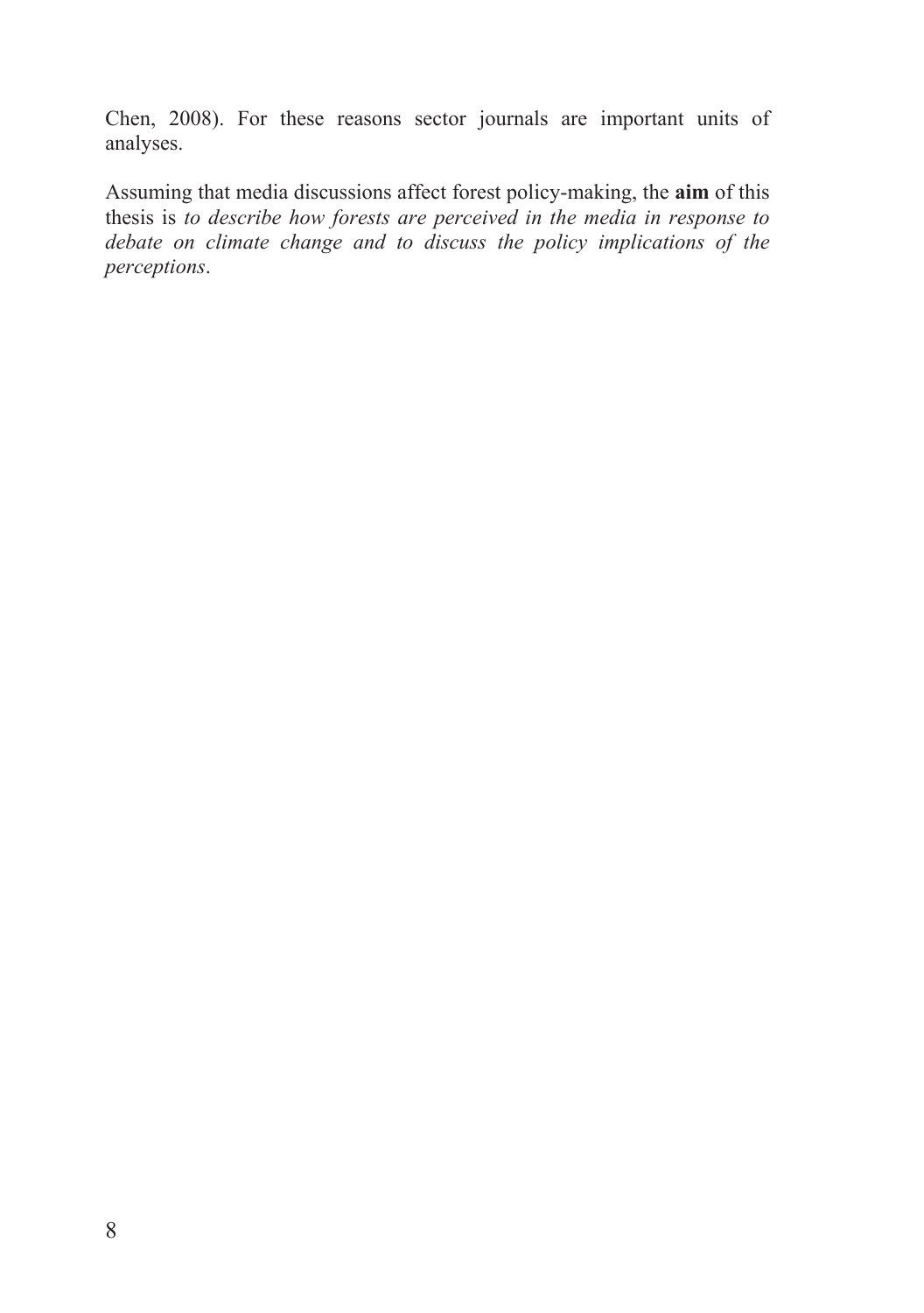# **2. Climate change, bioenergy and forests in the media**

Previous media studies have been conducted on climate change coverage in Sweden. The Swedish Environmental Protection Agency (SEPA) asked a consultancy firm<sup>1</sup> to map the debate on climate change in the media in Sweden (Westander, Henryson, & Lindberg, 2008). According to the report, the starting point for the debate on climate change came in late October/early November 2006. The authors describe the combination of extreme weather conditions, the release of the Stern report and the first part of the Swedish government's official report into climate and vulnerability (Ministry of the Environment, 2007) as being the triggers for the debate. The reporting of these events was then followed by a series on "climate shock" in the tabloid *Expressen* and the "climate threat" in the tabloid *Aftonbladet*, with the latter resulting in 300,000 readers pledging to reduce their own greenhouse gas emissions. Reporting peaked in 2007, with the main focus on the IPCC reports, the Nobel Peace Prize awarded to Al Gore and climate politics. Important observations were that politicians changed their opinions as the debate on climate change continued (Westander *et al.*, 2008, pp. 23–24) and that the media did not question politicians' broken promises if the promises would have been harmful to the climate (Westander *et al.*, 2008). The conclusions of the SEPA report are confirmed by Olausson (2009) who focused on the Swedish debate on climate change and how it was linked to the need for collective action. Articles in three Swedish newspapers published between 1 September 2004 and 6 September 2005 were analysed. Olausson (2009) found the media to be reluctant to portray uncertainties in scientific findings as this would weaken the demand for collective action. When analysing the Swedish debate on climate change Olausson uses frame analysis. Frame analysis helps make sense of actors multiple understandings (6, 2005).

Asplund *et al.* (2012) aimed to contribute with an analysis of more cases and an audience-specific media analysis of climate change, which had been encouraged by Moser (2010) and Whitmarsh and Lorenzoni (2010). Asplund *et al.* (2012) explore how two leading Swedish agricultural journals framed and covered the issue of climate change between 2000 and 2009 as they believed it would reveal how climate science and policy are "communicated to a group of actors pointed out as central for climate change mitigation and adaptation"(Asplund *et al.*, 2012, p. 198). The results of the study show that the number of articles published increased after 2006, one of the journals

 $\frac{1}{1}$ Westander Publicitet och Påverkan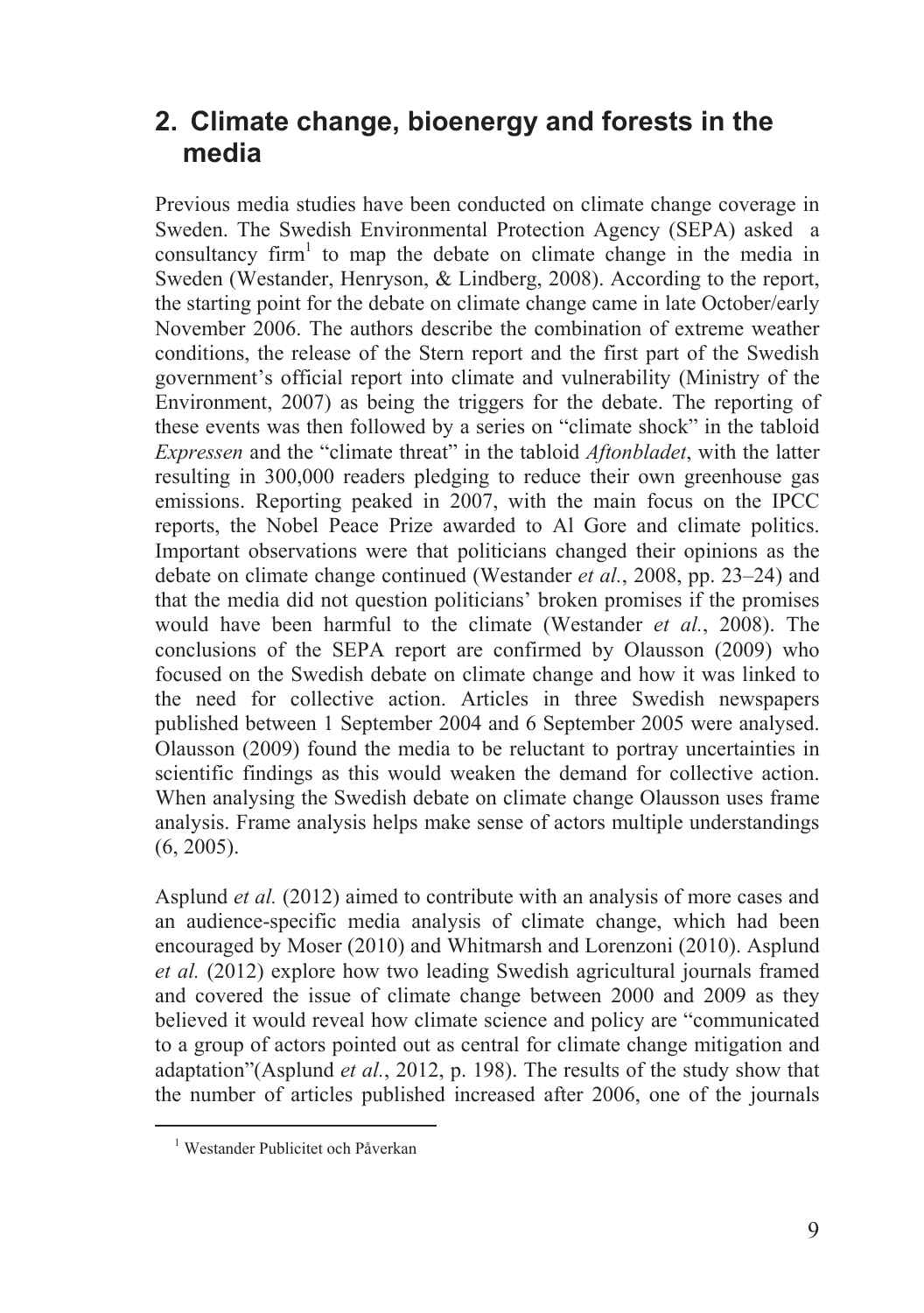peaked in its reporting in 2007 with a general increase in articles in the other since 2006. Few articles were published in the two agricultural journals between 2000 and 2006. *Agriculture's contribution to climate change*, *the impacts of climate change on agriculture* and *the ways in which climate politics affect agriculture* were the three main themes found in the analysed journals (Asplund *et al.*, 2012). The frame analysis showed that climate change was primarily debated in economic terms, either as opportunities or challenges for Swedish agriculture (Asplund *et al.*, 2012, p. 12).

As illustrated above, there have been several attempts to describe the debate on climate change in the media. Lyytimäki (2011) links the media debate to the policy dimension of climate change. He states that the cross-sectoral nature of climate change implies some difficulty for effective climate policies. The assumption made is that effective climate policies require an "overarching climate consciousness" in all sectors concerned (Lyytimäki, 2011), which can be referred to as mainstreaming or integration of climate policies.

However, not only integration is important for supporting the issue of climate change. There is also a need to consider mobilisation. Beck (2010, p. 282) states that: "Without a majority of very different groups of people who not only talk about but act and vote for the politics of climate change […] climate politics is doomed". Climate change is an abstract phenomenon that cannot be directly experienced, thus, mobilisation primarily relies on the media.

Most of the literature that exists on media debates about bioenergy focuses on bioenergy as a source of liquid biofuels, based on agricultural products. However, there is literature on bioenergy from forest products: Huttunen (2009) analyses bioenergy in two Finnish rural periodicals from 1980 to 2005. The results show four different periods of distinct discourses on bioenergy production in Finland: 1) pre-biofuel from 1980 to about 1986, 2) learning about biofuel from the late 1980s to about 1995, 3) wood chips from 1995 to 2000 and 4) bioenergy entrepreneurs from 2001 onwards (Huttunen, 2009, p. 246). The role of bioenergy in media has been explored from multiple theoretical perspectives. Skjølsvold (2012) explores the issue of bioenergy as a climate mitigation policy by comparing how "bioenergy is covered and communicated in the news media of Norway and Sweden, countries where the diffusion of this technology looks radically different"(Skjølsvold, 2012, p. 512). The "news media in the two countries ascribe diverging meaning to the technology, offering audiences clearly varied images of what bioenergy ''is''. In other words, the technology is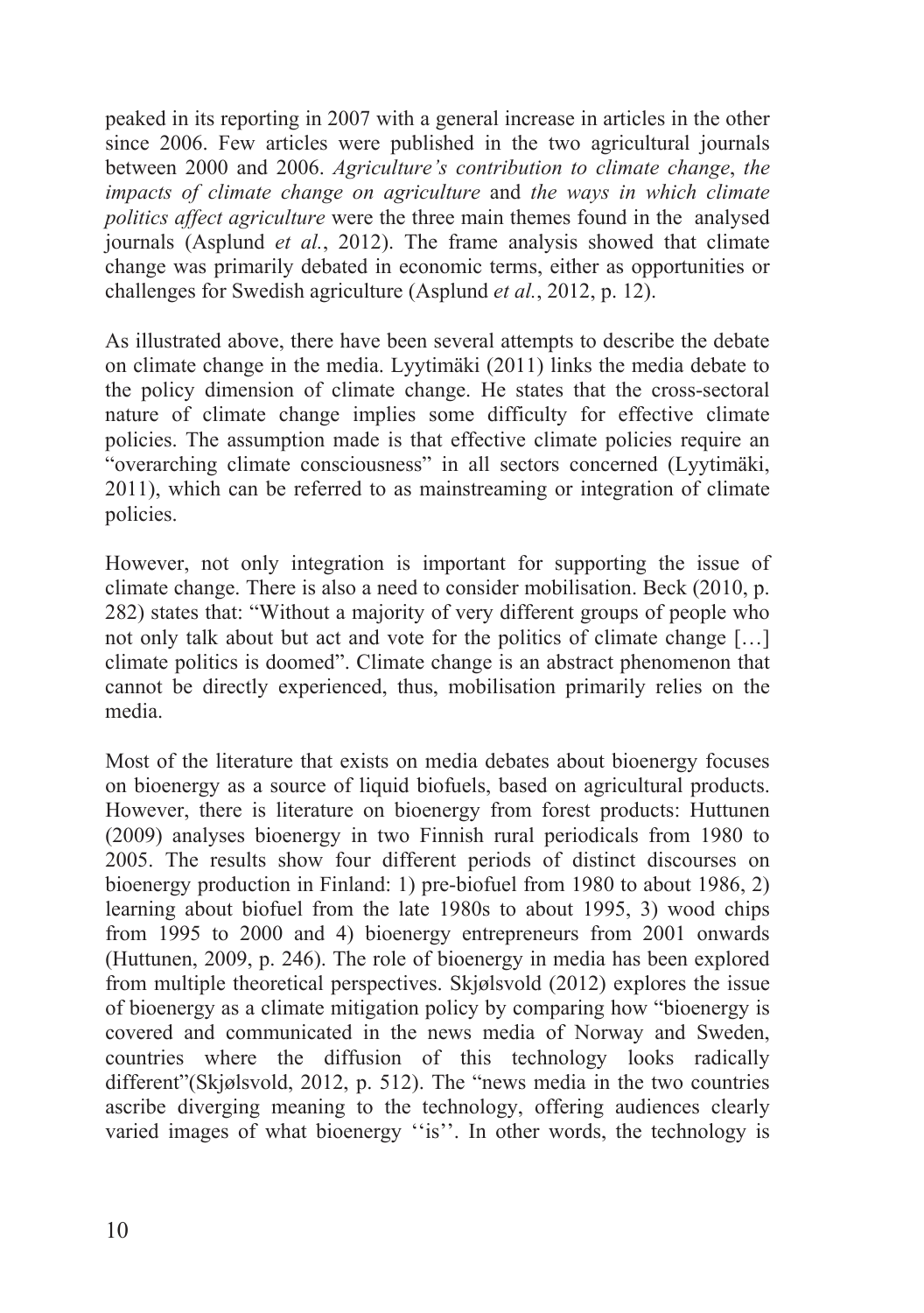domesticated in different ways, suggesting that media coverage plays a role in systems of innovation and diffusion"(*ibid*.).

On a global level, (Wright & Reid, 2011, p. 1390) use a dataset comprised of New York Times articles between 1 January 2006 and 11 May 2008 to assess the "contested terrain of biofuels discourse as some media coverage frames biofuels as beneficial, while other reporting constructs and packages counterclaims intended to resist development and portray biofuels as problematic". They find that "the media constructed three distinct frames in their efforts to shape mass discourse: economic development, environment, and national security"(Wright & Reid, 2011, p. 1390). A similar analysis is carried out looking at the media debate on bioenergy in the Netherlands between 2000 and 2008. The results reveal that the structures underlying the question can be organised along two axes, each one representing "opposite socio-cognitive frames: 'techno-economic *vs.* social–ecological' and 'regional *vs.* global'"(Sengers, Raven, & Van Venrooij, 2010). So far, little research has focused explicitly on the media debate on bioenergy from forest products. Usually analyses are performed on a combination of multiple sources of bioenergy.

There are a few studies on the perception of the forests-climate change nexus in the media. This link has been analysed in studies of the media in Bangladesh (Sadath, Krott, & Schusser, 2013). Although forests play a crucial part in climate policies and are highly relevant in Sweden, research into the media debate on climate change in Sweden has so far not attempted to analyse the role of forests in the climate change media debate in Sweden. This thesis will fill this gap using frame analysis.

Frame analysis has proven useful in media studies concerning policies (*e.g.* Feindt & Kleinschmit, 2011; Kleinschmit & Krott, 2008). Frames can be used in particular to identify the potential for mobilisation of social movements (Feindt & Kleinschmit, 2011) but also to understand the level of (cognitive) policy integration in and across different sectors. This thesis conducts two frame analyses focusing on the statements on the forestclimate change nexus in the media, assuming that frames in the two different media formats indicate potential mobilisation and policy integration.

This thesis is undertaken using a two-step approach: first the more general mass media debate on the forest-climate change nexus will be analysed followed by a more focused analysis of the bioenergy debate in sectoral media. Figure 1 shows that bioenergy debate is understood as a specific part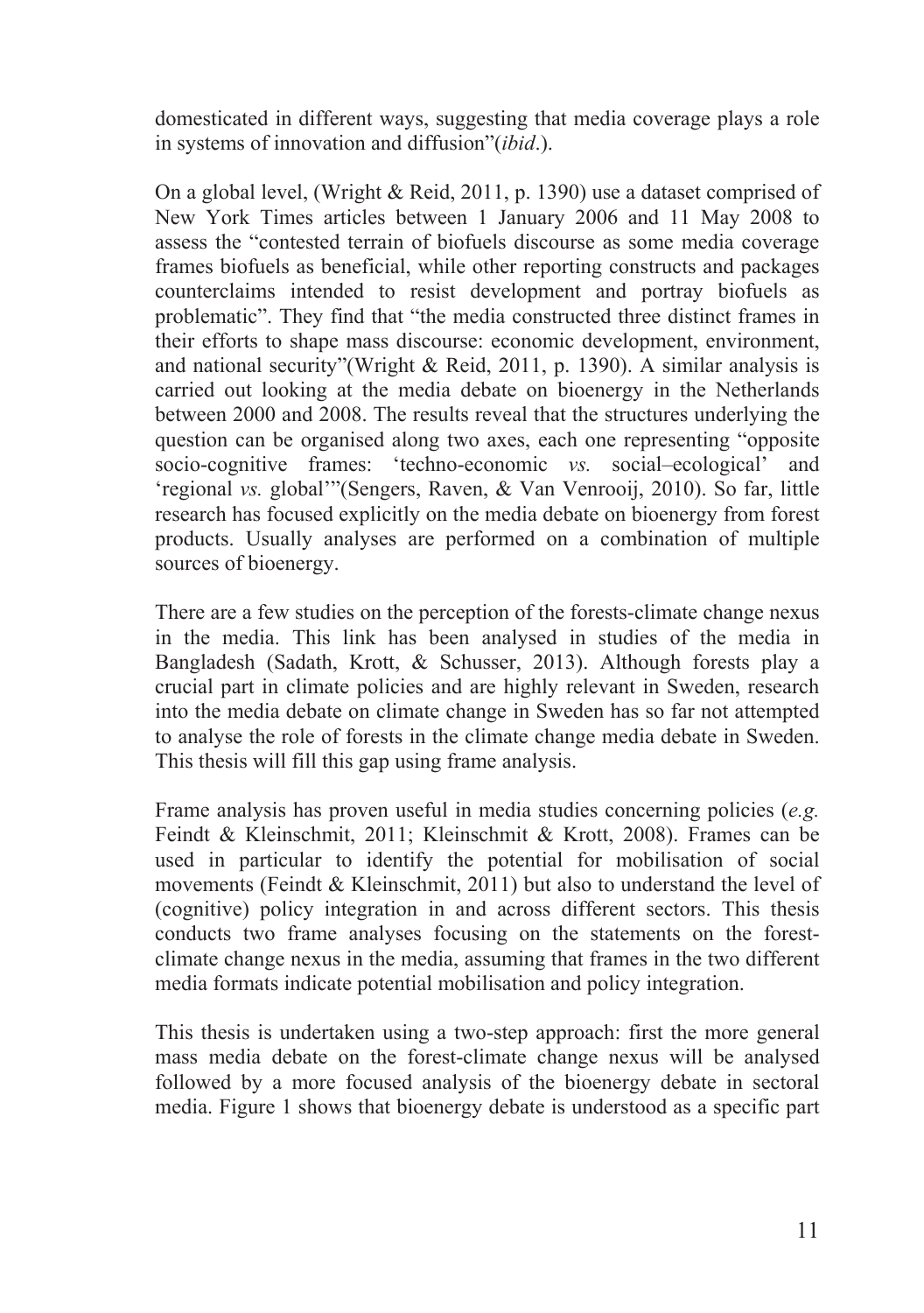of the debate on climate change and that forests are assumed to play a role in both debates.



*Figure 1. Climate change, bioenergy and the role of forests.*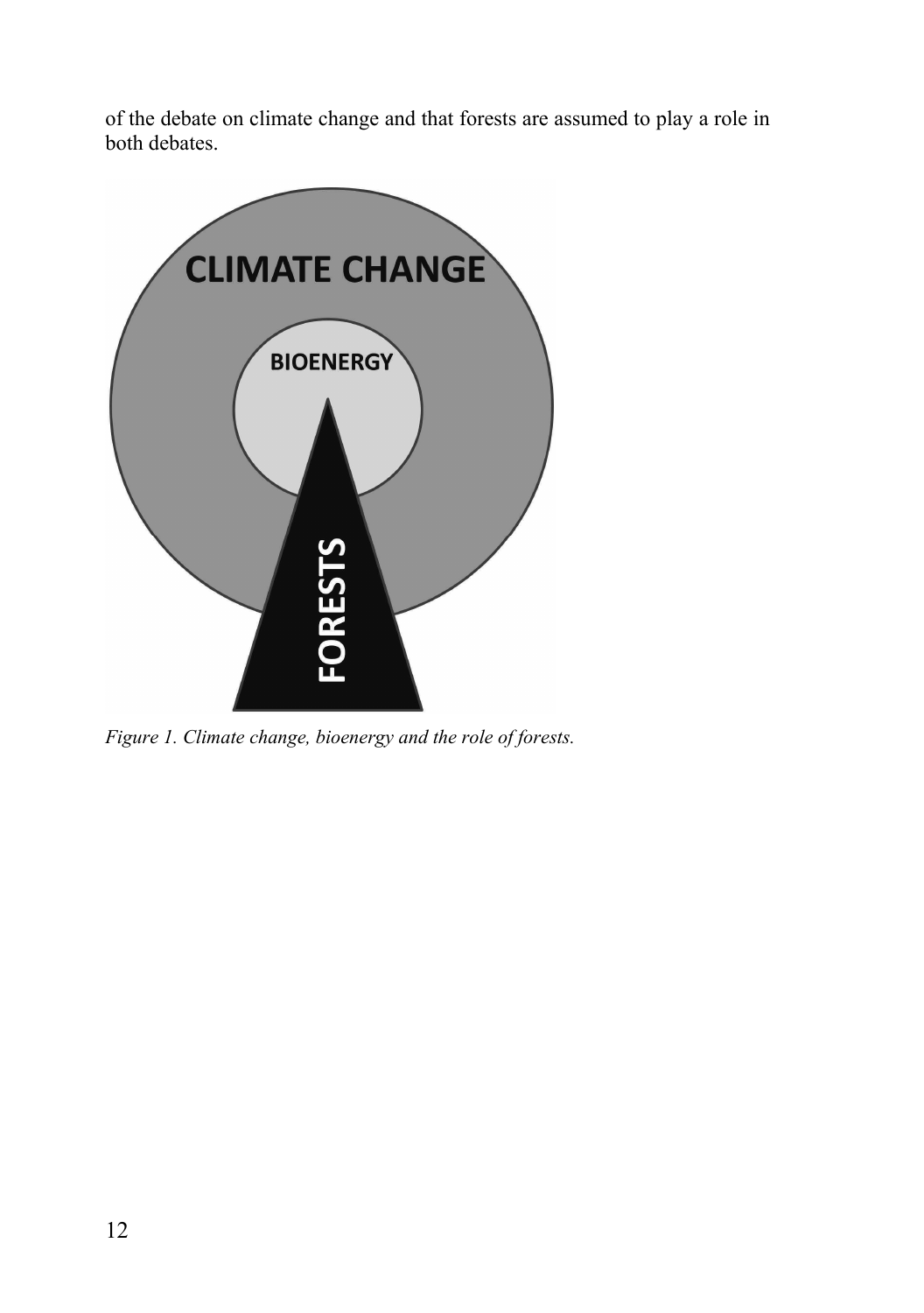# **3. Theoretical point of departure**

According to the philosopher (Habermas, 2006), the media can be regarded as an intermediary between civil society and political system. He expects the media to "ensure the formation of a plurality of considered public opinion" by mobilising and pooling "relevant issues and required information" (Habermas, 2006, p. 416). This idealised function can hold true for both the specific sectoral media and mass media formats selected for this thesis.

Mass media is considered to be of significant importance in contemporary societies (Strömbäck, 2009). The mass media serves different roles, *e.g.* by informing and presenting information to the audience that they would otherwise not have encountered. The mass media is supposed to provide a platform for the formation of political opinion among various societal actors such as environmental organisations, business associations, and party representatives (Schmidt, Ivanova, & Schäfer, 2013)

In contrast to mass media, sectoral media is directed at a particular target group in society. The members of the sector form the sectoral media's common perceptions and beliefs that influence policy-making in the sector.

However, the influence of media is not limited to the policy agenda. The influence of the media goes beyond that. Elliott (1972) emphasises that media communication has its own logic. Political actors reproduce the logic by adapting to it in order to get published (Altheide & Snow, 1979), *e.g.* by constructing events that are only created to generate publicity in the media (Kepplinger, 2002) or by strategically using news factors to match media selection criteria (Galtung & Ruge, 1965). Previous research has identified that this management of information also occurs in forest debates (Kleinschmit & Krott, 2008).

Climate change in the media is described as "crucial for the societal uptake of climate change and climate politics" (Schmidt et al., 2013, p. 1) since the issue of climate change cannot be experienced by most people (Moser, 2010). The other reason is that mass media create a forum for legitimising climate governance (Nanz, P., Steffek, 2004, p. 321; Schneider, Nullmeier, & Hurrelmann, 2007, p. 136). Therefore, mass media coverage of climate change may create a situation ''where it is conducive for governments to act, or hard for them not to act in the face of perceived pressure to initiate a policy response (Newell, 2000, p. 94)" (Schmidt et al., 2013).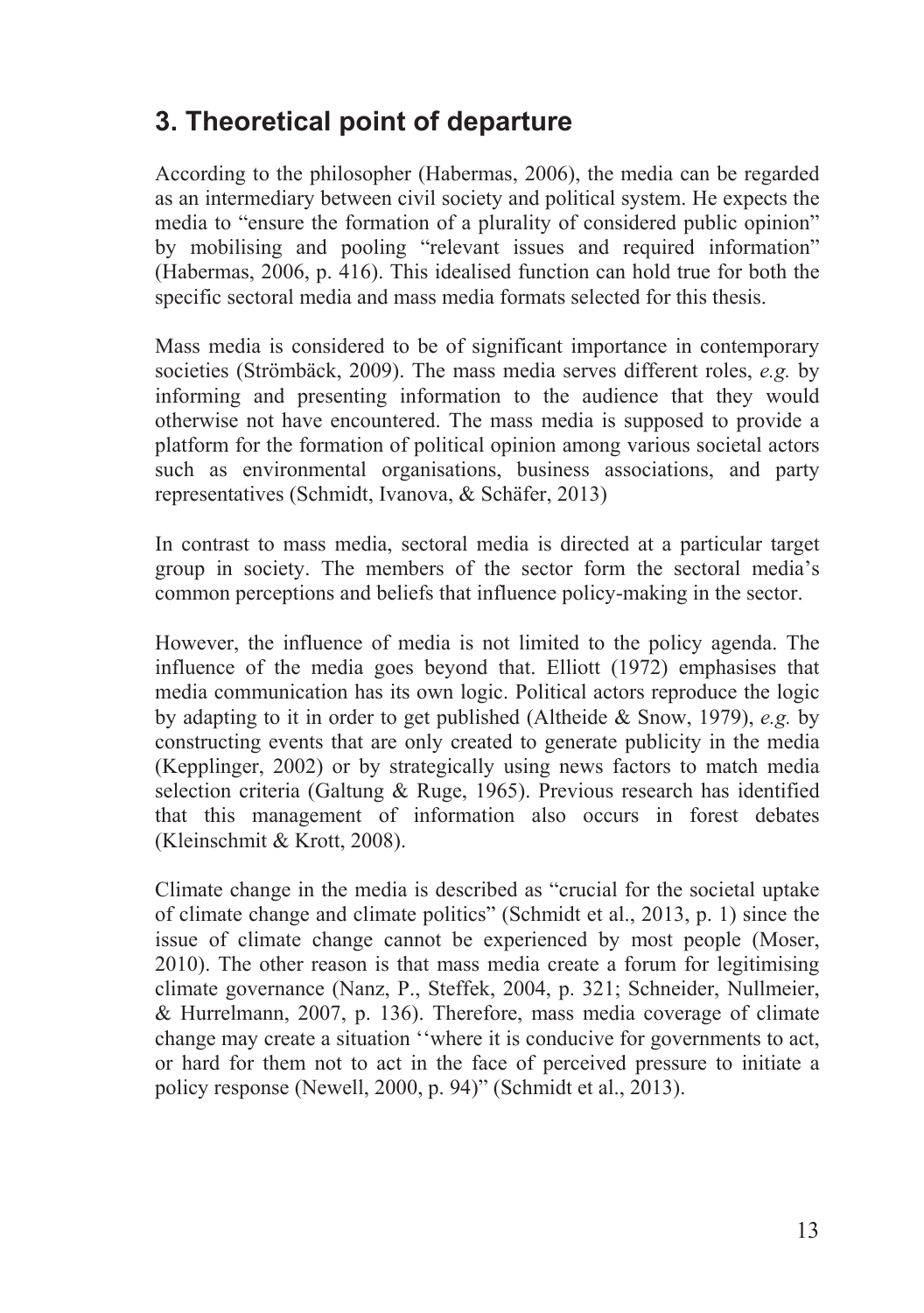# **4. Analytical framework**

### **4.1 FRAME ANALYSIS**

Frame analysis allows perceptions found in the media debate to be described. The frame analyses carried out in this thesis enables first an assessment of the general course and content of the national and sectoral debates on the forest-climate change nexus (focusing on the role of forests), and second, to enable a discussion of the effects of media communication on policy implications, namely the potential support of climate policies through media communication, with a focus on mobilisation and policy integration in and across several sectors. In order to be able to discuss these diverging policy implications, two different frame analyses were designed for analysing mobilisation and policy integration.

Several areas of the social sciences have developed their understanding of what a frame is, where it comes from and the best way to perform a frame analysis. 6 (2005) states that the least common denominators for all frames are that they have a bias for action and organise experience. Researchers in policy studies often use the frame analysis developed by Schön & Rein (1994). Academics studying social movements mainly use the framing approach developed by Benford & Snow (2000) which was developed as an explanation for people supporting and partaking in the activities and campaigns of social movement organisations (Snow, Rochford, Worden, & Benford, 1986). Benford & Snow (2000, p. 614), based on Goffman (1974, p. 21), state that frames help individuals to "locate, perceive, identify and label". Collective action frames have a similar function, since their aim is to condense the "world out there", but in ways that are anticipated to mobilise supporters to gain support from others while dismissing "the others" (Altheide & Snow, 1988, p. 198). Thus "collective action frames are actionoriented sets of beliefs and meanings that inspire and legitimate activities" (Benford & Snow, 2000, p. 614).

The frame analysis that Benford and Snow (2000) developed ascribes different roles to actors in response to a problematic condition or situation. In the need for a change, different actors are given attributions, such as victim, causer and helper. The core framing task consists of "diagnostic framing" (problem identification and attributions), "prognostic framing" and "motivational framing" (Benford and Snow, 2000). In this study the frame analysis to which reference is made was developed by Benford and Snow and concentrates on diagnostic and prognostic framing, enabling a discussion on the mobilisation of consensus concerning the issue of the forest-climate change nexus.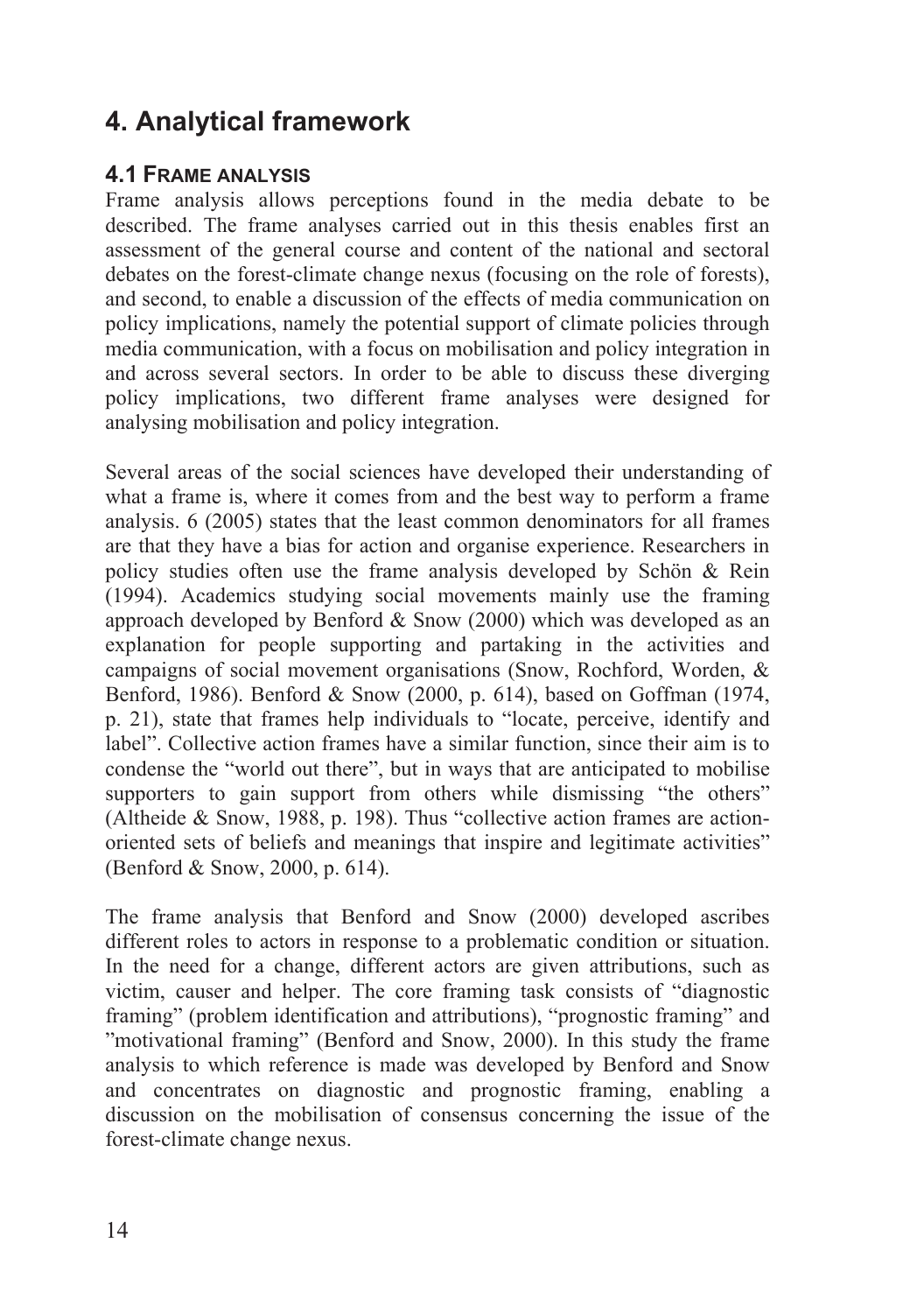Diagnostic framing consists of naming a victim, and a causer, while the prognostic frame consists of a helper. To be framed as a victim implies two things: first, that it is of moral advantage to be considered a victim of unfair treatment and second that the role of a victim is often seen as having little power or ability to solve the problem. The helper, on the other hand, is the most beneficial role as he/she can, for example, be someone already working to solve the problem or an actor in a position to solve a problem, irrespective of the attempts that have been made to solve the problem. The least beneficial role is the causer. Mobilisation is dependent on how these roles are ascribed.

Another way in which frames can affect the support of policies is by contributing to or hindering policy integration. Policy integration is defined in this thesis as cognitive integration. The cognitive aspect is beneficial as it aims at capturing the "more embedded and implicit sectoral ideas"(Persson, 2007, p. 43). Ideas are important as they serve as road maps, limiting choices by excluding some interpretations and can help or hinder joint efforts to attain "more efficient" outcomes (Goldstein & Keohane, 1993, p. 12). The concept of policy framing can be used to identify the cognitive integration of certain issues. Policy positions are believed to rest on "underlying structures of belief, perceptions and appreciation which we call "frames"" (Schön & Rein, 1994, p. 23). Studies on environmental policy integration (EPI) have analysed learning by assessing changes of policy frames over time (Gerger Swartling, Nilsson, Engström, & Hagberg, 2009). Learning in EPI is understood to imply "change in thought about policy, which subsequently contributes to a change in the policy process (Norberg-bohm, 1999; Pearson, Foxon, Makuch, & Mata, 2004)" (Gerger Swartling *et al.*, 2009, p. 50). To discuss the integration of bioenergy policy in different sectors, the concept of frames developed by Schön & Rein (1994) is used, as I am interested in a frame that helps in the construction of a problem in a particular policy situation (this is what Schön & Rein (1994) refer to as a *policy frame*).

### **4.2 STANDING**

Numerous political actors struggle to find an opportunity to present their "definition and construction of social reality" in the media (Gurevitch & Levy, 1985, p. 19). Actors who adapt to the rules of media logic, are professional in how they handle media events and have a certain degree of status in the political process have a greater probability of their views being presented in the media (Gerhards & Neidhardt, 1998). When an actor succeeds in placing his/her statement in the media, the actor has standing: "By standing, we mean having a voice in the media. […] Standing refers to a group being treated as an actor with a voice, not merely as an object being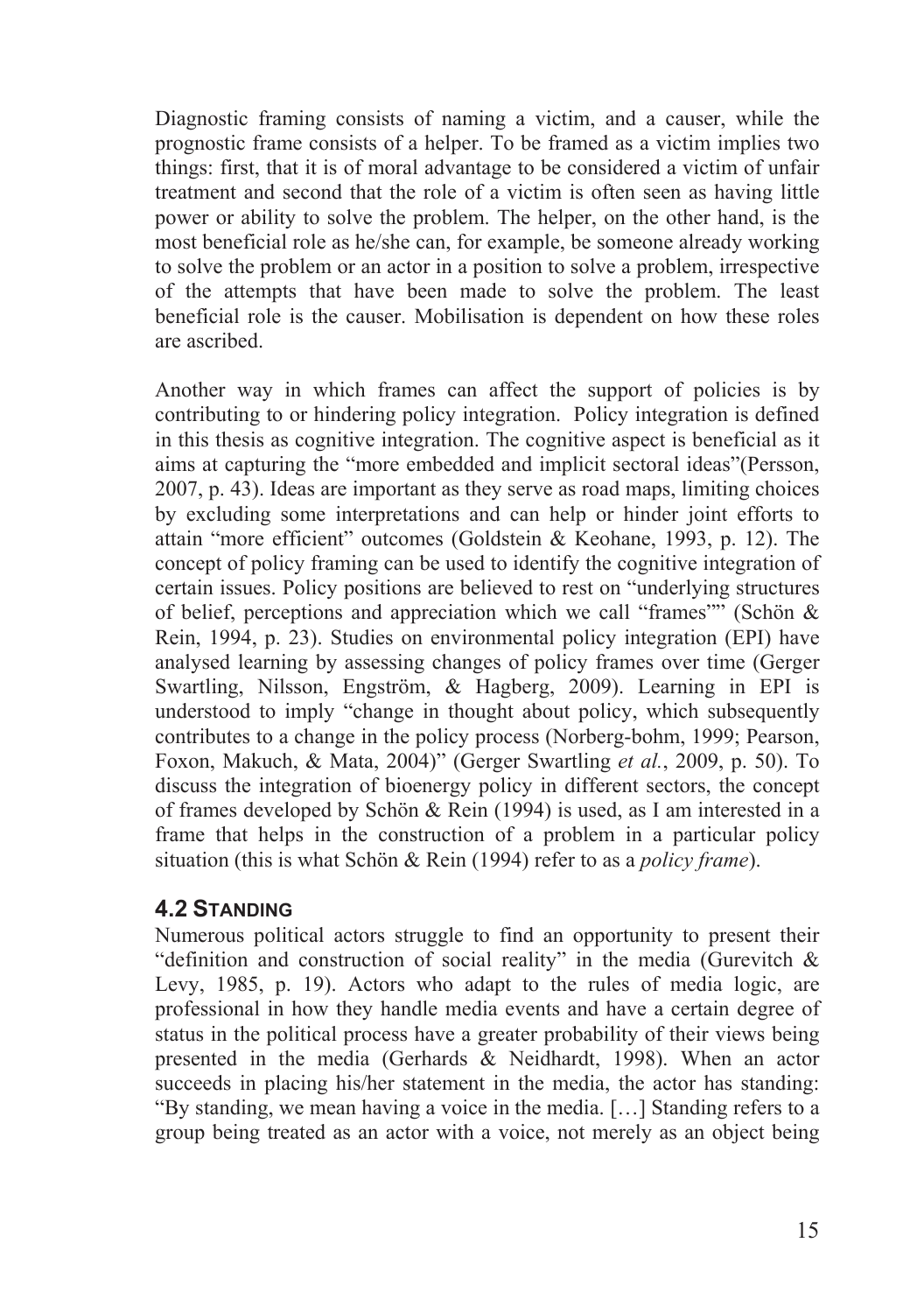discussed by others" (Ferree, Gamson, Gerhards, & Rucht, 2002). Trumbo (1996) uses a similar identification of the actors who succeed in media representation, referring to "claim-makers". The approach to standing taken by Ferree *et al.*, (2002) will be used in this thesis and is operationally defined as the number of times an actor is quoted, either directly or indirectly. The concept of standing will only be used in the quantitative analysis, serving as an indicator of which actors dominate in the debate on the forest-climate change nexus as these actors have the opportunity to shape the debate in accordance with their frames.

### **4.3 CHANGE OVER TIME**

To understand the debate on the forest-climate change nexus and the relationship with the political debate on climate change, the time aspect has been considered. As there is already an extensive amount of research on the climate change debate, the dimension of change over time will enable a discussion on whether the forest-climate change nexus and sectoral debates on bioenergy are connected to the broader debate on climate change.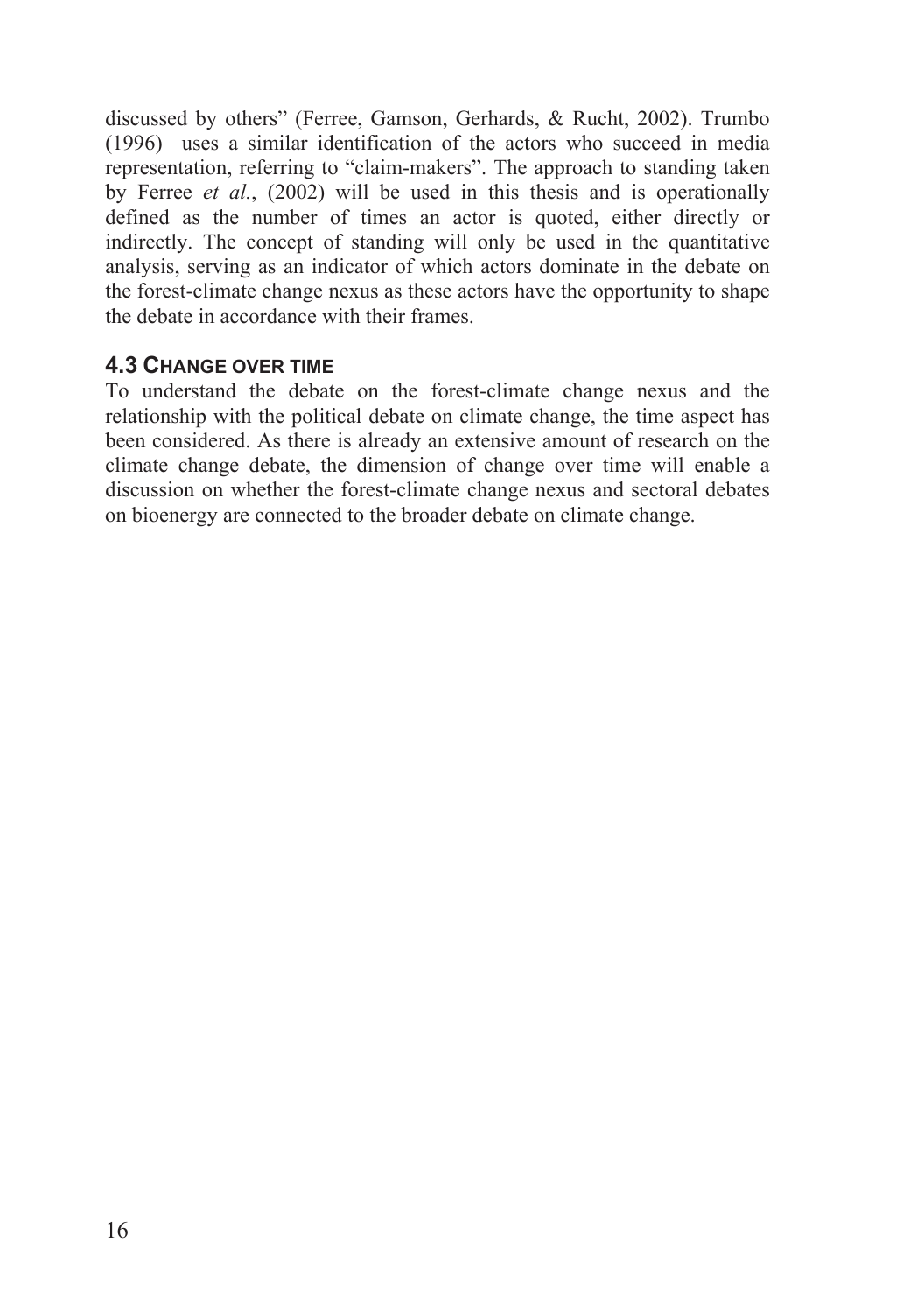# **5. Research questions**

The overarching research question – "How is the role of forests in climate policy discussed in the Swedish media?" – has been divided into two sets of detailed research questions. The first set approaches frames in the context of social movements, while the second set approaches frames as an indicator of cognitive policy integration.

- 1. Debate in the context of mobilisation:
	- I. Has the media debate on the forest-climate change nexus changed over time?
	- II. Which actors have standing in the forest-climate change nexus in the media debate?
- III. Which diagnostic and prognostic frames have been used in the forestclimate change media debate?
- 2. Debate in context of policy integration
	- I. Have sectoral debates on bioenergy produced by forest products changed over time?
	- II. How is the goal of the bioenergy policy framed in the agricultural, energy and forest sectors?
- III. Do the agricultural, energy and forest sectors frame the goal of bioenergy from forest products coherently?

The papers attached to the thesis deal with the detailed research questions. The subject of this thesis is to answer the overarching research question by referring to the results presented in the papers.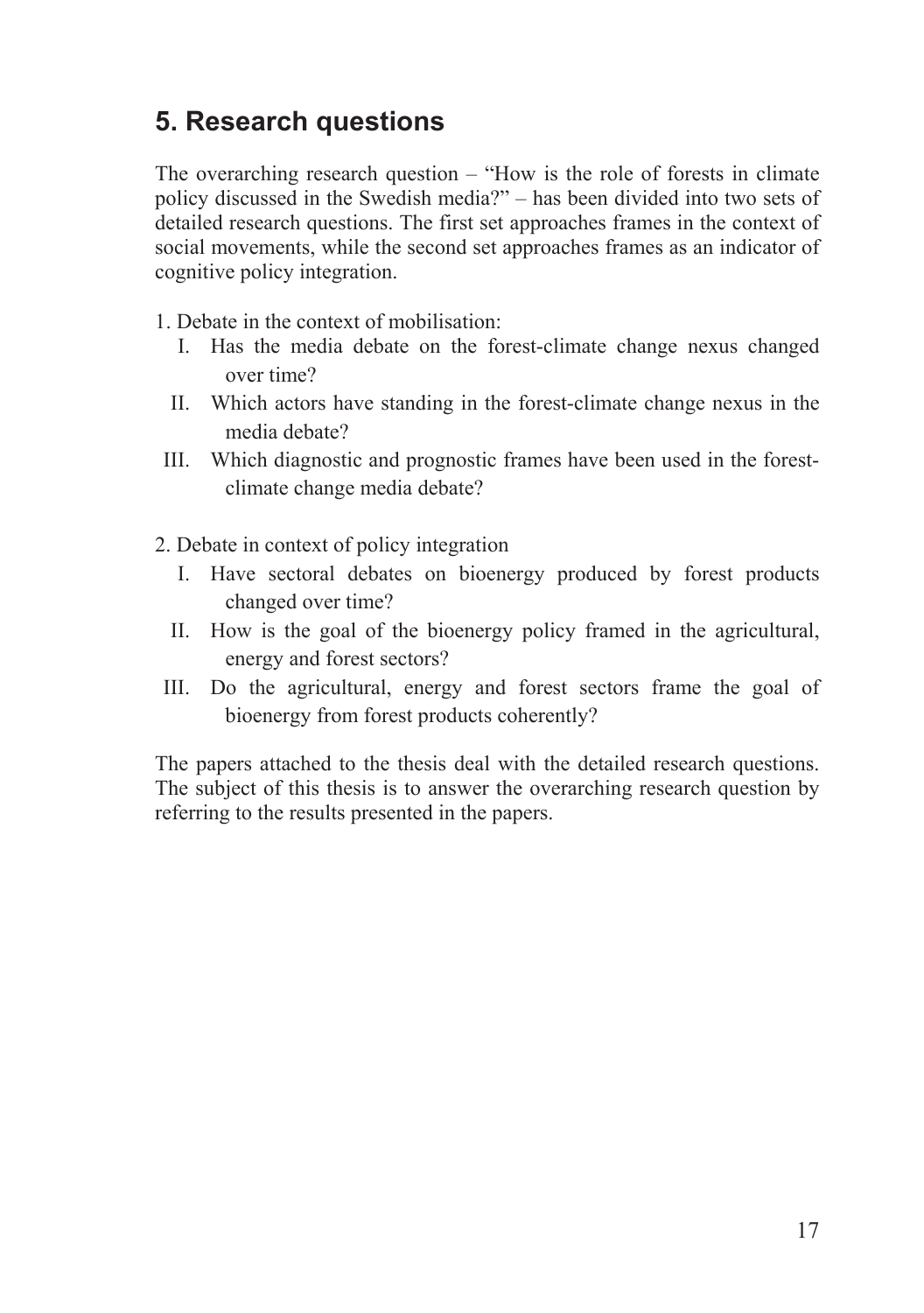# **6. Empirical design**

The analysis of the media debate is designed to explore how the role of forests in climate and energy policy is discussed and framed in the Swedish media. Quantitative analysis enables trends to be captured and patterns established in a large number of cases. The disadvantage of the quantitative approach is that details might be lost, while adding a qualitative component to quantitative analysis helps improve interpretation of the data. It has been stated that quantitative and qualitative studies have advantages and complementary disadvantages – therefore a combination of the two is a solution (Teorell & Svensson, 2007). In this case, quantitative analysis is conducted to obtain a more holistic picture of the perception of the forestclimate change nexus in the Swedish mass media debate by describing the prominence of the debate over time, identifying actors with standing and analysing diagnostic and prognostic frames. Qualitative analysis will be used in the sectoral media to analyse the frames used in the sectoral media in greater detail to enable discussion about whether the goals of bioenergy policy concerning forest biomass have been integrated into the agriculture, energy and forest sectors and to what extent they have been integrated coherently across the sectors. The prominence of the issue of bioenergy over time will also be described.

# **6.1 MATERIAL**

Quality national newspapers are still considered to have influence on policymaking despite the variety of media formats (Walgrave *et al.*, 2007). *Dagens Nyheter* (DN) can be considered a quality national newspaper since it is perceived as such by the lay mass, politicians and other journalists so it can be assumed to have a significant impact on policy-making. Furthermore, DN is one of the newspapers with the broadest scope in Sweden with a readership of 785,000 daily (ORVESTO Konsument, 2013).

The analysis focuses on articles published between January 1992 and December 2009 as this time period covers the forest-climate change debate from the UNCED in Rio de Janeiro in June 1992. The search words used in the DN archive are 'climate change', 'forests' and 'greenhouse gas'. Only those 394 articles referring to the forest-climate change nexus in at least one paragraph were selected for analysis.

To assess how the goal of bioenergy policy concerning forest biomass has been integrated in and across the different sectors, articles published in sectoral journals were analysed. The observation period covers the period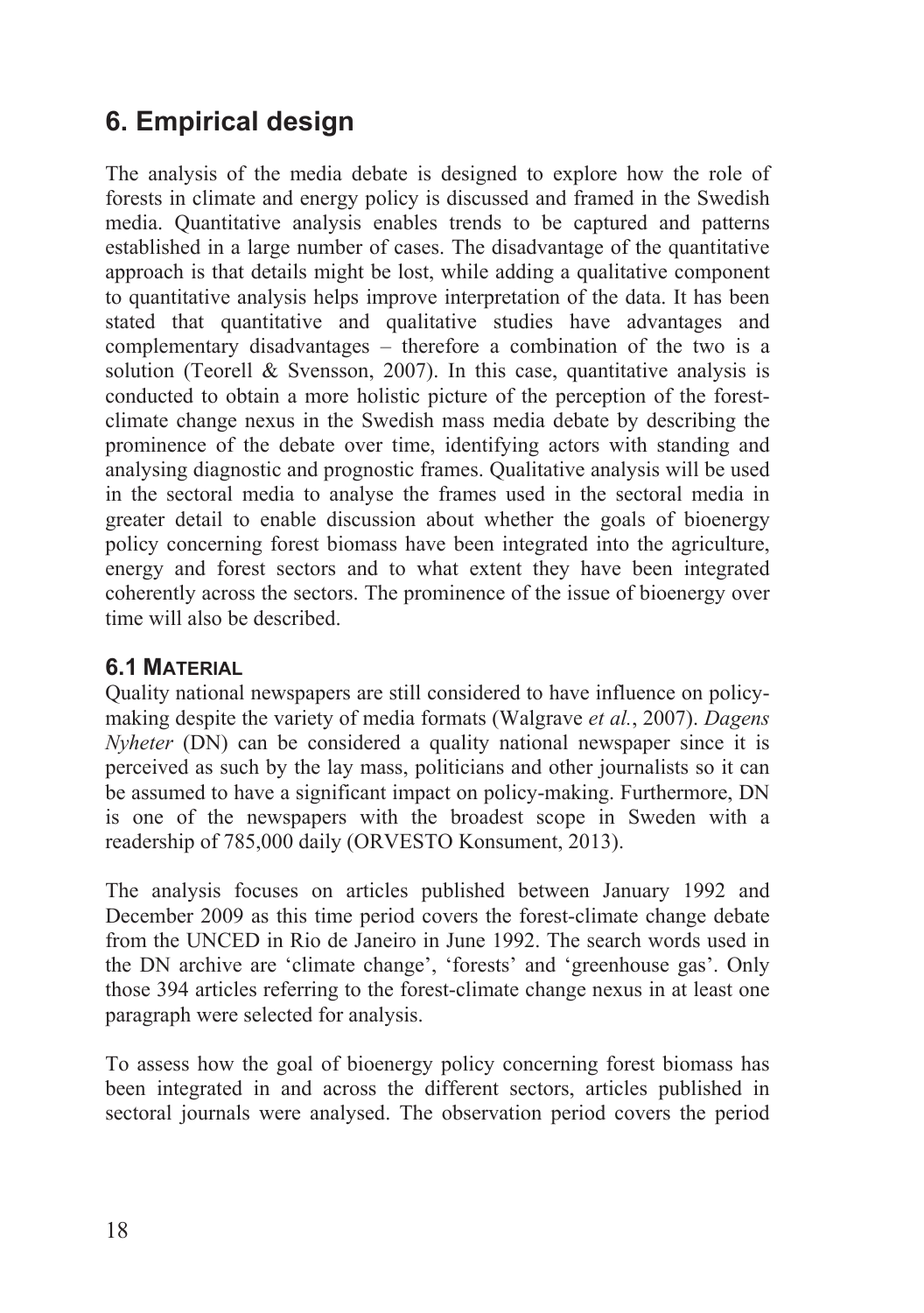from January 2001, when the first EU Directive on Renewable Energy Sources (2001/77/EC) was issued, to December 2010.

Three sectors relevant to the goals of bioenergy policy concerning forest products were identified: the energy sector, the agricultural sector and the forest sector. The assumption made is that if there is no supply of bioenergy from the chosen sectors the climate mitigation goal will not be achieved. One journal was selected from each sector: *ATL* (agricultural journal), *Energimagasinet* (energy journal) and *Land Skogsland* (forest journal). The selection of journals is based on four different criteria: first, the sector journals had to describe themselves as connected to the respective sector; second, the relevance of the journals in the different sectors according to experts; third, the number of readers; and, fourth, for pragmatic reasons, the accessibility of the journals. The journals' online archives were searched using 'bioenergi', the Swedish word for bioenergy. Articles using the word bioenergy referring to bioenergy *from forest products* and relating it to a *problem*, *e.g.* by naming causal relationships or solutions, were selected for analysis. A total of 354 articles were used for the analysis: 103 from the agricultural sector, 142 from the energy sector and 109 from the forest sector journal.

# **6.2 METHODOLOGY**

### *6.2.1 Quantitative analysis of the quality national newspaper*

A quantitative analysis was performed on the national newspaper. Bryman (2008, p. 274) describes content analysis as an "approach to the analysis of documents and texts [...] that seeks to quantify content in terms of predetermined categories and in a systematic and replicable manner". The category system used was deductively designed, building on the theories introduced in the analytical framework. Two units of analysis are the article and the speaker's statement. An article could contain more than one statement. The article's formal characteristics were analysed, *e.g.* "author" and "date of publication". The statement is a unit of analysis defined as direct or indirect quotes from a speaker which is a person or organisation in the following categories: speaker (standing), victim and causer (diagnostic frame) and helpers (prognostic frame). Each statement in the paper needs to be referred back to a speaker. Where there are no quotations, the journalist is the speaker.

The actors in the categories of speaker, victim, causer and helper were arranged into the following sub-categories: "political and administrative system (PAS)", "scientists", "journalists", "enterprises", "non-governmental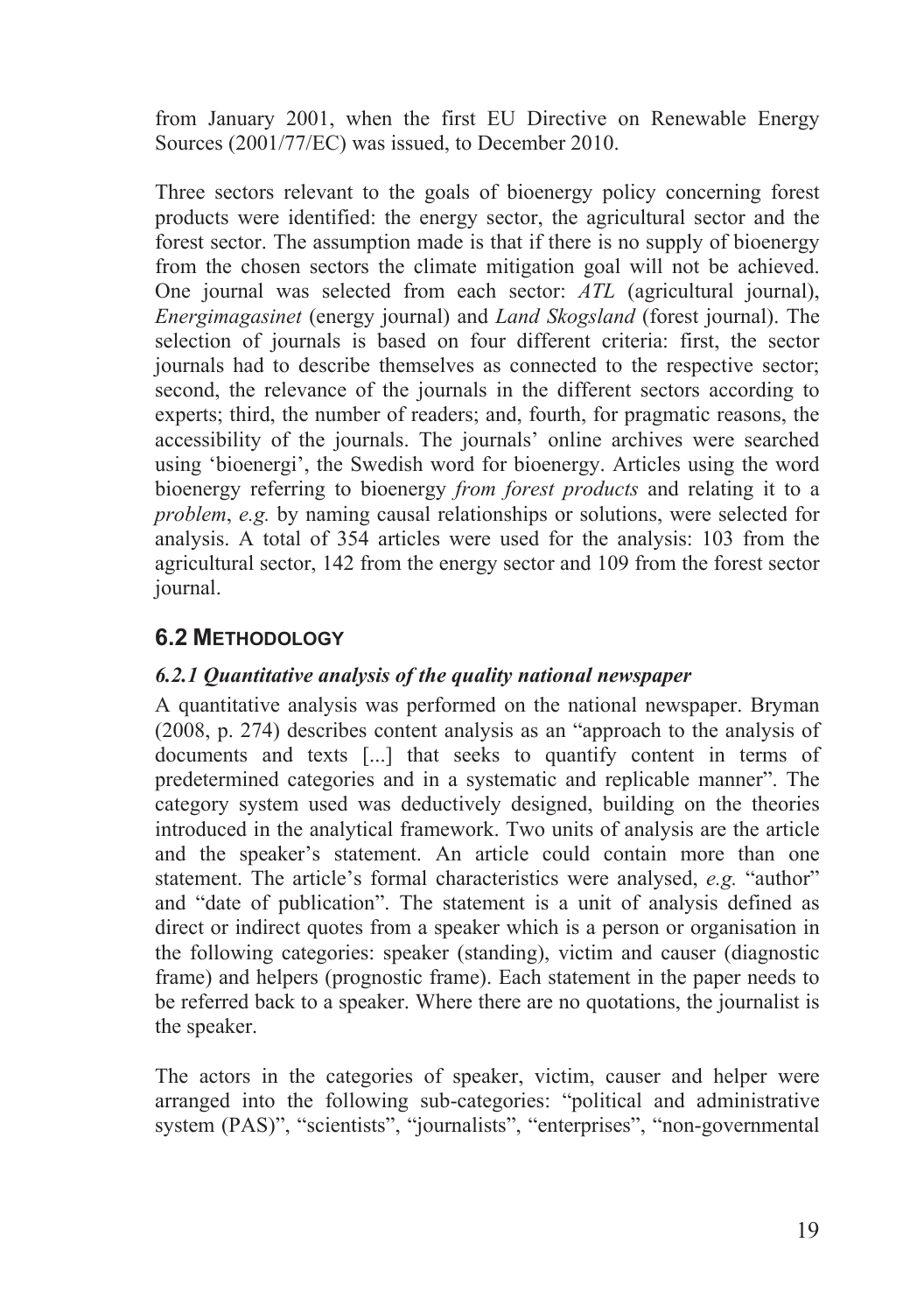organisations (NGOs)", "international organisations (IGOs)" and "others". (These categories are further divided into groups, *e.g.* "PAS" contains "politicians in government", "politicians not in government" and "administrators"). The roles of causer, victim and helper contained additional categories, such as "nature", "society", "developing countries" and "industrialised countries". These are not part of the speaker category as they cannot speak or do not speak with a united voice. A coding book was created in which all categories and sub-categories were defined. Each category has been illustrated with examples. A pre-test was carried out and led to improvements being made in the coding book. Two coders were trained to use the coding book and the data were processed in a SPSS statistics3 mask. Inter-coder reliability was tested during the process of coding the material. The SPSS data enabled further processing and interpretation of the data.

### *6.2.2 Qualitative analysis of the sectoral journals*

Articles and statements were the unit of analysis in the sectoral journals. The articles served as a unit of analysis to enable an analysis of prominence over time. The change over time in published sectoral journals could then be used to compare the broader public debate with sectoral debates.

The statements were analysed according to the frame analysis developed by Schön & Rein (1994). The frame analysis was influenced by Jensen and Johnsen (2000), implying a two-step analysis. The first step contained an "open coding" where all citations on bioenergy were carefully read and the observations were noted and named. This method had an inductive approach. The statements were grouped under different themes. Then, as a second step, the focused coding consisted of categorising and arranging statements with similar patterns in the same frame. The important aspect uniting different statements in a frame was the reference to a particular problem and the proposed solution. Lastly, the material was re-read to complement the categorisation and critically analyse whether the frames were consistent.

The frames consist of one or more statements that follow the same line of argumentation. The frequency of statements supporting a particular frame was also taken into account. A three-level scale that showed the frequency of statements using a frame was applied to allow a comparison of the different priorities within and between the sectors.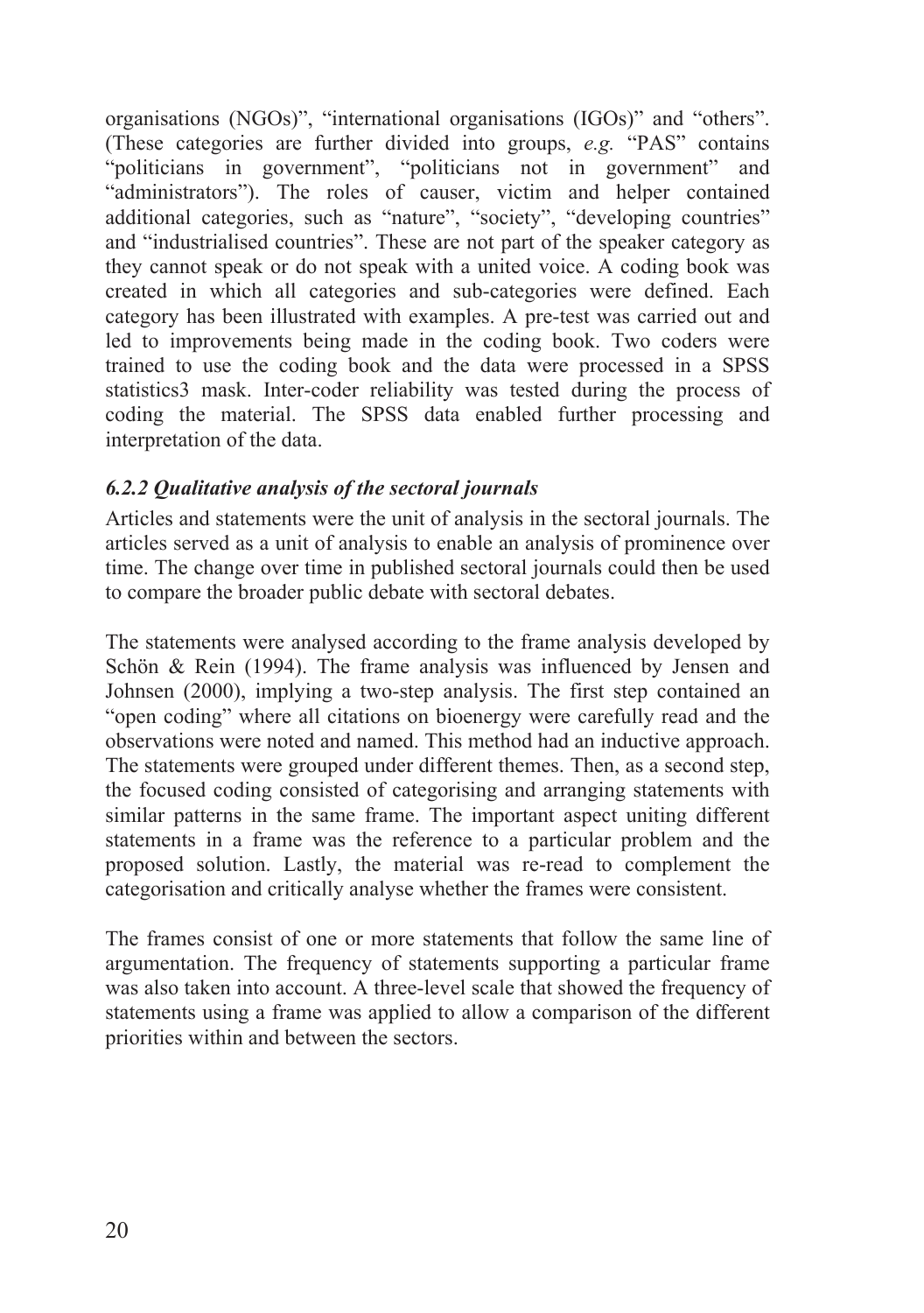# **7. Results**

## **7.1 MASS MEDIA DEBATE**

### *7.1.1 Change over time*

The number of articles peaked in 1997, 2001 and 2007 (Figure 2) in the mass media. The first peak in the reporting on climate change and forests occurred in 1997, which can be assumed to be an affect of the negotiations on the Kyoto Protocol (United Nations, 1998). The protocol pronounces on the links between climate change and forests and promoted the sustainable management of carbon sinks through afforestation and reforestation.



*Figure 2. Number of articles published on the issue of forest and climate change in Dagens Nyheter between 1992 and 2009. Source: authors' analysis.* 

The peak in 1997 was followed by a decline in articles until 1999, after which the number of articles increased again up to 2001 when there was a second peak with 33 articles. This peak can be traced back to the new US government's resistance to the Kyoto Protocol. This was then followed by a meeting in Bonn where a compromise was reached, and then a final meeting of the seventh Conference of the Parties (COP 7) of the UNFCCC in Marrakech (UNFCCC, 2001) the same year when a compromise agreement was made. The rules that were agreed upon were relevant for forest management. Thereafter the number of articles published on the topic of forests and climate change decreased until 2005. In 2005 reporting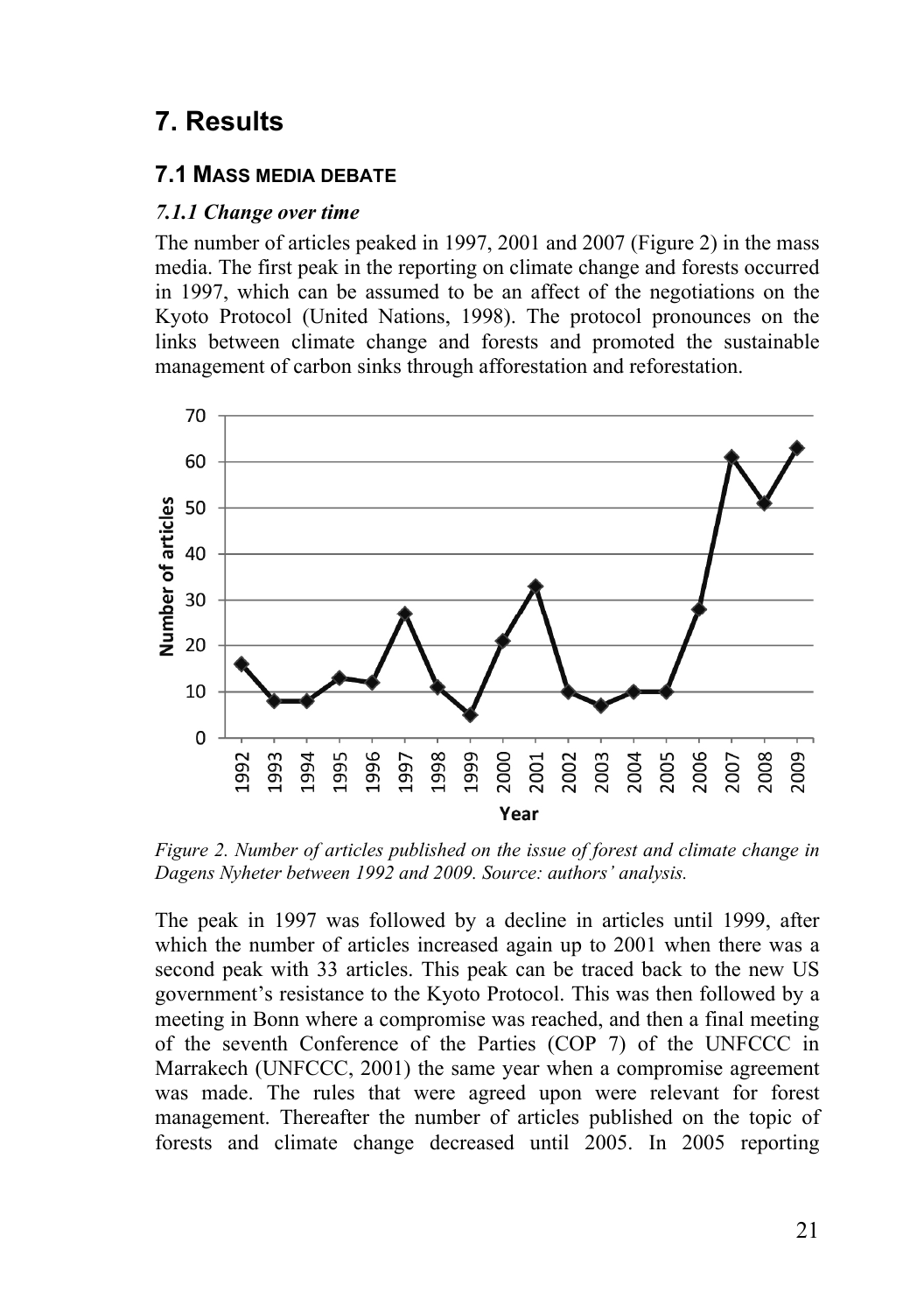increased, with its third peak in 2007 with 61 published articles. This peak coincides with the publishing of the  $4<sup>th</sup>$  assessment report of the Intergovernmental Panel on Climate Change (IPCC) (IPCC, 2007). The report pronounced on the seriousness of climate change and anthropogenic emissions of greenhouse gases. In 2007, the link between climate change and forests was strengthened with the Bali Action Plan (agreed at COP 13) (UNFCCC, 2008) that included the Reduction of Emissions from Deforestation and Forest Degradation (REDD) instrument, comprising the role of conservation, sustainable management and enhancement of forest carbon stocks. The idea of REDD is that the use of forest land should be competitive in comparison to other land uses. To achieve this, financial support for reduced deforestation and forest degradation was introduced to reduce emissions (Glück *et al*., 2010).

### *7.1.2 Standing*

The most prominent speakers in the debate were scientists and PAS, signifying "politicians in government", "politicians not in government" and ''administrators". The frequency of science and PAS-speakers over time is illustrated in Figure 3. The frequency varies in the same way for both groups, except during the two peaks in 2001 and 2007. In 2001, the peak among PAS-speakers can be interpreted as a response to the implementation of the Kyoto Protocol, the newly-elected US government's opposition to it and the associated political compromises that followed in Bonn and Marrakech (COP 7). The peak in 2007 among scientists can be explained as a result of the debate on the IPCC report and the Nobel Prize awarded to Al Gore. Most scientists (51 out of 99) in the debate were considered natural scientists, only 6 belonged to forest sciences.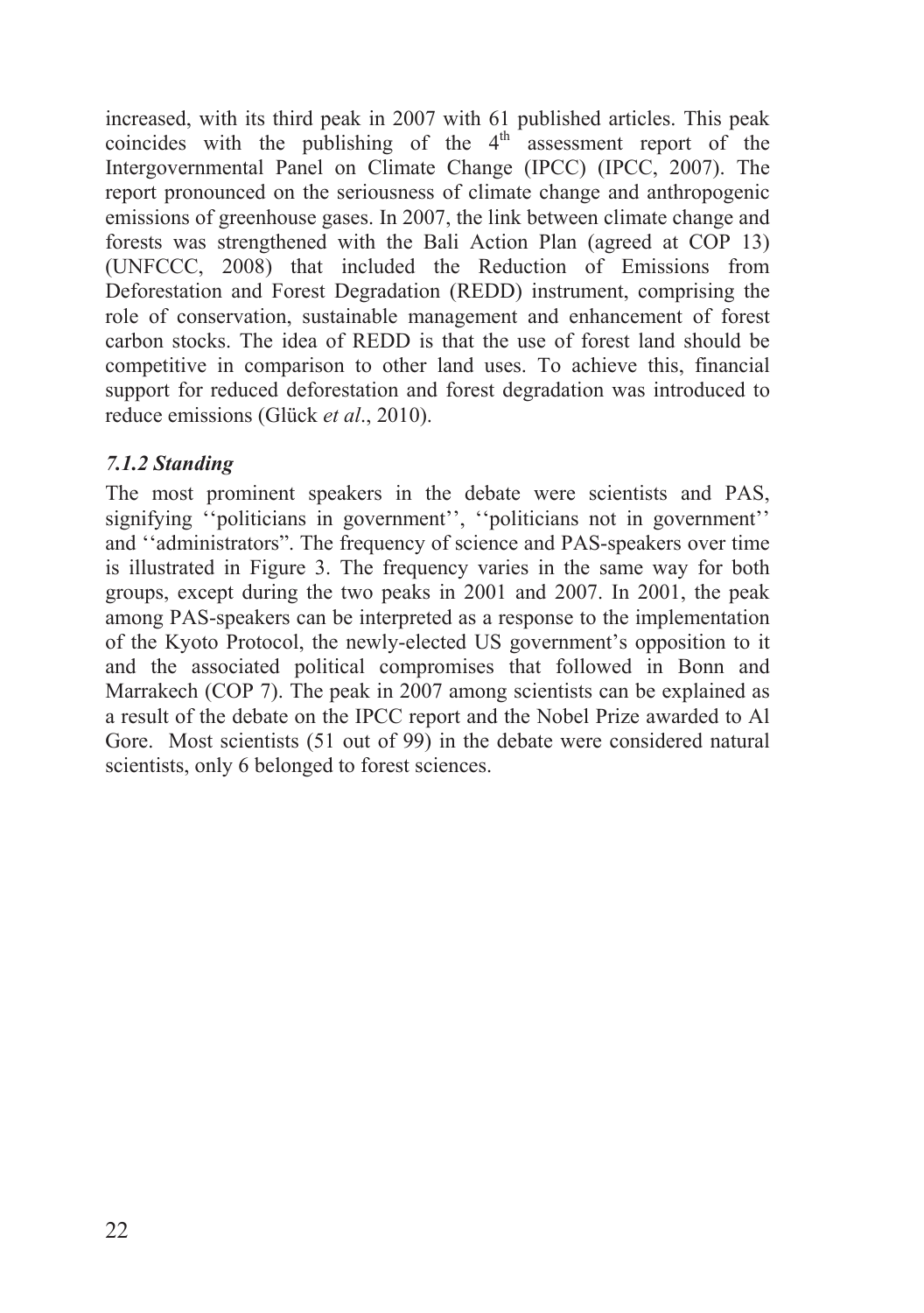

*Figure 3. Standing of scientists and PAS in the media in the forest-climate change debate between 1992 and 2009. Source: authors' analysis.* 

The other speakers in the debate were enterprises (10 %), which is high compared to previous research on forest and agricultural policy issues (Böhm, Schulze, Kleinschmit, Spiller, & Nowak, 2009; Feindt & Kleinschmit, 2011; Kleinschmit & Krott, 2008). Organisations such as the United Nations (6 %) and NGOs (5 %) played a minor role in the Swedish debate on forest and climate change.

### *7.1.3 Framing*

During the period analysed, 359 causers were mentioned. The main culprit mentioned was society (45 %). PAS (14 %) and enterprises (10 %) were also mentioned as causers. When distinguishing between the actors within PAS, it is politicians in government and administration that get blamed for causing climate problems. Among enterprises, it is mainly forest enterprises (39 %) that are blamed. Scientists, as the dominant speakers, mainly blame nature as the causer of the problem.

In 130 statements, no victims were mentioned. In the statements that did mention a victim, nature (257 statements) and society (95 statements) were the most frequently mentioned victims. It was rare that a victim was specified by pointing to a particular actor or country.

In comparing the tendency to name victims, causers and helpers, it can be stated that speakers most often assign the role of helper to an actor (462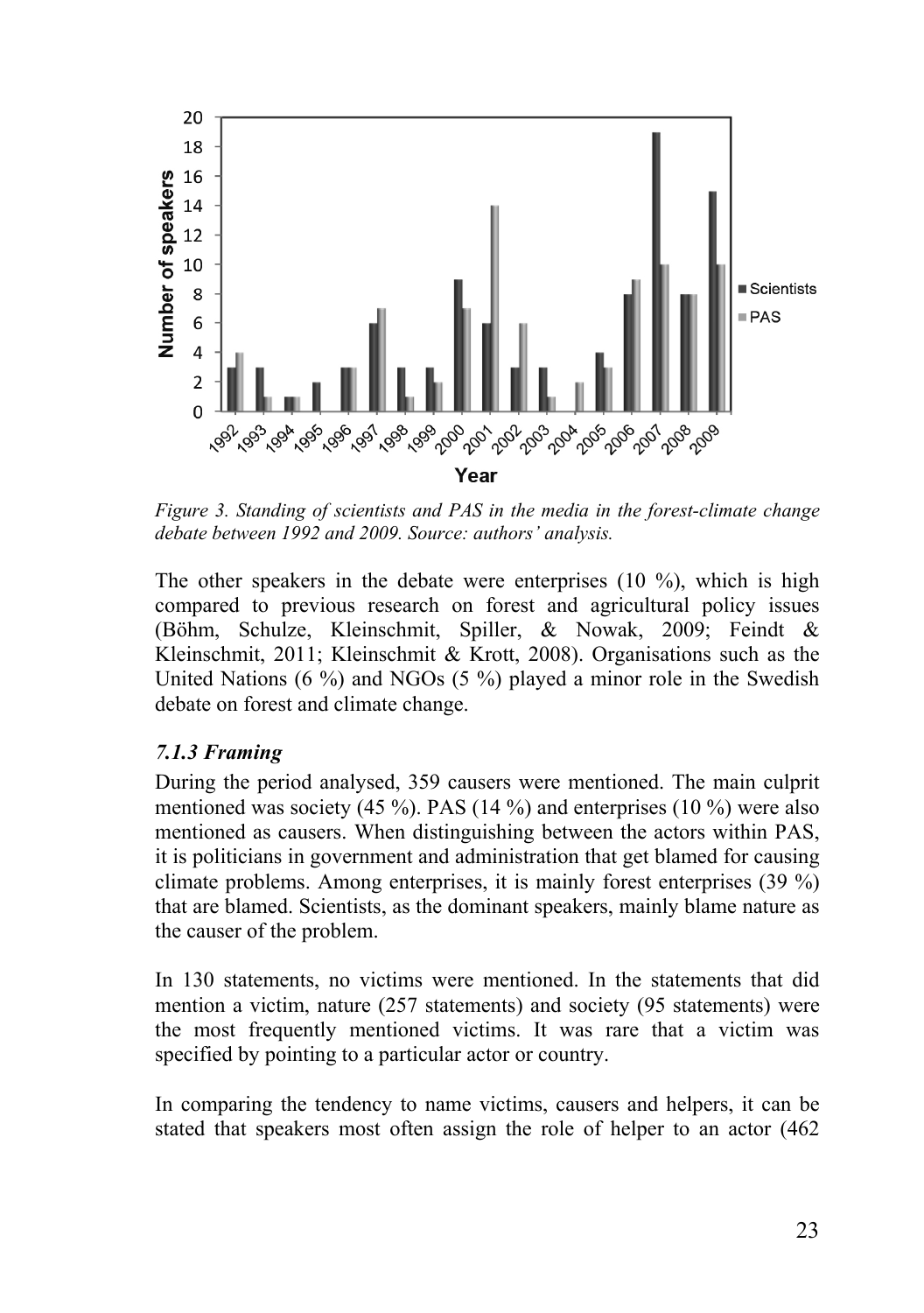helpers named). In 129 statements, no helper was mentioned. PAS was the most frequently attributed helper (32 %), mainly by PAS themselves but also by others. Society was the other actor attributed with the helper role in an appeal for society's commitment. Enterprises, PAS and NGOs named enterprises as helpers, but only to a small degree.

### *7.1.4 Summary of the results on the forest-climate change debate*

The importance of the forest-climate change debate in Sweden's national media and the actors involved in the debate are connected to events in international climate politics. When comparing the different groups of speakers, scientists and politicians are the main actors with standing. Scientists frame the forest-climate change issue in a balanced and scientific way, trying to explain its complexity, while politicians demonstrate that the issue of climate change is politically relevant for Sweden. The public attention of politicians with standing is used strategically to blame opponents and pronounce their own abilities and skills in problem solving. The forestclimate change nexus is characterised by abstraction and depoliticisation by scientists and PAS as dominant speakers, not pointing towards the specific actors suffering, but instead towards nature. Furthermore, the assignment of helper roles to society and politicians implies that little pressure is placed on particular actors, and consequently there is limited potential for mobilisation.

# **7.2 SECTORAL JOURNAL DEBATES**

### *7.2.1 Change over time*

The focus on the bioenergy issue changed over the period of time observed. The debate peaked in 2006 with 56 articles (Figure 4). Articles published in the sectoral journals at that time refer to the launch of the Swedish Oil Commission's report. The Commission's aim was to suggest how Sweden could become less dependent on oil (Statsrådsberedningen, 2006). After this peak, the number of articles published annually decreased to the end of the study period (2010). In 2010, the number of articles published on bioenergy was lower than at the beginning of the study period (33/year).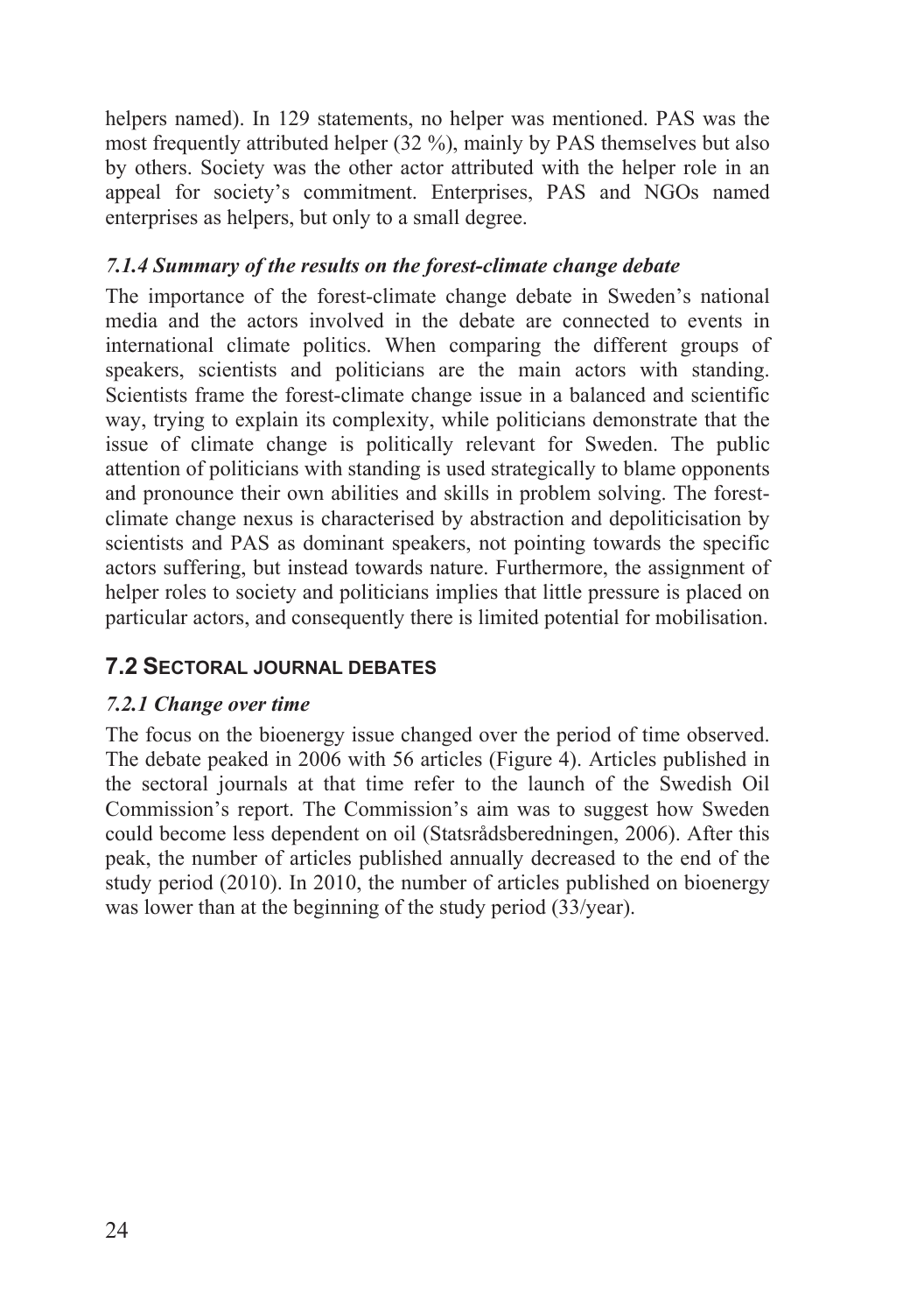

*Figure 4. Number of articles published annually in ATL, Energimagasinet and Land Skogsland during the study period (2001-2010). N=354. Source: authors' analysis.* 

### *7.2.2 Frames*

Ten frames on bioenergy were identified in agricultural, energy and forest sectoral journals during the period analysed. Four frames had a contra-frame, connecting bioenergy to similar aspects but interpreting them differently.

### **Profitability/Profitability scepticism frame**

The most commonly occurring frame in all sectors is the frame highlighting the profitability of bioenergy, referred to as the 'profitability frame'. In the agricultural and forest sectors, bioenergy is mainly seen as an opportunity for economic benefit. The greater demand for forest products (as bioenergy) implied by the 'profitability frame' is welcomed by the **agricultural** and **forest** sector since it is expected to contribute to increased revenues.

The energy sector mainly uses the 'profitability frame', but not only sees business opportunities in the production of bioenergy from the forest producer perspective, but also in the development and export of technical knowledge and expertise. By stressing the profitability of bioenergy, the energy sector compares bioenergy to other sources of energy such as oil. As oil is subject to a  $CO<sub>2</sub>$  tax, it is concluded that it is better to invest in bioenergy. The benefits of using bioenergy in terms of green certificates and emission trading schemes are also emphasised.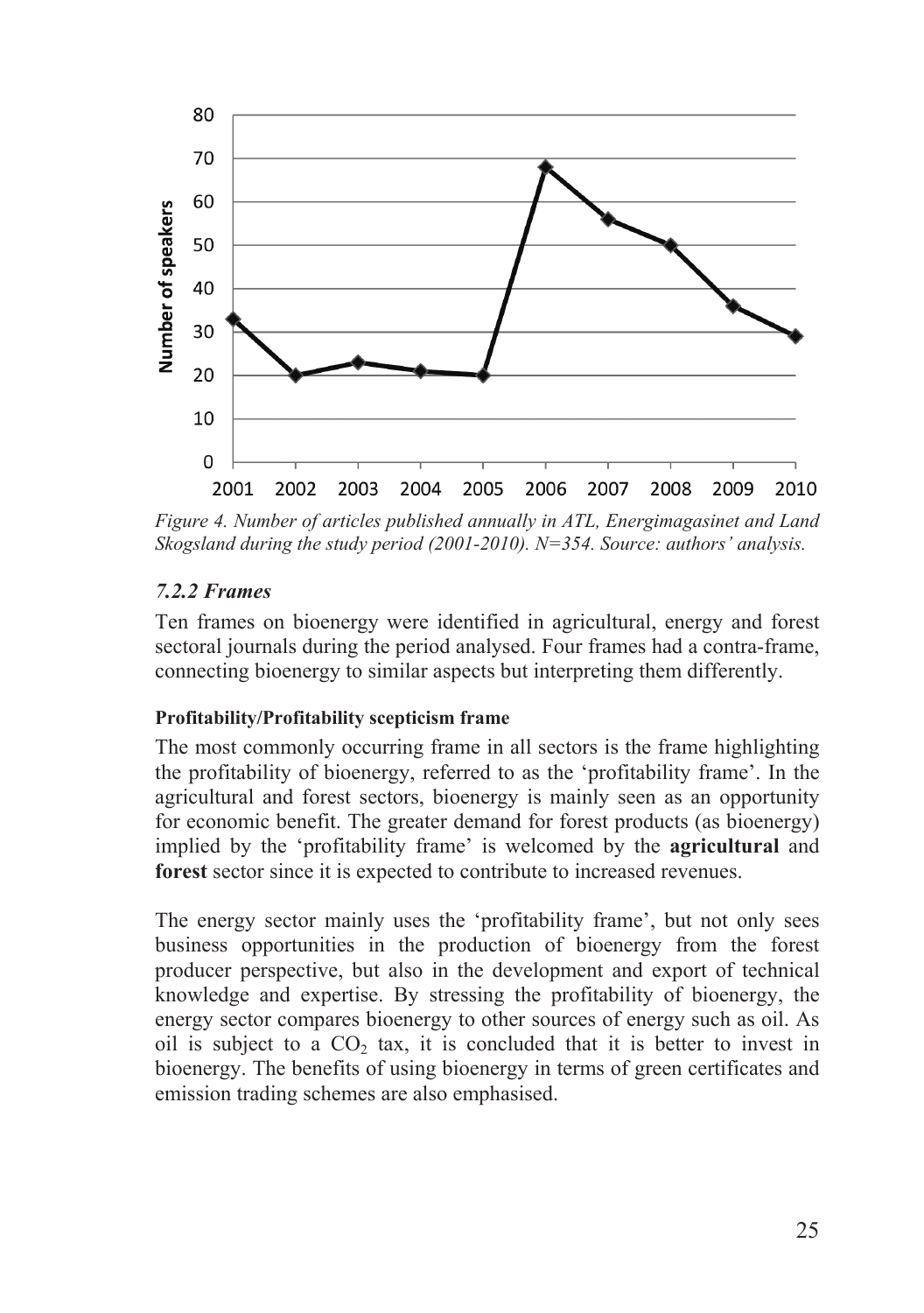To a limited extent, profitable bioenergy production is contested in the **agricultural** and **forest** sectors. The 'profitability scepticism' frame is supported by a few statements and includes a priority towards profitability, but questions whether bioenergy production is profitable. This scepticism is illustrated in references to previous situations that have not matched expectations in terms of revenues for forest owners and contractors. This frame includes an attribution to different roles in the sense that policymakers are seen as 'unreliable advocates' with unrealistic promises of profitability. In contrast, forest owners and forest managers are seen as victims who believe in the policy visions but fail to receive the promised benefits. The relationship between the untrustworthy visionaries and the hard-working victims who ultimately get nothing is hierarchical.

### **Intensifying forest management/Environmental threat frame**

The two frames of 'intensifying forest management' and 'environmental threat' are based on the understanding that forest resources are limited, causing trade-offs between the use of forest products for bioenergy and other demands. The two frames are found in all sectors but are only supported by a few statements.

When it comes to a solution to limited forest resources, the frames diverge. The 'environmental threat' frame stresses the effects on nature and environmental values associated with increased production. It is stated that it is not possible to resolve the trade-off between production and environmental values. The solutions to this dilemma are vague in this frame – there is a greater emphasis on the problems associated with *e.g.* stump removal, impoverished soils and acidification in forests. This frame is found in all sectors, but the frequency to which it is used varies. The general solution suggested is the consideration of biodiversity and other environmental values in the production of bioenergy. The frame on 'environmental threat' is also used when discussing bioenergy production from countries other than Sweden, *e.g.* countries with rainforests. In these cases, safeguards are raised as a possible solution.

In contrast, the 'intensified forest management' frame provides solutions as to how bioenergy production can increase while using forest products for other purposes. Increased productivity is the solution to overcoming resource limits. The measures proposed to increase productivity vary between sectors. Refining and fertilisation are two measures proposed by the **agriculture** and **forest** sectors. The **energy** sector emphasises traditional and new forest measures, such as thinning and stump removal.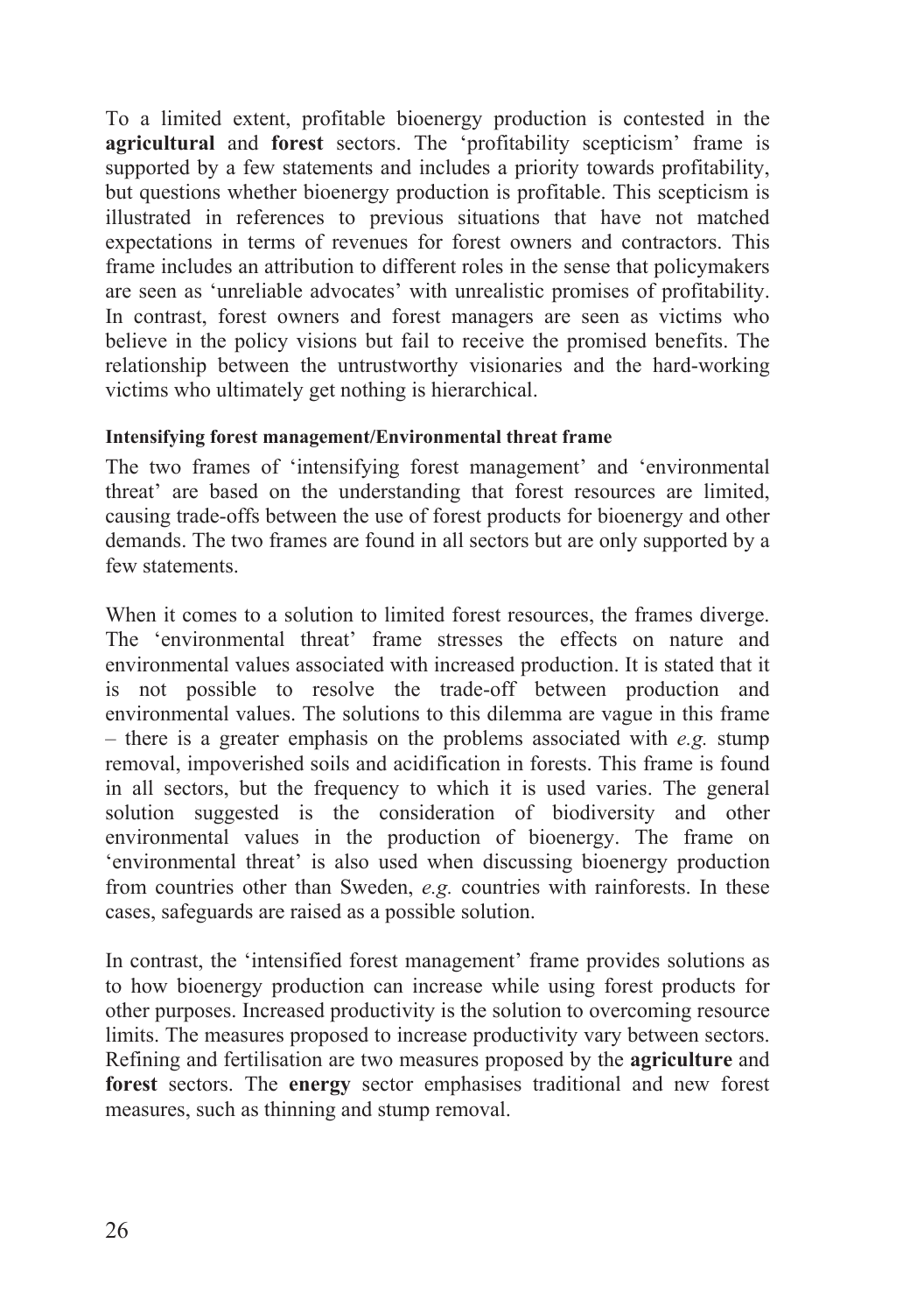The forest sector can be distinguished from the other sectors since it includes concerns about the lack of resources that cannot be solved by intensified forest management. The lack of resources is blamed on public policies that have encouraged an increased use of bioenergy and therefore created higher wood prices. This affects the pulp and paper industry as well as wood manufacturing. The frame includes a concern about the future situation of forest products in Sweden.

### **Independent energy supply frame**

The dependency on other countries for energy supply is seen as a problem in the frame of "independent energy supply". This frame is found in **all** sectors supported by a few statements and promotes the use of domestically produced bioenergy as a key source of energy. The reasons why it is desirable to be independent from other countries for energy supply differ, but the common denominator is that dependency includes a risk of unpredictable supply, *e.g.* through the diminishing source of fossil fuels or an oil crisis due to instability in an oil producing country or region. The risk of irregularity in supply is also described in economic terms; the Swedish economy is expected to suffer if it is too dependent on foreign energy producers such as Russia.

### **Increasing employment/Decreasing employment frame**

The frame 'increased employment' emphasises the new jobs and income that bioenergy is expected to generate, particularly in rural areas. This frame is used in **all** sectors but supported by just a few statements*.* However, the **agriculture** sector uses the conflicting frame 'decreased employment'. Bioenergy production is then positioned in relation to other kinds of forestbased production that are more labour intensive. This sort of production is expected to employ more than bioenergy production.

### **Climate friendly/Carbon emissions frame**

The two climate frames share a common problem description: global climate change is happening as a result of the use of fossil fuels and other energy sources. The 'climate friendly' frame is supported by several statements in the **agricultural, energy and forest** sectors. Bioenergy is seen as a substitute for fossil fuels as it is considered renewable, carbon neutral, and consequently 'climate friendly'. An increased production of wood to safeguard the bioenergy feedstock supply is therefore seen as a solution to the problem of climate change.

In the energy sector, the 'climate friendly' frame is linked to the 'environmental threat' frame and the frame on profitability. When discussing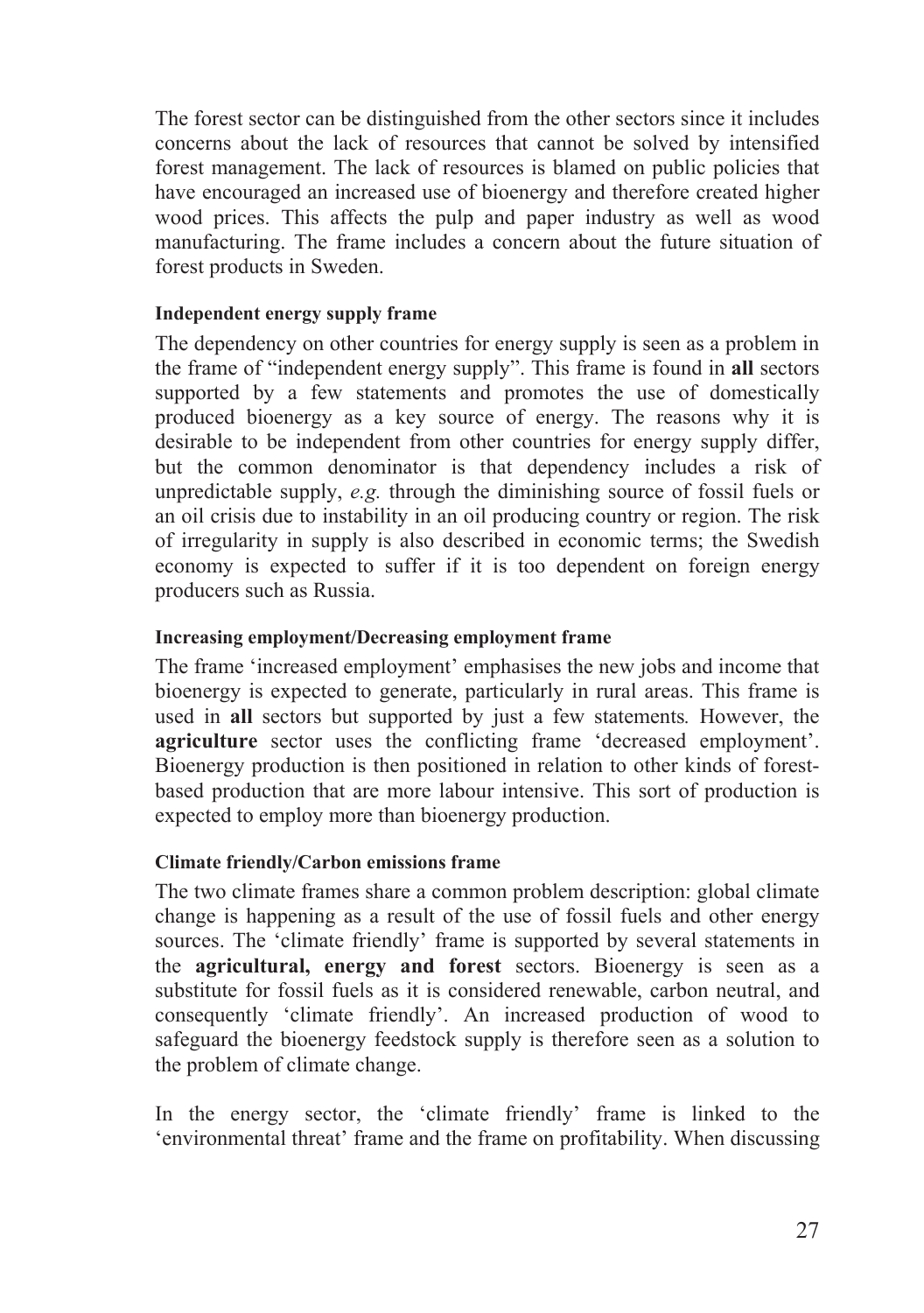limits for the extraction of biomass in forests, it is economic profit that is discussed rather than the limits of the environment.

The sectors state that there is a risk that the measures taken to increase the use of forest products lead to negative effects on environmental values. To avoid the undesirable consequences of increased use of bioenergy, the speakers suggest standards for 'well-produced' bioenergy to balance climate and other environmental objectives. The carbon neutrality of bioenergy is questioned in the conflicting 'carbon emission' frame used in the **energy** sector. It is stated that the levels of GHG emissions resulting from burning wood can be compared to burning fossil fuels. Bioenergy is not seen as a solution to climate change.

### **Human health frame**

The effects of bioenergy on human health are the subject of this frame which is only supported by a few statements. The combustion of bioenergy is believed to result in particles which so far have unknown effects on human health. Solutions to this are not presented, but the difficulty of eliminating particle emission is emphasised. This frame is only found in the energy sector.

## *7.2.3 Summary of the results of the debate on bioenergy*

The results show that there are ten frames on bioenergy from forest products in the agricultural, energy and forest sector journals between 2001 and 2010 in Sweden. The change over time does not follow international climate politics, but rather national energy events. The most prominent perspective in all sectors refers to bioenergy from an economic perspective, in particular as an economic benefit. Ecological perspectives are also part of the bioenergy debate in the different sectors. The 'environmental threat' frame shows how bioenergy policy is perceived as a risk to the environment. However, the dominance of the economic perspective in the sectors leads to a bias towards intensified forest management, despite the conflict with ecological perspectives.

In the sectoral media, the goals of bioenergy policy are integrated since the majority of statements point to the emerging options with an increased use of forest biomass from bioenergy. There is coherence in the integration of the bioenergy goal across all three observed sectors as the economic benefit frame has prevailed in all of them. Conflicts with the bioenergy goal can also be identified coherently in all sectors when using the environmental threat frame. However, there have also been minor differences between the sectors in the way the bioenergy goal is framed. The energy sector uses frames on the climate and health effects of bioenergy that conflict with the goal of increased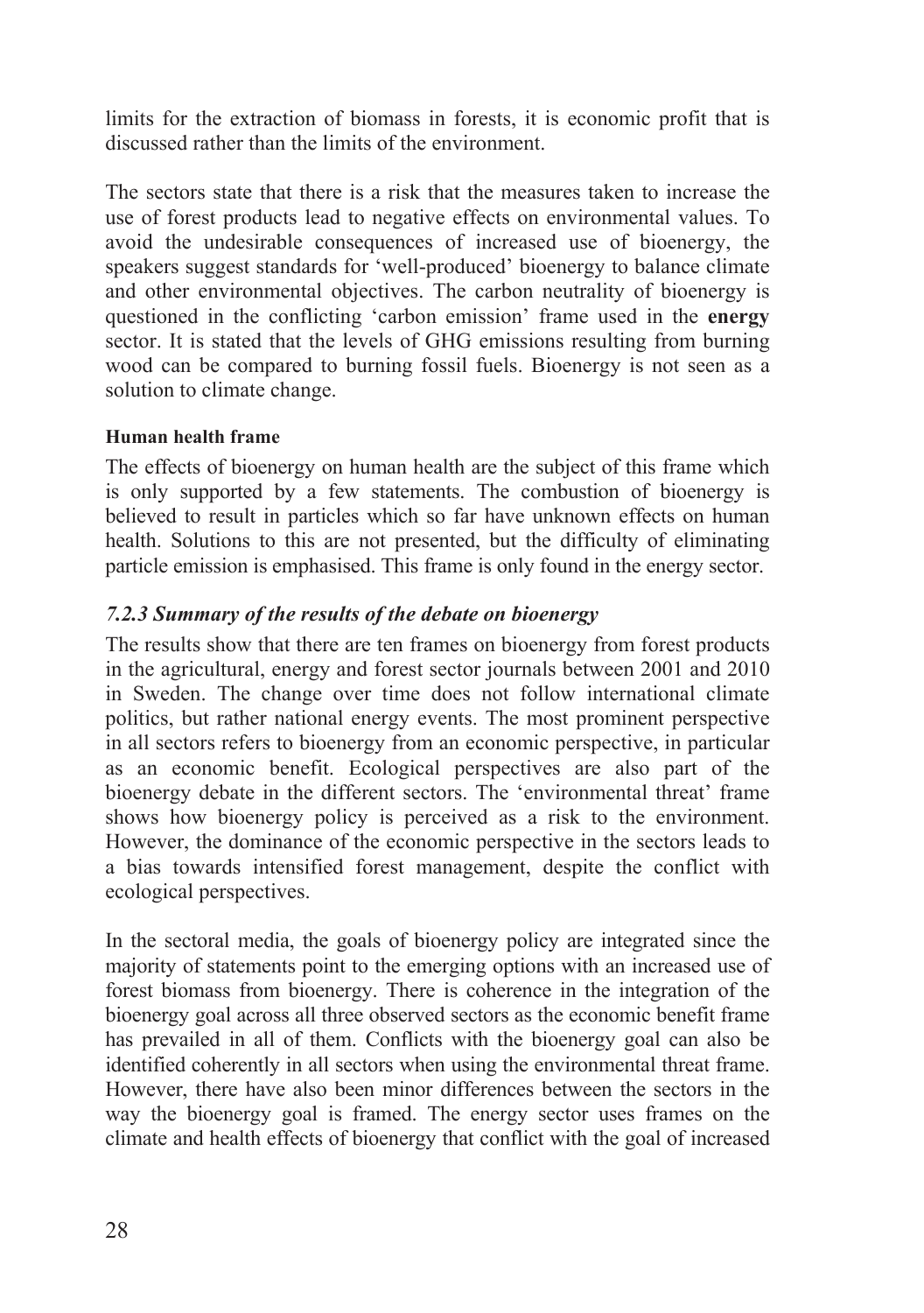use of forest products for bioenergy. In contrast, the agriculture and forest sectors use climate frames as an argument for the use of forest biomass. Instead, to a small extent, there are critical voices in these sectors doubting the economic benefits. In general, the coherence in their way of framing bioenergy goals is greatest between the agricultural and forest sectors.

The following table (Table 1) has been compiled from the qualitative analysis of the frames present in the agricultural, energy and forest sectors. The table has several dimensions: frame dimension, frequency and whether the frame supports the goals of the bioenergy policy (were integrated).

| <b>Frames</b>                          | <b>Agricultural</b><br>sector | <b>Energy</b><br>sector | Forest<br>sector | Integrated/not<br>integrated |
|----------------------------------------|-------------------------------|-------------------------|------------------|------------------------------|
| 1. a. Profitability                    | ***                           | ***                     | ***              | Integrated                   |
| b. Profitability<br>scepticism         | $*$                           |                         | *                | Not integrated               |
| 2. a. Intensified forest<br>management | *                             | *                       | *                | Integrated                   |
| b. Environmental<br>threat             | *                             | *                       | $\ast$           | Not integrated               |
| Independent energy<br>3.<br>supply     | $*$                           | $*$                     | $\ast$           | Integrated                   |
| 4. a. Increasing<br>employment         | *                             | *                       | $\ast$           | Integrated                   |
| b. Decreasing<br>employment            | *                             |                         |                  | Not integrated               |
| 5. a. Climate friendly                 | **                            | **                      | **               | Integrated                   |
| b. Carbon emissions                    |                               | $\ast$                  |                  | Not integrated               |
| Human health<br>6.                     |                               | $*$                     |                  | Not integrated               |

*Table 1. The bioenergy frames in ATL, Energimagasinet and Land Skogsland between 2001 and 2010* 

(\*\*\*) signifies a great number of statements supporting the frame, (\*\*) shows that the frame is supported bv several statements and, (\*) indicate that only a few statements support the frame. Integrated: supporting an increased use of bioenergy. Not integrated: not supporting an increased use of bioenergy.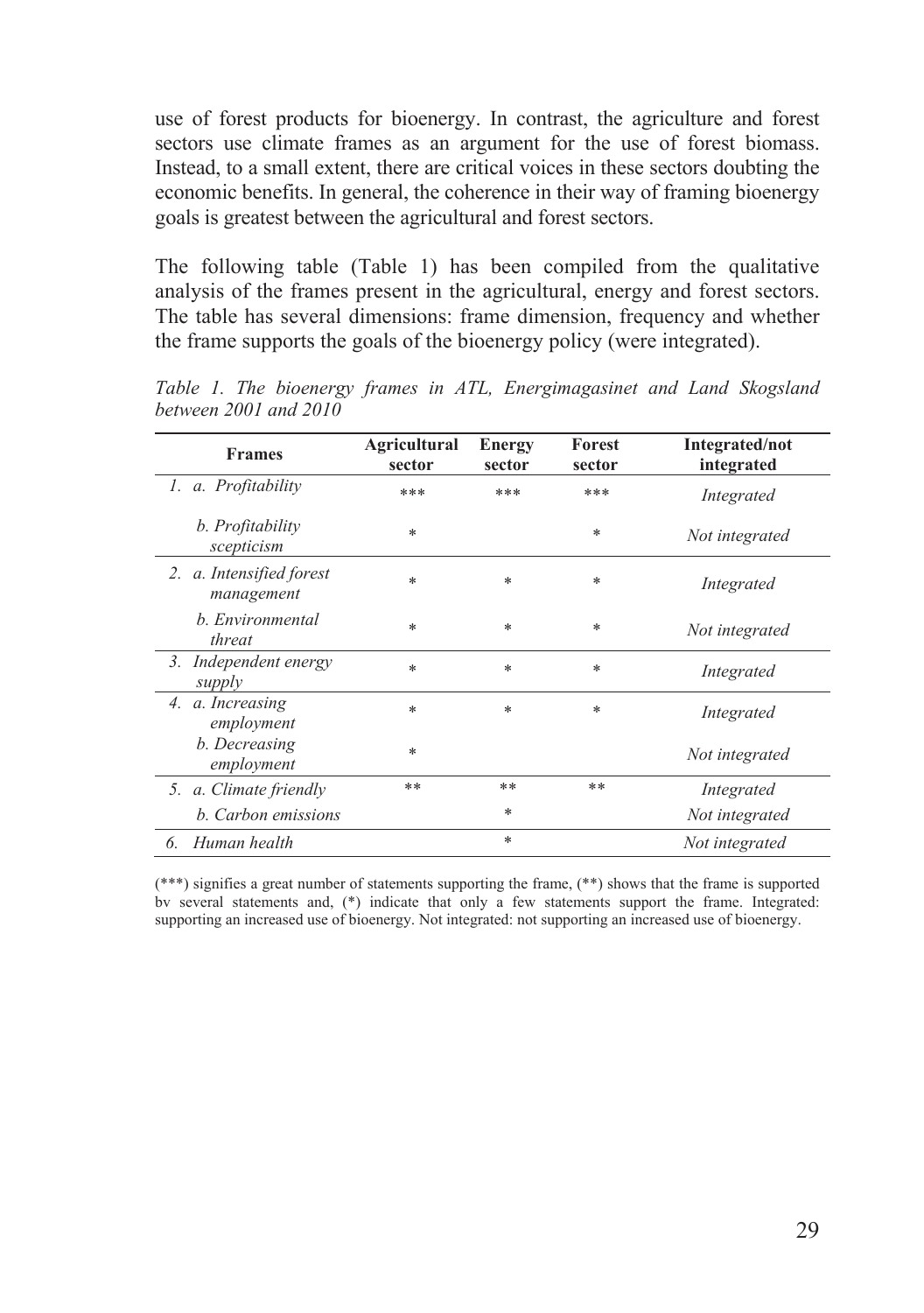# **8. Discussion**

The papers, which form the basis of this thesis can be described as follows:

*Table 2. "Between science and politics: Swedish newspaper reporting on forests in a changing climate" (Paper I) and "Integration of bioenergy policy – a multi-sectoral frame analysis" (Paper II)* 

| Paper                            | Paper I                                                                                                                                                                                                                                                                               | Paper II                                                                                                                                                                                                           |
|----------------------------------|---------------------------------------------------------------------------------------------------------------------------------------------------------------------------------------------------------------------------------------------------------------------------------------|--------------------------------------------------------------------------------------------------------------------------------------------------------------------------------------------------------------------|
| Aim                              | To obtain a better understanding<br>of the forest-climate change<br>nexus in the national media<br>debate by analysing frames,<br>standing and change over time.                                                                                                                      | To capture the frames of<br>bioenergy in the sectoral<br>media and the attention on<br>bioenergy over time.                                                                                                        |
| <b>Methodology</b><br>& material | Quantitative analysis of forest<br>and climate change in Swedish<br>national dailies between 1992<br>and 2009.                                                                                                                                                                        | Qualitative frame analysis of<br>bioenergy in Swedish<br>sectoral journals between<br>2001 and 2010.                                                                                                               |
| <b>Variables</b>                 | Framing, standing, change over<br>time.                                                                                                                                                                                                                                               | Framing, change over time.                                                                                                                                                                                         |
| <b>Results</b>                   | Scientists and politicians set the<br>agenda. The most commonly<br>used framing points to society as<br>the causer, nature as the victim<br>and politicians and<br>administration as the helpers.<br>The debate peaks simultaneously<br>with international climate politics<br>event. | The most commonly used<br>bioenergy frame in all<br>sectors uses an economic<br>perspective. In the<br>agricultural and forest<br>sectors increased bioenergy<br>production is seen as an<br>environmental threat. |
| Discussion/<br>Conclusion        | There is low/little potential for<br>mobilisation considering how the<br>forest-climate change nexus is<br>covered in the mass media.<br>Forests are framed as victim of<br>climate change.                                                                                           | Frames in sectoral media<br>indicate that bioenergy<br>policy is integrated in all<br>sectors. Bioenergy policy is<br>also coherently integrated.<br>Forests are seen as source of<br>bioenergy.                   |

The overarching aim of this thesis concerns how the role of forests in relation to the debate on climate change is discussed in Swedish media.

In the quantitative analysis, the role of forests in the forest-climate change debate adapts to the character of the broader debate on climate change in the media in that the prominence of the forest-climate change debate follows the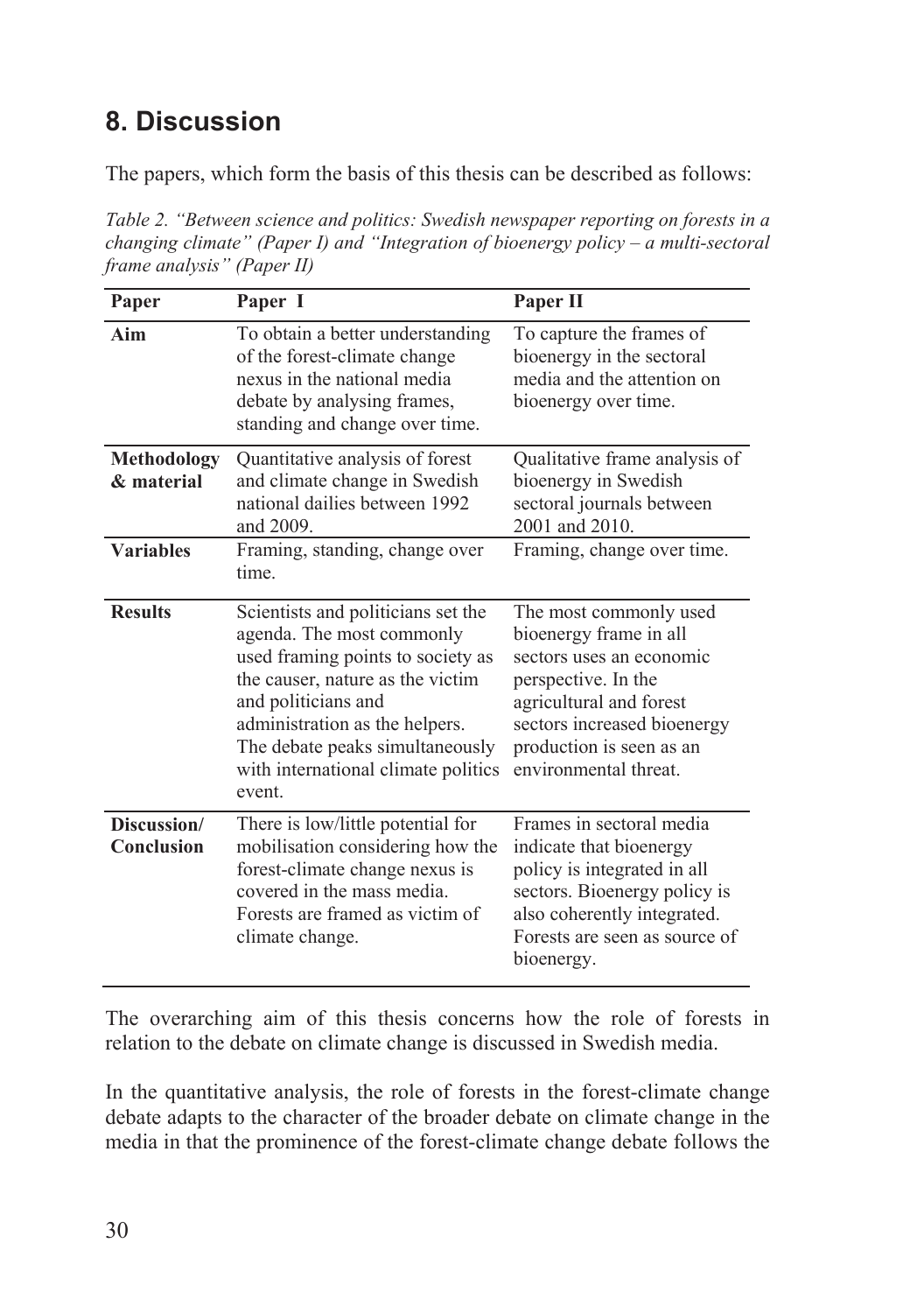trends of international climate policy events. The articles in the newspaper do not focus explicitly on international events, but make reference to them, such as the Kyoto Protocol and the publication of the IPCC's fourth assessment report. Actors make "pay offs" (Altheide & Snow, 1979, p. 84) in terms of publicity of the events and the main actors with standing are scientists, politicians and journalists. The same actors also prevail in the broader media debate on climate change (Berglez, 2011; Taylor & Nathan, 2002).

Similarities between the broader climate debate (without forests) and the narrower debate around the forest-climate change nexus indicate that the latter is just a sub-debate of the former instead of being an independent debate with specific characteristics. This can be interpreted as a causality resulting from the logic of media communication applied to different subjects in a similar way, and as a result of actors with standing adapting to these rules accordingly. The more detailed results of the media debate show that the similarities are not limited to a debate about forests aligned to the broader climate debate, but are as well result of involving the same agencies with standing. In many cases, actors with standing are not part of the forest sector. Scientists in particular are only affiliated with forest sciences to a minor extent and scientists with standing are mainly experts in natural sciences. Following studies of the relationship of the media and their informants (Verhoeven, 2010, p. 347), it can be assumed that these scientists do not only appear as experts in the debate on forests and climate, but also in the broader climate debate or on other ecological issues.

In the broader media debate, forests can be interpreted as an "appendage" responding to the debate on climate change since the specific perspectives of the forest sector are limited. Reference is made to specific actors from the sector (possibly) impacted by or impacting on climate change to a limited extent, such as forest owners or the forest industry. Instead, the forestclimate change debate in the national newspaper reinforces the (scientific) complexity also observed in the broader climate debate. This is linked to a specific focus on the ecological dimension of the forest-climate change issue. The "appendage role of forests" in responding to climate change can also be observed in the way forests are framed. Forests are a part of the "nature" category which is mainly framed as a victim. There is an absence of forests being described as solvers in the mass media debate in Sweden. This result can be compared to the media study of the debate in Bangladeshi and international media. The results show that the main focus in the Bangladeshi discussion concerns the undesirable impact of climate change on Bangladeshi forests (forests as victims) presented by journalists and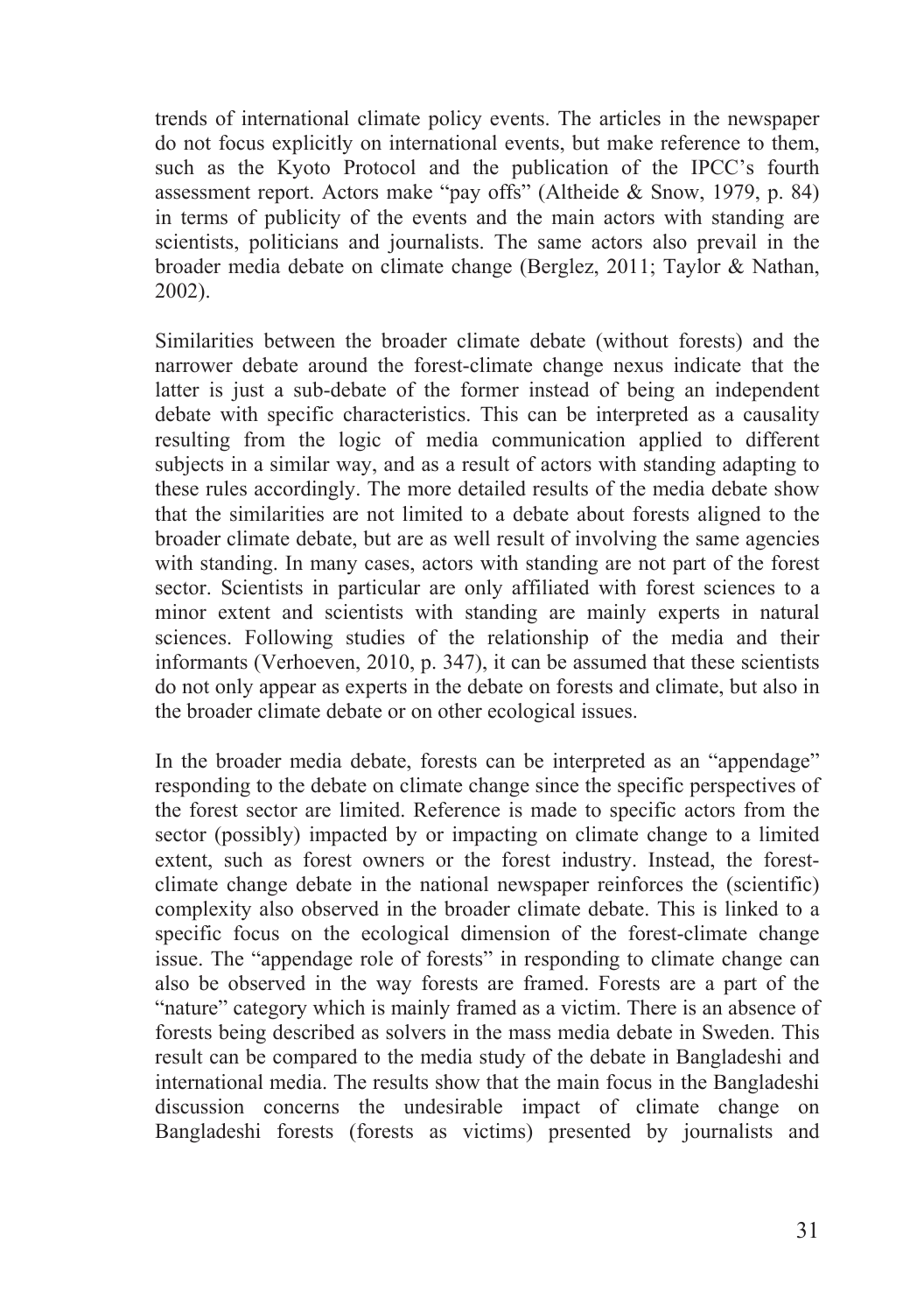politicians. In contrast, scientists and NGOs in the international media debate focus on the mitigating role of forests (the solver) (Sadath *et al.*, 2013). Thus, the two national debates analysed are similar in attributing the role of a dependent and suffering object to forests, in contrast to international media debates framing forests as subjects in the climate debate.

The analysis of the bioenergy debate in the sectoral media shows another way of framing the forest-climate change nexus, focusing on bioenergy from forest biomass. The prominence of the debate partly corresponds to the climate debate in the mass media. However, the debate in the sectoral media is encompassed by references to the actors' major interests rather than adding to the complexity. In the sectoral media, the frames on bioenergy from forest products that refer to business opportunities dominate. Previous research that focused on the debate on climate change in agricultural sector journals confirms the economic perspective on climate change (Asplund *et al.*, 2012). However, among private forest owners, the "objective of making profit is not dominating" (Krott, 2005, p. 52). Previous research on small scale private forest owners shows that "a sole emphasis on economic benefits is not desirable for the forest owners' point of view" (Ingemarson, Lindhagen, & Eriksson, 2006, p. 249). It has been shown that the bioenergy policy in particular is seen as a win-win situation, consisting of a combination of environmental, security and economic goals (Söderberg & Eckerberg, 2012). The issue of climate change has shifted from being perceived as a distant, complex environmental or energy issue to a "business chance" and an "innovation opportunity", as well as a chance for new markets (Mickwitz *et al.*, 2009). This can be illustrated by the sectoral media debate.

In addition to discussing the content of the analysis, the methodological approach applied is discussed. The analysis of the sectoral journals is based on the premise that they should represent an open debate of the selected sectors. With regard to the agricultural and forest journals, representation of the sector is targeted at small-scale land owners. The similarities of the target group can explain the correspondence in the frames identified. A different representation of the sectors, particularly of the forest sector, could have enabled a presence of other frames on bioenergy than the ones found in the analysis since it can be expected that the forest industry, for example, has a more biased perspective about the increased production of bioenergy from forest products since the industry is competing for the same raw materials. It has been shown the conflict between the frames of 'intensified forest management' and 'environmental threat' have a greater influence than shown in our analysis (Geijer, Bostedt, & Brännlund, 2011), which is due to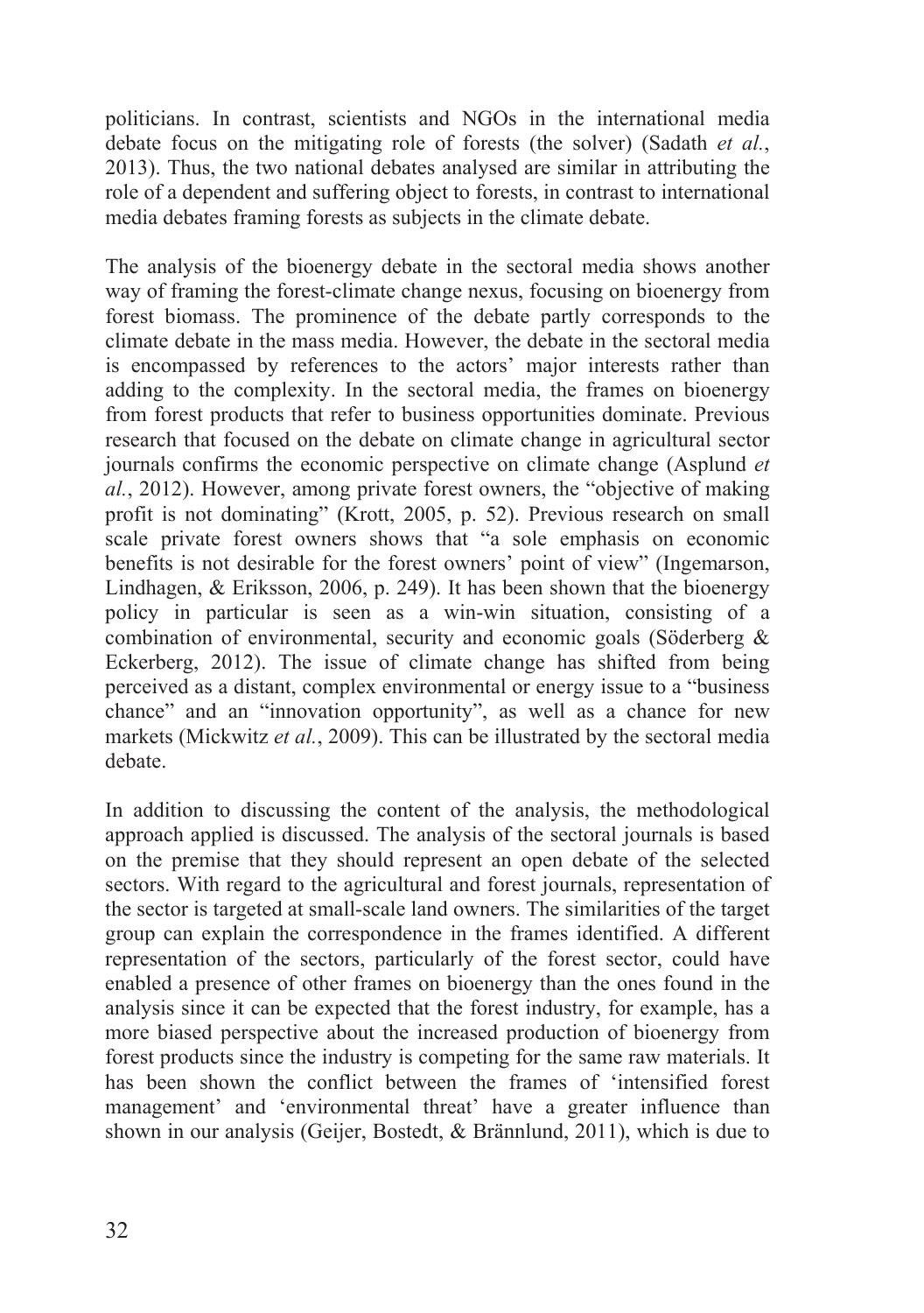the analysis' choice of the three sectors and the respective representing journals. Lindahl & Westholm (2012, p. 154) conclude in their study of perceptions and strategies of key actors in the forest sector that a "major division separates actors who perceive biomass supply unlimited, or at least not constraining, and those who stress scarcity and re-distribution of resources". Despite the shortcomings of the analysis to capture the whole forest sector, it can be stated that more than half of the forest area is owned by small-scale forest owners (also referred to as Non-industrial, smallholder or family forest owners (Harrison, Herbohn, & Niskanen, 2002)) in Sweden. The forest policy making among these actors can then be expected to have impact on Swedish forest use.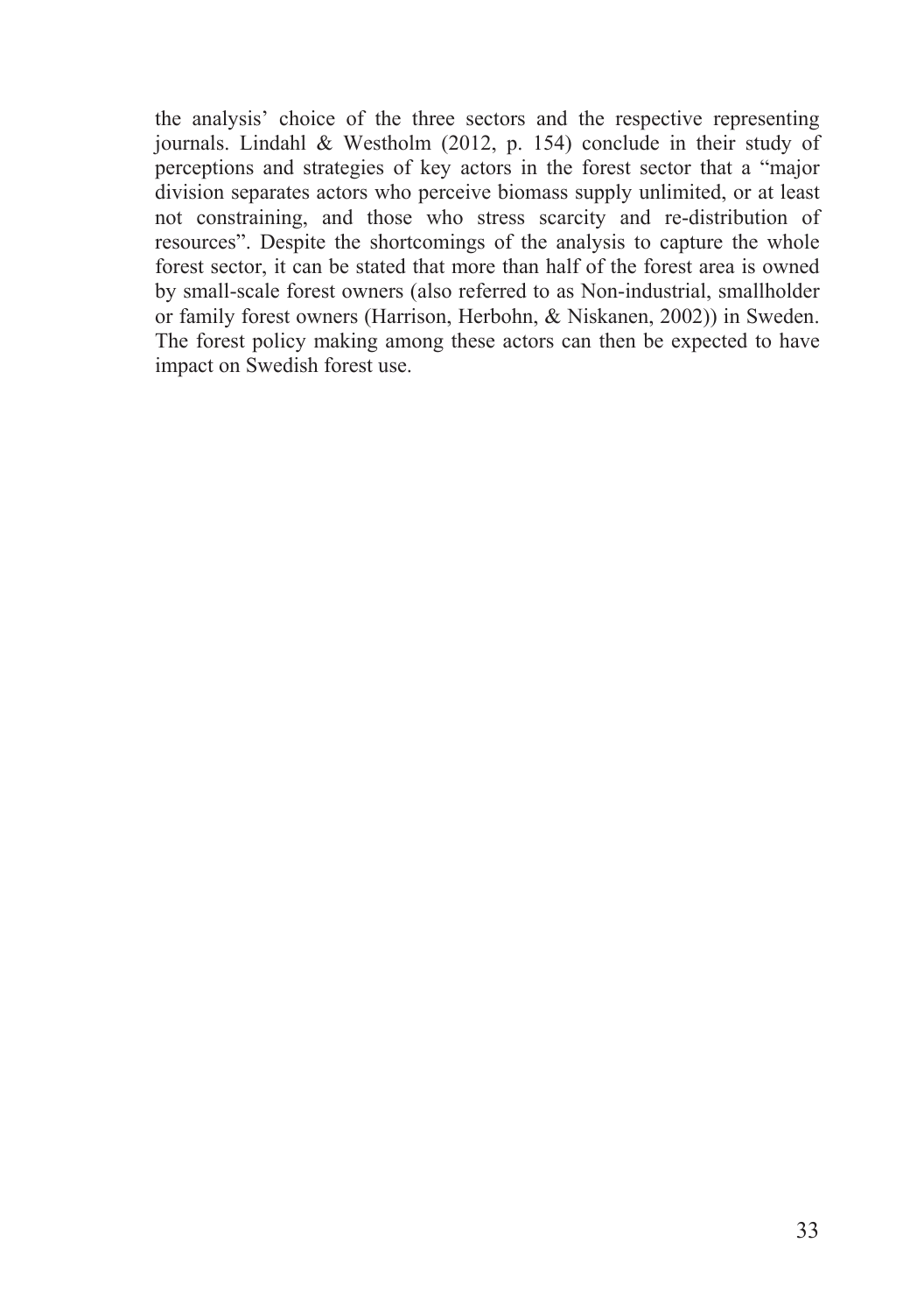# **9. Conclusions**

The analyses revealed two major roles of forests in media response to climate change: in the national media, the forest-climate change nexus is framed as an appendage of the climate debate, as being highly complex and as taking an ecological perspective in which forests are framed as victims with no specific helper. Meanwhile, the sectoral journals 'create their own' debate and align it with the interests of the sector by highlighting the business opportunities, consequently contesting the claim that sectors are resistant to environmental policies (Hertin & Berhout, 2003; Jordan & Lenschow, 2010). The prevailing actors in the sectors are able to align the bioenergy goals with their interests.

Furthermore, the analysis revealed that the forest and climate mass media debate shows limited potential for mobilisation due to the lack of specifying actors. This can be interpreted as a consequence of the speakers dominating the debate as politicians mainly blame other politicians and scientists being reluctant to point out particular actors' responsibility (Trumbo, 1996). The results confirm the conclusions drawn by Trumbo, whereby the degree of involvement of scientists in a given debate decreases with increasing politicisation (Trumbo, 1996). In the case of the Swedish forest and climate debate in the mass media, neither scientists nor politicians contribute to mobilisation, the latter miss the opportunity for mobilisation as they only refer to their own group, blaming other politicians, presenting themselves as actors and referring to nature in general as the victim.

Following the study from Trumbo (1996) one could have expected more specific judgement frames about victims, causers and helpers from special interest groups but these groups are only marginally involved in the discussion in the Swedish mass media debate on forests and climate change.

The role of forests as a source of bioenergy in Sweden can be connected to the conflict between forest management and conservation (Lisberg Jensen, 2002). As supporting the goal of bioenergy policy can be considered an environmental act as well as the opposite, depending on the focus, renewable energy or nature conservation - the conflict is getting more complex. Geijer et al. (2011) highlight this dilemma by the paper "Damned if you do, damned if you don´t" – focusing on the conflict between environmental goals in the forests. The conflict is also found in previous research focusing on the perceptions in policy documents of the sectors of forest, agriculture, energy and transport and among environmental groups. Environmental groups are questioning how bioenergy from forest products is promoted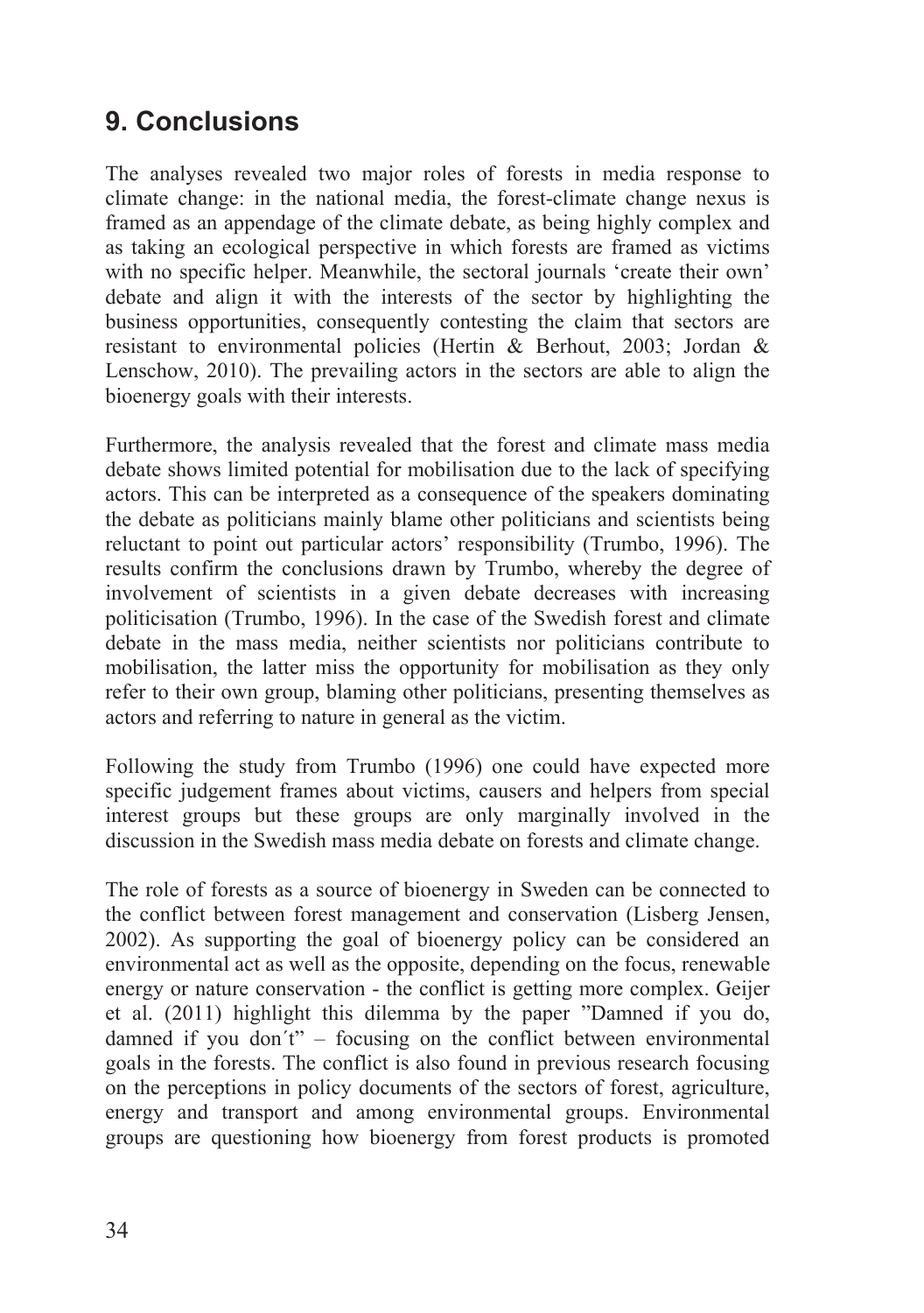despite the use of environmental arguments by the sectors (Söderberg & Eckerberg, 2012).

The two frames with an environmental perspective: 'environmental threat' and 'climate friendly' in the analysis of the sectoral media illustrates the need for deliberation on the definition of what is to be considered environmental. The conflict between the perceptions of forests either as a victim of bioenergy production or as a solver of climate change demands policy making processes that consider these differences. Involving multiple stakeholders could be one way forward to include diverging frames of forests in policy making.

In conclusion, global challenges such as climate change lead to different perceptions of forests. The analyses showed that the forest-climate nexus is perceived differently in sectoral and mass media. Forests are seen both as an economic opportunity and as a part of nature. These diverging perceptions of forests in climate change require policy making processes that are able to handle these frame conflicts.

In future research, it would be relevant to analyse the debate on bioenergy (from forest products) in the national media in order to be able to determine whether the emphasis on the applied economic aspect of forests found in sectoral journals is an effect of the media format or whether the issue of bioenergy as such shifts the perspective from an ecological one to an economic one.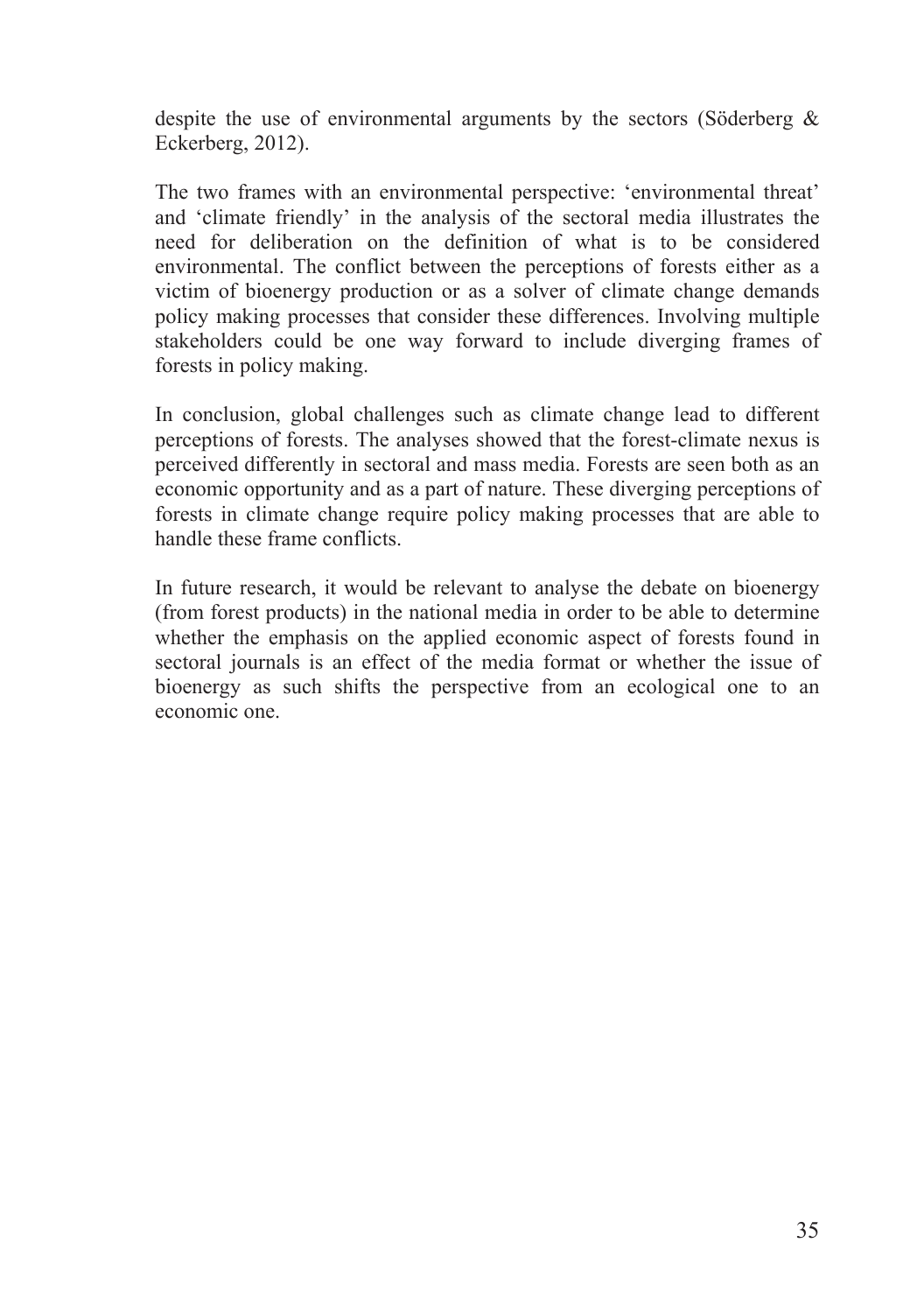# **References**

- 6, P. (2005). What's in a frame? Social organization, risk perception and the sociology of knowledge. *Journal of Risk Research*, *8*(2), 91–118. doi:10.1080/1366987032000081213
- Altheide, D. L., & Snow, R. P. (1979). *Media logic.* Beverly Hills: Sage Publications.
- Altheide, D. L., & Snow, R. P. (1988). Toward a Theory of Mediation. In I. Anderson & A. James (Eds.), *Communication Yearbook 11*. Newbury Park, CA: Sage Publications.
- Asplund, T., Hjerpe, M., & Wibeck, V. (2012). Framings and coverage of climate change in Swedish specialized farming magazines. *Climatic Change*, *117*(1- 2), 197–209. doi:10.1007/s10584-012-0535-0
- Ball, B. P. (1976). Water Pollution and Compliance Decision Making. In C. Jones & R. Thomas (Eds.), *Public Policy-Making in the Federal System.* (pp. 169–87). Beverly Hills, California: Sage.
- Beck, U. (2010). Climate for Change, or How to Create a Green Modernity? *Theory, Culture & Society*, *27*(2-3), 254–266. doi:10.1177/0263276409358729
- Beland Lindahl, K., & Westholm, E. (2010). Food, Paper, Wood, or Energy? Global Trends and Future Swedish Forest Use. *Forests*, *2*(1), 51–65. doi:10.3390/f2010051
- Benford, R. D., & Snow, D. A. (2000). Framing Processes and Social Movements: An Overview and Assessment. *Annual Review of Sociology*, *26*(2000), 611– 639.
- Benton, M., & Frazier, P. J. (1976). The Agenda Setting Function of the Mass Media At Three Levels of "Information Holding." *Communication Research*, *3*(3), 261–274. doi:10.1177/009365027600300302
- Berglez, P. (2011). Inside, outside, and beyond media logic: journalistic creativity in climate reporting. *Media, Culture & Society*, *33*(3), 449–465. doi:10.1177/0163443710394903
- Bryman, A. (2008). *Social Research Methods* (3rd ed.). Oxford: Oxford University of Press.
- Böhm, J., Schulze, H., Kleinschmit, D., Spiller, A., & Nowak, B. (2009). The Impact of Media Coverage on Proposed Strategies for Preventing Future Food Scandals. In M. Fritz, U. Rickert, & G. Schiefer (Eds.), *System Dynamics and Innovation in Food Networks - Proceedings of the 3rdInternational European Forum* (Vol. 2).
- Cook, F. L., Tyler, T. R., Goetz, E. G., Gordon, M. T., Protess, D., Leff, D. R., & Molotch, H. L. (1983). Media and agenda setting: effects on the public, interest group leaders, policy makers, and policy. *Public opinion quarterly*, *47*(1), 16–35. Retrieved from http://www.ncbi.nlm.nih.gov/pubmed/10261275
- Eckerberg, K., & Sandström, C. (2013). Forest conflicts: A growing research field. *Forest Policy and Economics*, *33*, 3–7. doi:10.1016/j.forpol.2013.05.001
- Elliott, P. (1972). *The making of a television series*. London: Constable.
- European Parliament and the Council. Directive 2009/28/EC of the European Parliament and of the Council. (2009). Strassbourg.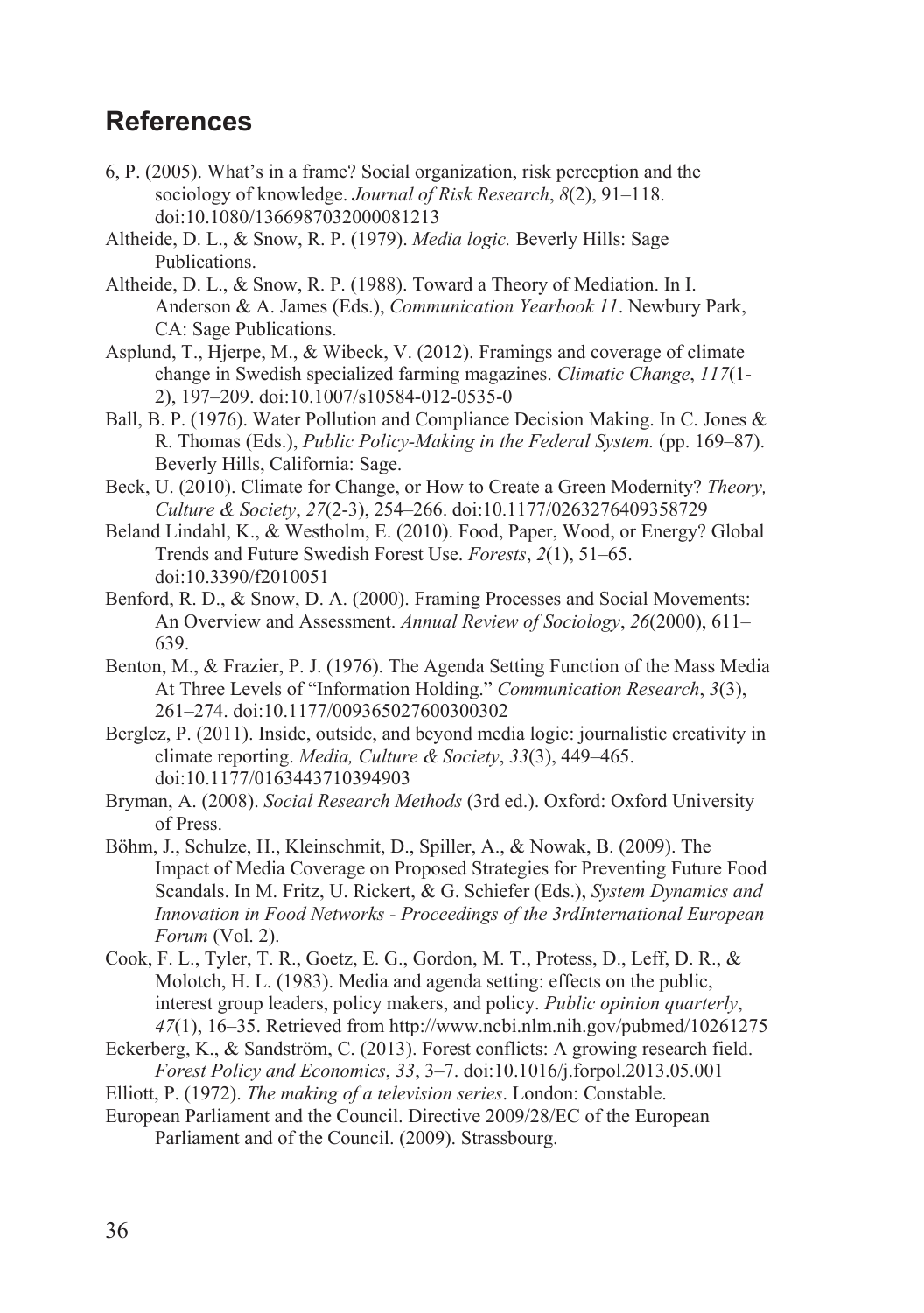- Faaij, A. P. C. (2006). Bio-energy in Europe: changing technology choices. *Energy Policy*, *34*(3), 322–342. doi:10.1016/j.enpol.2004.03.026
- Feindt, P. H., & Kleinschmit, D. (2011). The BSE Crisis in German Newspapers: Reframing Responsibility. *Science as Culture*, *20*(2), 183–208.
- Ferree, M. M., Gamson, W. A., Gerhards, J., & Rucht, D. (2002). *Shaping Abortion Discourse. Democracy and the Public Sphere in Germany and the United States (Communication, Society and Politics)*. Cambridge: Cambridge University Press.
- Galtung, J., & Ruge, M. (1965). The structure of foreign news: the presentation of the Congo, Cuba and Cyprus crises in four Norwegian newspapers. *Journal of Peace Research*, *2*(1), 64–91.
- Gane, M. (2007). *Forest Strategy: Strategic Management and Sustainable Development for the Forest Sector* (pp. 1–32). Dortrecht, The Netherlands: Springer.
- Geijer, E., Bostedt, G., & Brännlund, R. (2011). Damned if you do, damned if you do not—Reduced Climate Impact vs. Sustainable Forests in Sweden. *Resource and Energy Economics*, *33*(1), 94–106. doi:10.1016/j.reseneeco.2010.01.004
- Gerger Swartling, Å., Nilsson, M., Engström, R., & Hagberg, L. (2009). Theory and Methodology for EPI Analysis. In M. Nilsson & K. Eckerberg (Eds.), *Environmental Policy Integration in practice: Shaping institutions for learning* (pp. 49–66). London: Earthscan.
- Gerhards, J., & Neidhardt, F. (1998). *Zwischen Palaver und Diskurs. Strukturen und öffentliche Meinungsbildung am Beispiel der deutschen Diskussion zur Abtreibung*. Opladen: Westdeutscher Verlag.
- Glück, P., Angelsen, A., Appelstrand, M., Assembe-Mvondo, S., Auld, G., Hogl, K., … Wildburger, C. (2010). Core components of the international forest regime complex. In J. Rayner, A. Buck, & P. Katila (Eds.), *Embracing Complexity: Meeting the challenges of International Forest Governance*. Vienna: IUFRO.
- Goffman, E. (1974). *Frame analysis: An Essay on the Organization of the Experience.* New York: Harper Colophen.
- Goldstein, J., & Keohane, R. O. (1993). Ideas and Foreign Policy: An analytical Framework. In *Ideas and Foreign Policy - beliefs, institutions, and political change* (pp. 3–30). New York: Cornell University.
- Gurevitch, M., & Levy, M. . (1985). *Mass Communication Review Yearbook, vol 5*. Beverly Hills: Sage.
- Habermas, J. (2006). Political Communication in Media Society: Does Democracy Still Enjoy an Epistemic Dimension? The Impact of Normative Theory on Empirical Research. *Communication Theory*, *16*(4), 411–426. doi:10.1111/j.1468-2885.2006.00280.x
- Harrison, S., Herbohn, J., & Niskanen, A. (2002). Non-industrial , smallholder , small-scale and family forestry: what's in a name? *Small-scale Forest Economics, Management and Policy*, *1*(1), 1–11.
- Hertin, J., & Berhout, F. (2003). Analysing Institutional Strategies for Environmental Policy Integration: The Case of EU Enterprise Policy. *Journal of Environmental Policy & Planning*, *5*(1), 39–56.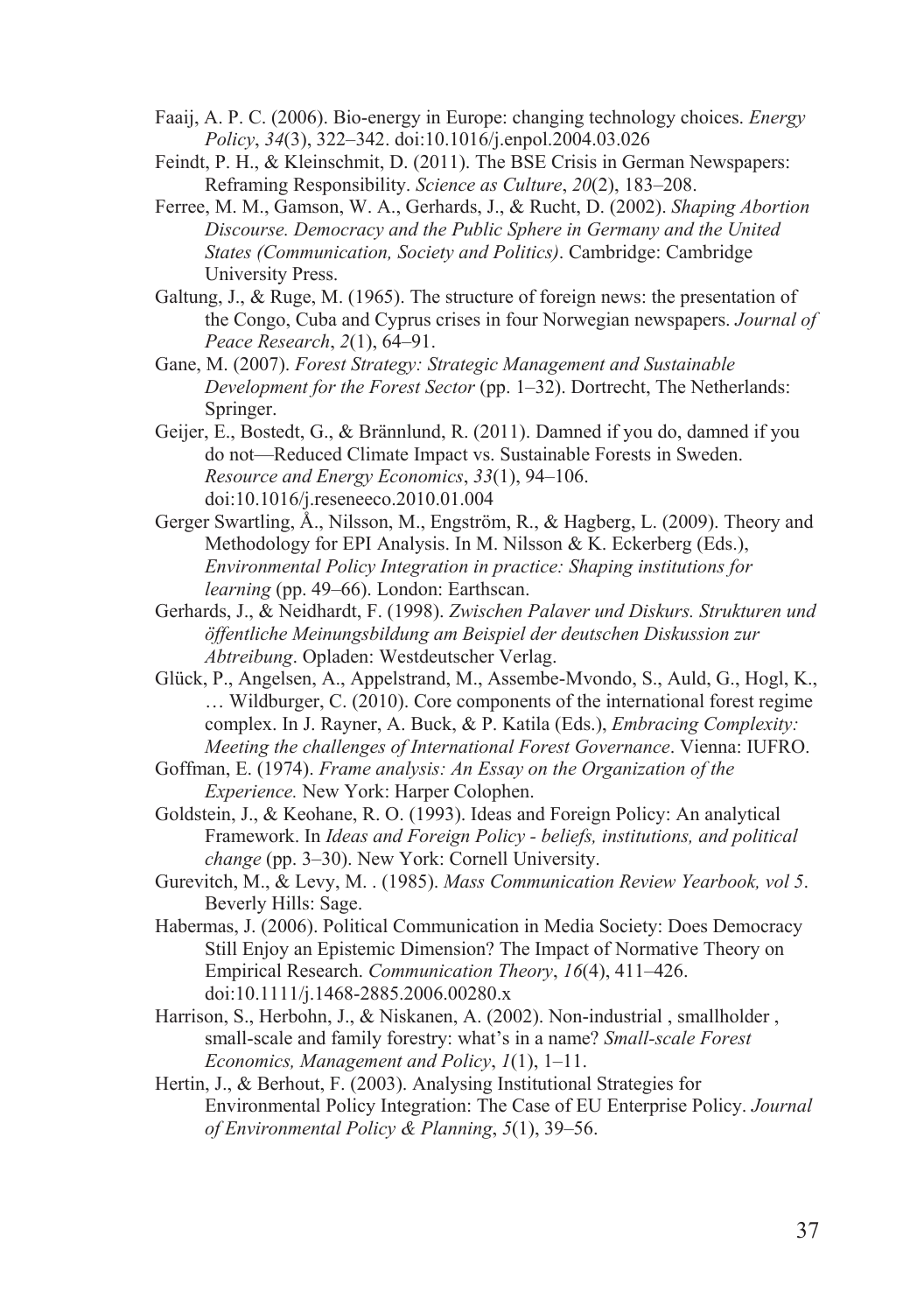- Huttunen, S. (2009). Ecological modernisation and discourses on rural non-wood bioenergy production in Finland from 1980 to 2005. *Journal of Rural Studies*, *25*(2), 239–247. doi:10.1016/j.jrurstud.2008.10.001
- Ingemarson, F., Lindhagen, A., & Eriksson, L. (2006). A typology of small-scale private forest owners in Sweden. *Scandinavian Journal of Forest Research*, *21*(3), 249–259. doi:10.1080/02827580600662256
- IPCC. (2007). Climate Change 2007: Synthesis Report.
- Jensen, T. K., & Johnsen, T. J. (2000). *Sundhedsfremme i teori och praksis. En laere-, debat og brugsbok på grundlag av teori och praksisbeskrivelser.* Ringkobing Amt, Ringkobing: Sundhetsfremmeafdelningen.
- Jordan, A., & Lenschow, A. (2010). Policy Paper Environmental Policy Integration: a State of the Art Review 1, *158*, 147–158.
- Kepplinger, H. M. (2002). Mediatization of Politics : Theory and Data. *Journal of Communication*, *52*(4 December), 972–986.
- Kleinschmit, D., & Krott, M. (2008). The media in forestry: government, governance and social visibility. In *Public and Private in Natural Resource Governance: A false Dichotomy?* (pp. 127–141). London: Earthscan.
- Krott, M. (2005). *Forest policy analysis*. Dorddrecht, The Netherlands: Springer.
- Lehtinen, A., Donner-Amnell, J., & Saether, B. (2004). Introduction: Northern forest regimes and the challenge of internationalization. In *Politics of Forests— Northern Forest—Industrial Regimes in the Age of Globalization;* (pp. 3–30). Aldershot, UK: Ashgate.
- Levitt, R. (1980). *Implementing Public Policy.* London: Croom Helm.
- Lindahl, K. B., & Westholm, E. (2012). Future forests: Perceptions and strategies of key actors. *Scandinavian Journal of Forest Research*, *27*(2), 154–163. doi:10.1080/02827581.2011.635073
- Lisberg Jensen, E. (2002). *Som man ropar i skogen: Modernitet, makt och mångfald i kampen om Njakafjäll och i den svenska skogsbruksdebatten 1970-2000*. Lund University.
- Lyytimäki, J. (2011). Mainstreaming climate policy: the role of media coverage in Finland. *Mitigation and Adaptation Strategies for Global Change*, *16*(6), 649– 661. doi:10.1007/s11027-011-9286-x
- Mccombs, M. E., Shaw, D. L., & Shaw, L. (1972). The Agenda-setting Function of Mass Media, *36*(2), 176–187.
- Mickwitz, P., Aix, F., Beck, S., Carss, D., Ferrand, N., Görg, C., … Monni, S. (2009). *Climate Policy Integration, Coherence and Governance - Peer Report No 2*. Helsinki.
- Ministry of Enterprise. En sammanhållen klimat- och energipolitik 2008/09:163 (2009). Stockholm, Sweden.
- Ministry of the Environment. (2007). *Klimat- och sårbarhetsutredningen SOU, 2007:60*.
- Ministry of the Environment. (2013). Climate policy. Retrieved October 30, 2013, from http://www.government.se/sb/d/5745
- Moser, S. C. (2010). Communicating climate change: history, challenges, process and future directions. *Wiley Interdisciplinary Reviews: Climate Change*, *1*(1), 31–53. doi:10.1002/wcc.011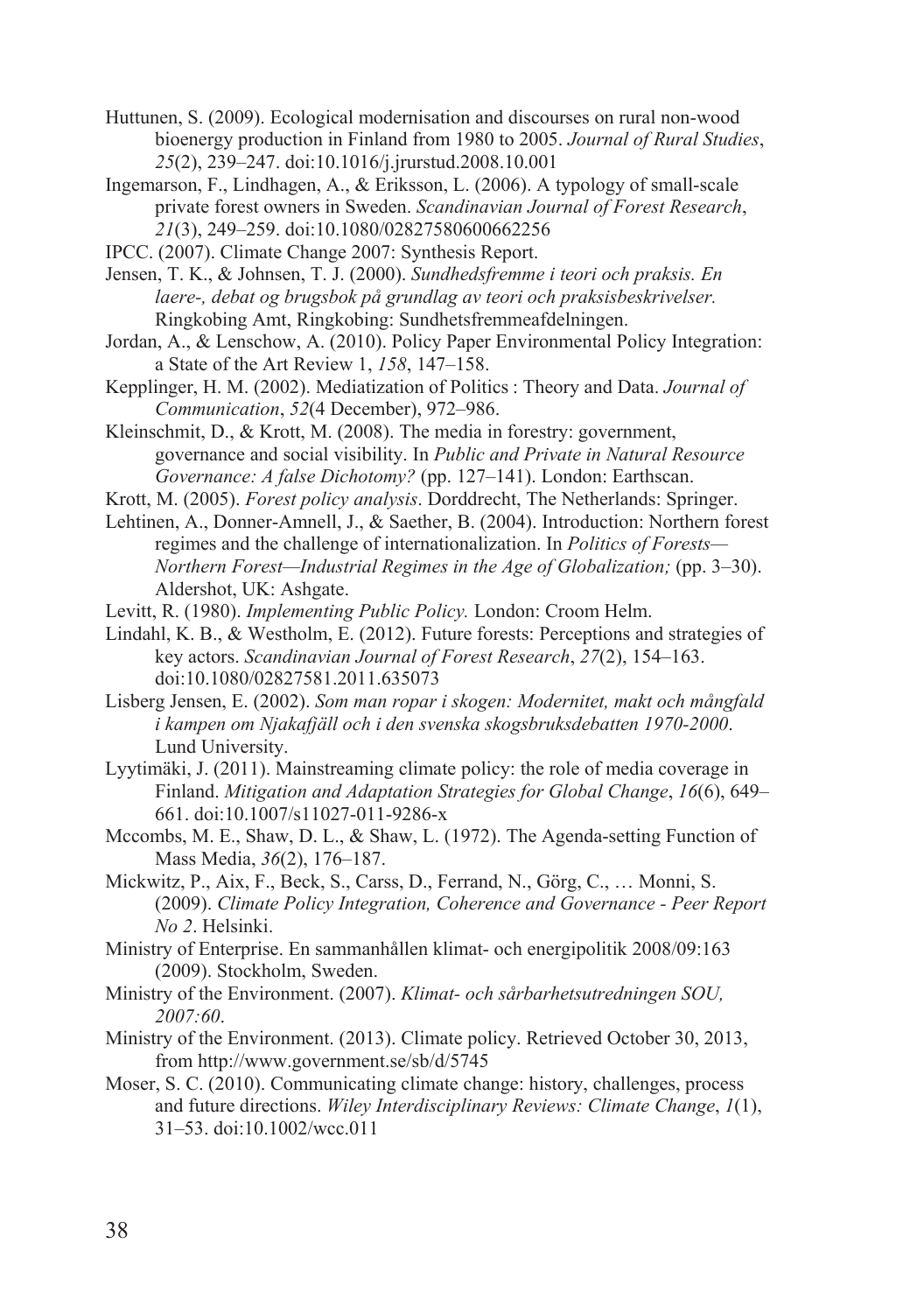- Nanz, P., Steffek, J. (2004). Global Governance, Participation and the Public Sphere. *Government and Opposition*, *39*, 314–335.
- Newell, P. (2000). *Climate for Change: Non-state Actors and the Global Politics of the Greenhouse.* Cambridge, Newig: Cambridge University Press.
- Norberg-bohm, V. (1999). Stimulating "green" technological innovation: An analysis of alternative policy mechanisms. *Policy Sciences*, *32*, 13–38.
- Olausson, U. (2009). Global warming-global responsibility? Media frames of collective action and scientific certainty. *Public Understanding of Science*, *18*(4), 421–436. doi:10.1177/0963662507081242

ORVESTO Konsument. (2013). *Räckviddsutveckling 2004:3 – 2013:2*.

- Paulraj, A., Ladi, A., & Chen, L. (2008). Inter-organizational communication as a relational competency: Antecedents and performance outcomes in collaborative buyer-supplier relationships. *Journal of Operations Management*, *26*(2008), 45–64.
- Pearson, P., Foxon, T., Makuch, Z., & Mata, M. (2004). ESRC Sustainable Technologies Programme project progress report (end year 1). London.
- Persson, Å. (2007). Different Perspectives on EPI. In M. Nilsson & K. Eckerberg (Eds.), *Environmental Policy Integration in practice* (pp. 25–47). London: Earthscan.
- Sabatier, P., & Mazmanian, D. (1980). The implementation of public policy: a framework of analysis. *Policy Studies Journal*, *8*(4), 538–560.
- Sadath, M. N., Krott, M., & Schusser, C. (2013). Forest-Climate Politics in Bangladesh's Media Discourse in Comparison to Global Media Discourse. *Open Journal of Forestry*, *03*(01), 1–7. doi:10.4236/ojf.2013.31001
- Schmidt, A., Ivanova, A., & Schäfer, M. S. (2013). Media attention for climate change around the world: A comparative analysis of newspaper coverage in 27 countries. *Global Environmental Change*, *23*(5), 1233–1248. doi:10.1016/j.gloenvcha.2013.07.020
- Schneider, S., Nullmeier, F., & Hurrelmann, A. (2007). Exploring the Communicative Dimension of Legitimacy: Text Analytical Approaches. In A. Hurrelmann, S. Schneider, & J. Steffek (Eds.), *Legitimacy in an Age of Global Politics* (pp. 126–155). Basingstoke, Hampshire: Palgrave Macmillan.
- Schön, D. A., & Rein, M. (1994). *Frame Reflection: Toward the resolution of intractable policy controversies*. New York: Basic Books.
- Sengers, F., Raven, R. P. J. M., & Van Venrooij, a. (2010). From riches to rags: Biofuels, media discourses, and resistance to sustainable energy technologies. *Energy Policy*, *38*(9), 5013–5027. doi:10.1016/j.enpol.2010.04.030
- Skjølsvold, T. M. (2012). Curb Your Enthusiasm: On Media Communication of Bioenergy and the Role of the News Media in Technology Diffusion. *Environmental Communication: A Journal of Nature and Culture*, *6*(4), 512– 531. doi:10.1080/17524032.2012.705309
- Snow, D. A., Rochford, E. B., Worden, S. K., & Benford, R. D. (1986). Frame alignment processes, microbobilization, and movement participation. *American Sociological Review*, *51*(August), 464–481.
- Statsrådsberedningen. (2006). *På väg mot ett oljefritt Sverige*. Stockholm, Sweden.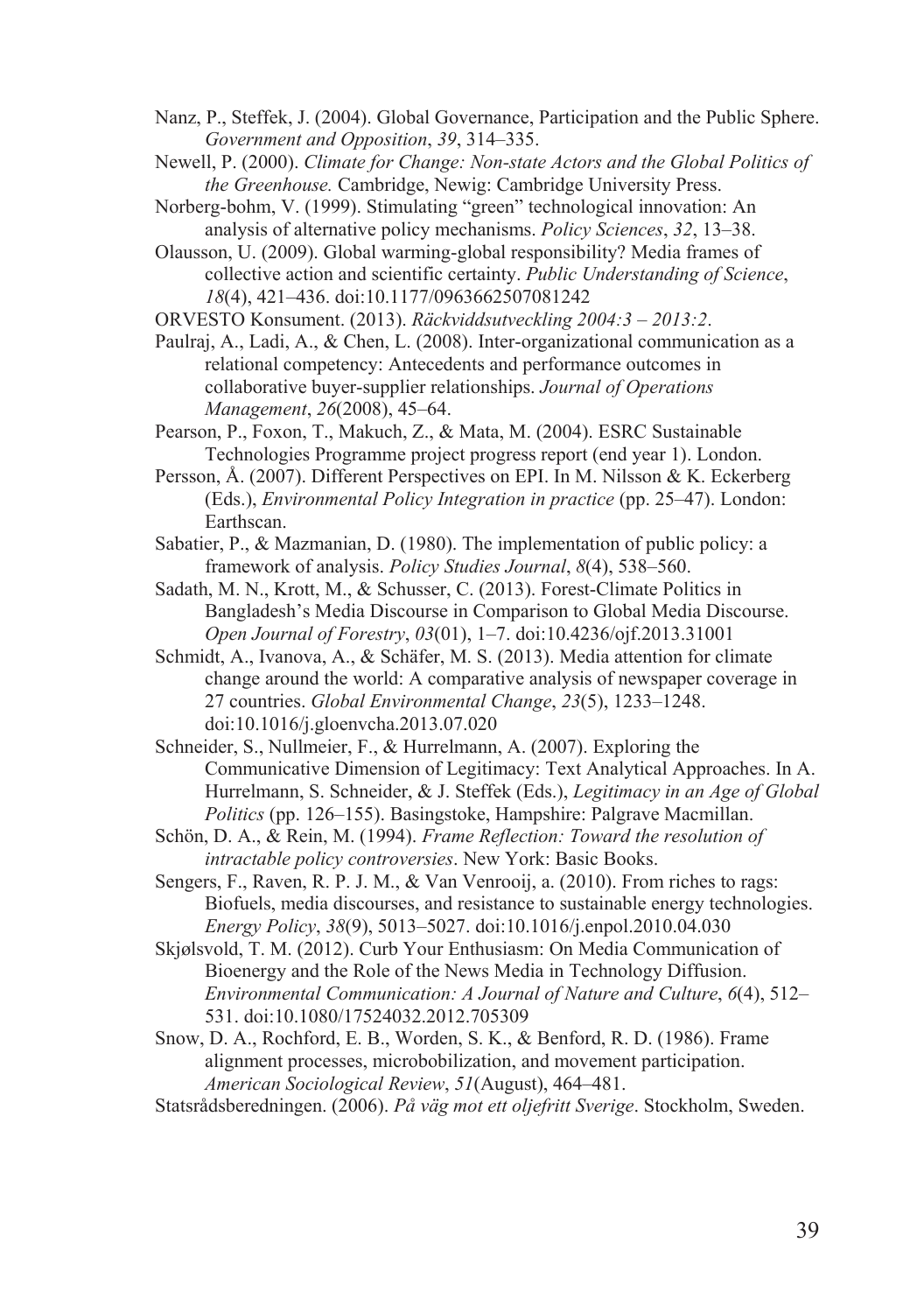Strömbäck, J. (2009). *Makt, medier och samhälle. En introduktion till politisk kommunikation* (p. 295).

Söderberg, C., & Eckerberg, K. (2012). Rising policy conflicts in Europe over bioenergy and forestry. *Forest Policy and Economics*, *2020*. doi:10.1016/j.forpol.2012.09.015

Taylor, N., & Nathan, S. (2002). How science contributes to environmental reporting in British newspapers: a case study of the reporting of global warming and climate change. *The Environmentalist*, *22*, 325–331.

- Teorell, J., & Svensson, T. (2007). *Att fråga och att svara: samhällsvetenskaplig metod*. Malmö: Liber AB.
- Trumbo, C. (1996). Public Understanding of Science news coverage of an environmental issue. *Public Understanding of Science*, *5*(July), 269–283. doi:10.1088/0963-6625/5/3/006

UNFCCC. (2001). *The Marrakesh Accords & The Marrakesh Declaration*.

UNFCCC. (2008). *Report of the Conference of the Parties on its thirteenth session, held in Bali from 3 to 15 December 2007* (pp. 1–60).

United Nations. (1998). *Kyoto protocol to the United Nations Framework Convention on Climate Change*.

Walgrave, S., Soroka, S., & Nuytemans, M. (2007). The Mass Media's Political Agenda-Setting Power: A Longitudinal Analysis of Media, Parliament, and Government in Belgium (1993 to 2000). *Comparative Political Studies*, *41*(6), 814–836. doi:10.1177/0010414006299098

Verhoeven, P. (2010). Sound-Bite Science: On the Brevity of Science and Scientific Experts in Western European Television News. *Science Communication*, *32*(3), 330–355. doi:10.1177/1075547010362709

Westander, H., Henryson, J., & Lindberg, J. (2008). *Media och klimatförändringen*. *Westander Publicitet & Påverkan*. Stockholm, Sweden.

Whitmarsh, L., & Lorenzoni, I. (2010). Perceptions, behaviour and communication of climate change. *Wiley Interdisciplinary Reviews: Climate Change*, *1*(April), 158–161. doi:10.1002/wcc.7

Wright, W., & Reid, T. (2011). Green dreams or pipe dreams?: Media framing of the U.S. biofuels movement. *Biomass and Bioenergy*, *35*(4), 1390–1399. doi:10.1016/j.biombioe.2010.07.020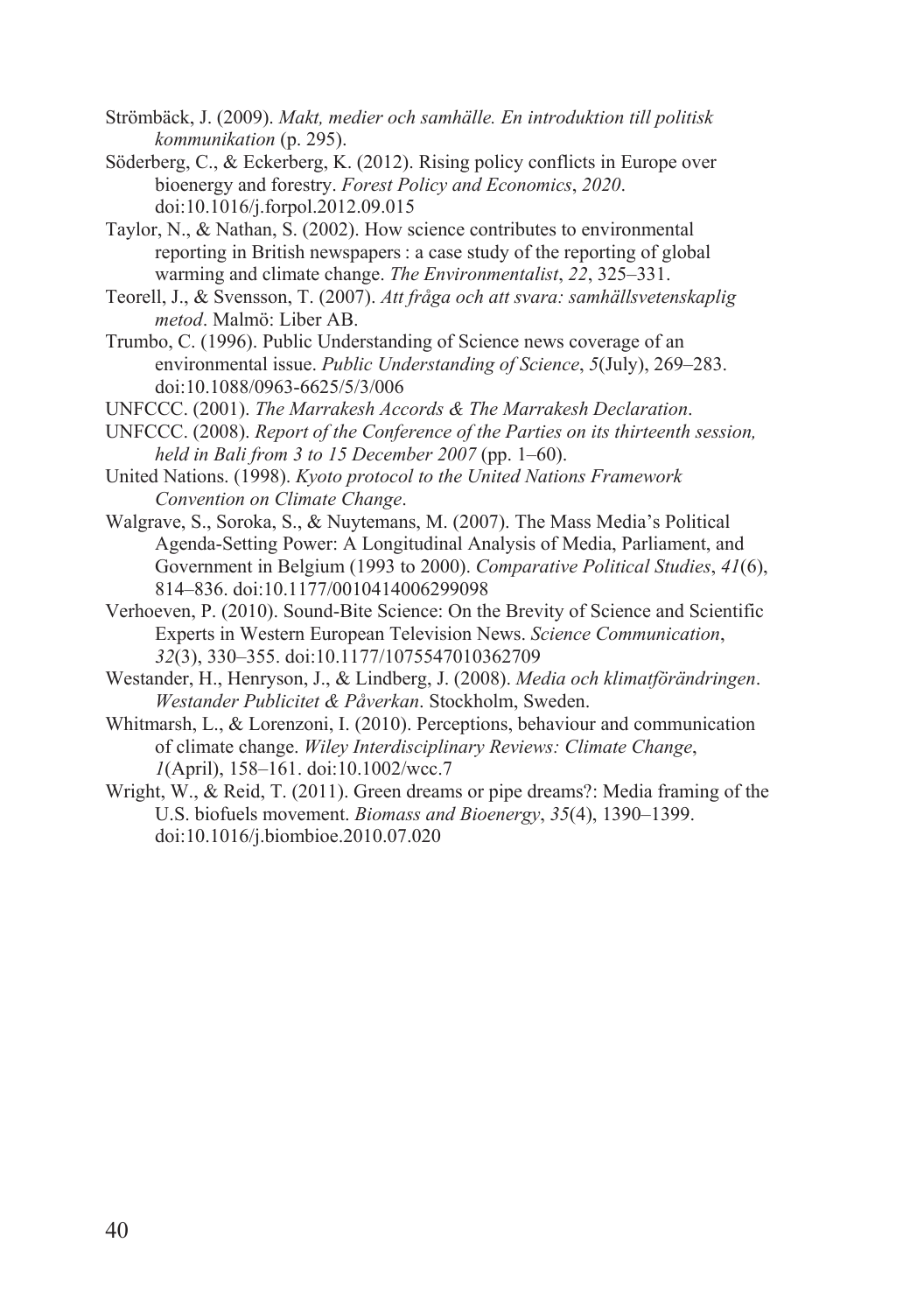# **Tack till...**

Utan hjälp och vägledning hade denna licentiatuppsats inte varit möjlig. Först och främst vill jag tacka mina handledare: Daniela Kleinschmit; för att du uppmuntrade mig till att söka och för att du ständigt skapar diskussion kring min text och mina val, Karin Beland Lindahl; för att du uppmanar mig till att fokusera på Frågan och att se till bidraget bortom det specifika projektet, Jan-Erik Nylund; för ditt stöd och för att du gav mig möjlighet att påbörja forskarstudier.

Utan en arbetsgemenskap hade mitt jobb varit ensamt. Jag vill därför tacka kollegor på institutionen på skogens produkter för ert sällskap.

Utan Sara Holmgren och Peter Edwards hade jag gått miste om relevanta och intressanta diskussioner och kommentarer. Tack Peter för att du granskat både språk och innehåll i mina texter. Tack Sara för att du läst och kommenterat på utkast i olika former och skick.

Utanför skogspolicyenheten har Malin Ander och Christer Karlsson särskilt bidragit med råd och tips kring forskarstudier. Tack för att ni tagit er tid.

Utan finansiering hade mitt arbete inte varit möjligt. Därför vill jag tacka Future Forests som finaniserat projektet. Tack.

Utan hjälp från Rolf Segerstedt, Klas Sjöland, Staffan Bengtsson och Dan Birgersson hade jag inte haft något material att analysera. Tack för att ni gett mig tillgång till era respektive tidningars e-arkiv.

Vidare vill jag tacka mina föräldrar och Malla för stöd. Ett särskilt tack till Sophie & Beau, Maria, Ania och Eve för er omtanke och extrahjälp de senaste två åren. Sist men inte minst: Tack Marc, Otto och Esther - jag har tur som får vara med er.

Denna bok är tillägnad minnet av mina vänner Ebba och Margit.